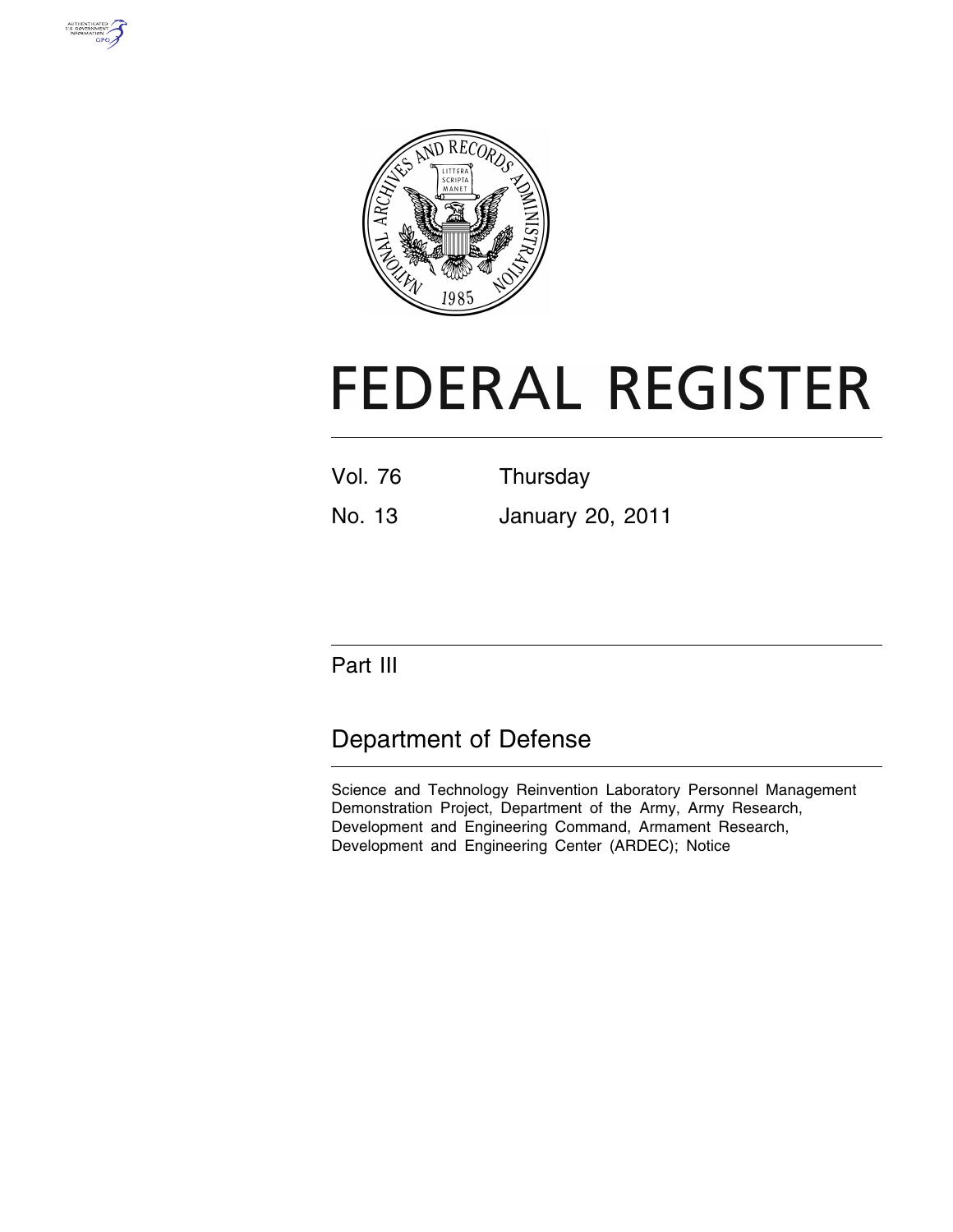# **DEPARTMENT OF DEFENSE**

#### **Office of the Secretary**

**Science and Technology Reinvention Laboratory Personnel Management Demonstration Project, Department of the Army, Army Research, Development and Engineering Command, Armament Research, Development and Engineering Center (ARDEC)** 

**AGENCY:** Office of the Deputy Under Secretary of Defense (Civilian Personnel Policy), DoD.

#### **ACTION:** Notice.

**SUMMARY:** Section 342(b) of the National Defense Authorization Act (NDAA) for Fiscal Year (FY) 1995, Public Law 103– 337 (10 U.S.C. 2358 note), as amended by section 1109 of NDAA for FY 2000, Public Law 106–65, and section 1114 of NDAA for FY 2001, Public Law 106– 398, authorizes the Secretary of Defense to conduct personnel demonstration projects at DoD laboratories designated as Science and Technology Reinvention Laboratories (STRLs) to determine whether a specified change in personnel management policies or procedures would result in improved Federal personnel management. Section 1105 of the NDAA for FY 2010, Public Law 111– 84, 123 Stat. 2486, October 28, 2009, designates additional DoD laboratories as STRLs for the purpose of designing and implementing personnel management demonstration projects for conversion of employees from the personnel system which applied on October 28, 2009. The ARDEC is listed in subsection 1105(a) of NDAA for FY 2010 as one of the newly designated STRLs.

**DATES:** Implementation of this demonstration project will begin no earlier than March 9, 2011.

**FOR FURTHER INFORMATION CONTACT:**  ARDEC: Ms. Christina Duncan, U.S. Army ARDEC, Human Capital Management Office, Building 1, 3rd Floor, RDAR–EIH, Picatinny Arsenal NJ

07806–5000. DoD: Ms. Betty Duffield, CPMS–PSSC, Suite B–200, 1400 Key Boulevard, Arlington, VA 22209–5144.

# **SUPPLEMENTARY INFORMATION:**

#### **1. Background**

Since 1966, many studies of DoD laboratories have been conducted on laboratory quality and personnel. Almost all of these studies have recommended improvements in civilian personnel policy, organization, and management. Pursuant to the authority provided in section 342(b) of Public

Law 103–337, as amended, a number of DoD STRL personnel demonstration projects were approved. These projects are "generally similar in nature" to the Department of Navy's ''China Lake'' Personnel Demonstration Project. The terminology, ''generally similar in nature," does not imply an emulation of various features, but rather implies a similar opportunity and authority to develop personnel flexibilities that significantly increase the decision authority of laboratory commanders and/or directors.

This demonstration project involves: (1) Two appointment authorities

(permanent and modified term); (2) Modified probationary period for

newly hired employees; (3) Modified supervisory and

managerial probationary period;

(4) Pay banding;

(5) Streamlined delegated examining; (6) Modified reduction-in-force (RIF) procedures;

(7) Simplified job classification;

(8) A contribution-based appraisal system;

(9) Academic degree and certificate training;

(10) Sabbaticals;

(11) A Volunteer Emeritus Corps;

(12) Direct hire authority for

candidates with advanced degrees for scientific and engineering positions; and (13) Distinguished Scholastic

Achievement Appointment Authority.

#### **2. Overview**

The NDAA for FY 2010 not only designated new STRLs but also repealed the National Security Personnel System (NSPS) mandating conversion of NSPS covered employees to their former personnel system or one that would have applied absent the NSPS. A number of ARDEC employees are covered by the NSPS and must be converted to another personnel system. Section 1105 of NDAA for FY 2010 stipulates the STRLs designated in subsection (a) of section 1105 may not implement any personnel system, other than a personnel system under an appropriate demonstration project as defined in section 342(b) of Public Law 103–337, as amended, without prior congressional authorization. In addition, any conversion under the provisions of section 1105 shall not adversely affect any employee with respect to pay or any other term or condition of employment; shall be consistent with section 4703(f) of title 5 United States Code (U.S.C.), and shall be completed within 18 months after enactment of NDAA for FY 2010. Therefore, since ARDEC is both designated an STRL by section 1105 of NDAA for FY 2010 and has NSPS

covered employees, it must convert, at a minimum, its NSPS covered employees to a personnel management demonstration project (Lab Demo) before the end of April 2011.

The proposed STRL Demonstration Project Plan for ARDEC was published on September 9, 2010 in 75 **Federal Register** (FR) 55200 that was subsequently corrected by 75 FR 60091 published on September 29, 2010. During the public comment period ending October 9, 2010, DoD received 40 comments. All comments were carefully considered. Some comments addressed topics that were outside the project's scope or the demonstration authority of 5 U.S.C. 4703. These comments are not included in the summary below.

The following summary addresses the pertinent comments received, provides responses, and notes resultant changes to the original project plan in the first **Federal Register** notice.

#### *A. General*

Seven general comments were received; responses are provided below.

(1) *Comment:* Employees should be returned to the GS system because it is viewed that the NSPS performance system lost the classification restrictions and allowed for growth in salaries beyond the GS classification guides. Also, the merit compensation system allowed for compensation growth not based on merit. It would be most beneficial to only have one performance system, that being the GS system.

*Response:* Public Law 111–84, section 1105, prevents ARDEC from returning to the GS system and requires ARDEC to develop a Lab Demo. The ARDEC Lab Demo has been designed to capture the positive features of various personnel management systems/projects in use today. Specifically, in reference to this comment, the ARDEC Lab Demo design is founded on the principle that standard classification criteria are the basis for both performance assessment and pay setting. In reference to the comment that it would be beneficial to have only one performance system, the ARDEC Lab Demo performance management system is designed to be the performance management system for the ARDEC workforce. No change to the Lab Demo plan is required.

(2) *Comment:* The unions have already rejected participation in this Lab Demo, as they have rejected participation in the previous two attempts to revise the General Schedule system. All implications that this Lab Demo is a full workforce management process need to be stricken from the descriptions and pay bands. This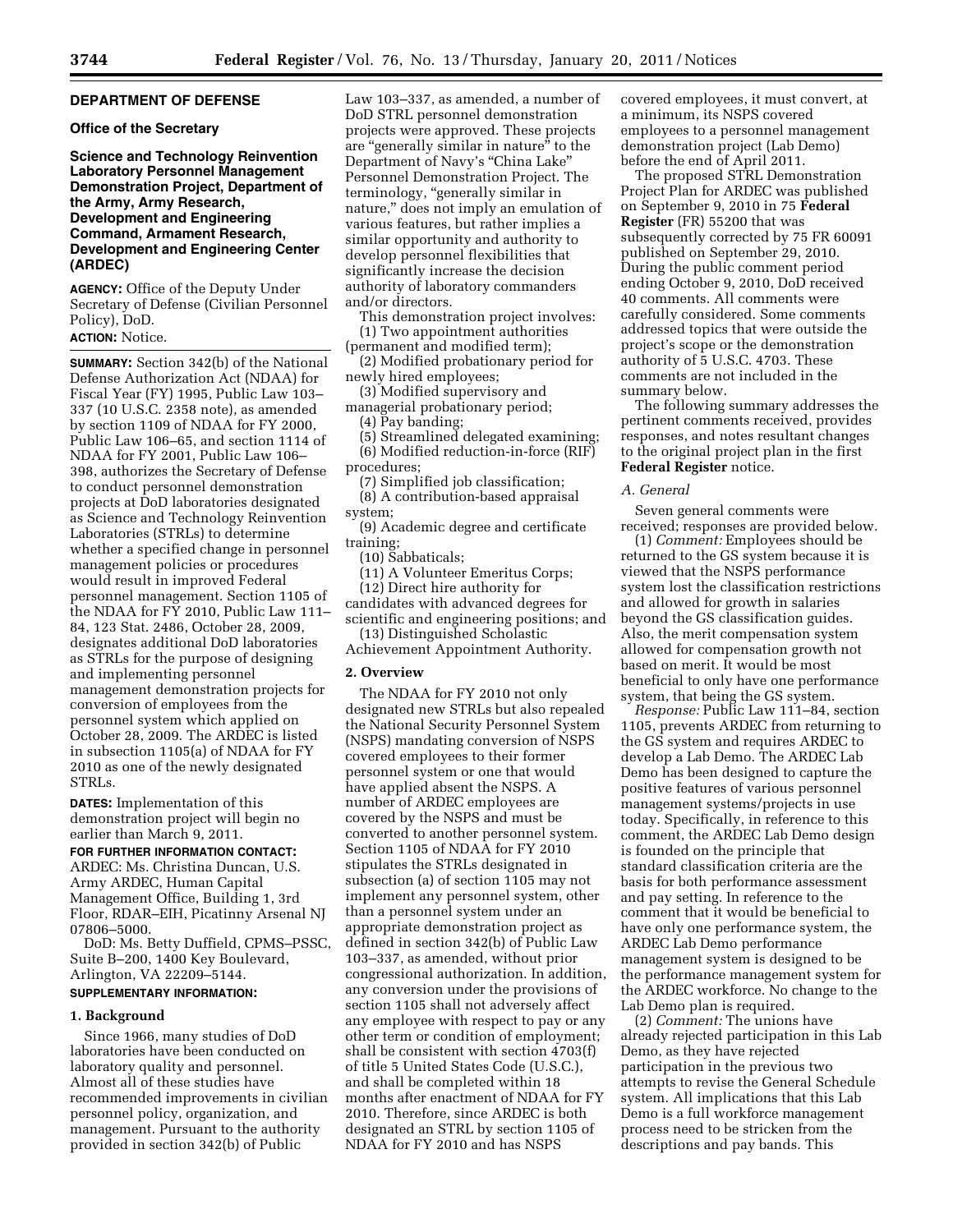proposal is only for the management officials at ARDEC, and should be described as such, particularly when addressing the expected benefits on page 55202.

*Response:* The public law directed ARDEC to develop a personnel system that could cover the majority of the workforce, not just management officials. The Lab Demo plan was designed to cover both bargaining and non-bargaining unit eligible employees. The intent is for ARDEC to continue to pursue Union acceptance. Upon initial conversion, there will be both nonmanagement and management employees within the ARDEC in Lab Demo positions spanning the full spectrum of the pay bands and associated occupational families. No change to the Lab Demo plan is required.

(3) *Comment:* Return to the Acquisition Demonstration project without any modifications.

*Response:* Public Law 111–84, section 1105, prevents ARDEC from returning to the Acquisition Demonstration Project and requires ARDEC to convert eligible employees to a personnel system under an appropriate demonstration project as referred to in section 342(b) of Public Law 103–337, October 5, 1994. No change to the Lab Demo plan is necessary.

(4) *Comment:* If as stated, ''The primary benefit expected from this demonstration project is greater organizational effectiveness through increased employee satisfaction.'' Why was employee opinion on this modification not considered?

*Response:* As an integral part of the process used to develop the ARDEC Lab Demo Project, a number of employee outreach venues were used, including Town Halls, ARDEC Web-Site, Focus Groups, Union Meetings and ARDEC Lab Demo mail box to solicit employee ideas and recommendations for improvement. As a result of these outreach initiatives significant changes were incorporated into the Lab Demo project plan. No change to the initial Lab Demo **Federal Register** notice is needed.

(5) *Comment:* The fact that the unions non-concur suggests that employees will not be satisfied with the proposed system.

*Response:* The ARDEC Lab Demo project has been designed to capture the positive features of the personnel management systems/projects in use today with a key objective being employee acceptance and satisfaction. By incorporating employee suggestions into the design and with continuing employee feedback as the design

matures, the full expectation is that employees will be satisfied. No change to the initial **Federal Register** notice is required.

(6) *Comment:* I believe that this system is inherently unfair and not in line with standard US Government personnel practices. This system suggests ''pay for contribution.'' Contribution level is inherently tied to job assignment. A supervisor, upper management, or fiscal events could dictate responsibility reduction, at no fault of an employee, which would eventually result in a lower contribution rating and reduced salary. A salary reduction without merit is not fair and will definitely not result in "increased employee satisfaction.''

*Response:* The ARDEC Lab Demo project uses a contribution-based compensation system in that both employees' contributions assessments and subsequent base pay are determined by reference to the classification system criteria. In as much as the pay setting and contribution evaluation are one in the same, employees' pay would be comparable to the level of work and contribution results. Position classification defines job responsibilities and, therefore, base pay level. It is expected that all employees will perform, at a minimum, to their position responsibilities. Supervisors assign objectives and work assignments commensurate with position responsibilities. No change to the **Federal Register** notice is required.

(7) *Comment:* This system does not capture nor reward the experience and expertise brought to an organization by seasoned professionals. A 5-year employee who mentors five 1-year employees could be considered to contribute more than a 30-year employee who mentors three 5-year employees. In measuring and rewarding current "contribution" it negates and fails to reward experience and wisdom.

*Response:* The ARDEC Lab Demo project uses a contribution-based compensation system. In as much as the pay setting and contribution evaluation are one in the same employees base pay would be comparable for the work they perform and the value of their contributions. The system is not designed to reward employees for experience and wisdom alone but rather how they apply wisdom and experience to their job. In addition, as in other personnel systems, employee compensation is not based on amount of workload but rather the level of work accomplished successfully. No change to the **Federal Register** notice is required.

# *B. Participating Employees*

Two similar comments regarding participating employees were received and the response is provided below.

(1) *Comment (two similar comments combined):* ARDEC should have the right to exclude When Actually Employed (WAE), Summer Hires (i.e., STEPs) and Co-ops (i.e., SCEPs) from Lab Demo coverage at least until the bargaining unit employees are included. ARDEC needs to be able to use discretion on that point.

*Response:* Public Law 111–84, section 1105(b) indicates that the personnel of each STRL designated in section 1105(a), which includes ARDEC, are to convert to an appropriate demonstration project as referred to in Public Law 103– 337, section 342(b). These conversions must be consistent with title 5 U.S.C. 4703(f) and be completed before April 28, 2011. The conversion provisions do not apply to prevailing rate employees or senior executives. Thus, the categories of employees mentioned in the comment are covered by the conversion requirements of Public Law 111–84, section 1105(b).

#### *C. Pay Administration*

Eight comments regarding Pay Administration were received and the responses are provided below.

(1) *Comment:* Reassignments to positions of similar responsibility should not result in an increase to base pay.

*Response:* The ARDEC Lab Demo does not provide for pay increases for reassignments to positions with similar responsibilities. However, pay increases can be granted when a reassignment significantly increases the complexity, responsibility, and authority or for other compelling reasons. Such an increase is subject to the specific guidelines established by the PMB. No change to the **Federal Register** notice is required.

(2) *Comment:* The **Federal Register**  does not state anything about overtime. The only good thing about NSPS, you actually got time and a half for anything over 8 hours.

*Response:* The NSPS overtime feature had been considered for implementation in our initial **Federal Register** notice but was determined to be inconsistent with existing public law that established Lab Demo projects and therefore not included. The ARDEC Lab Demo will be using the existing GS rules for overtime. No change to the Lab Demo plan is needed.

(3) *Comment:* It is not clear if the contribution bonus is continuous bonus or a onetime bonus.

*Response:* The Contribution Bonus is a onetime payment to be paid out on a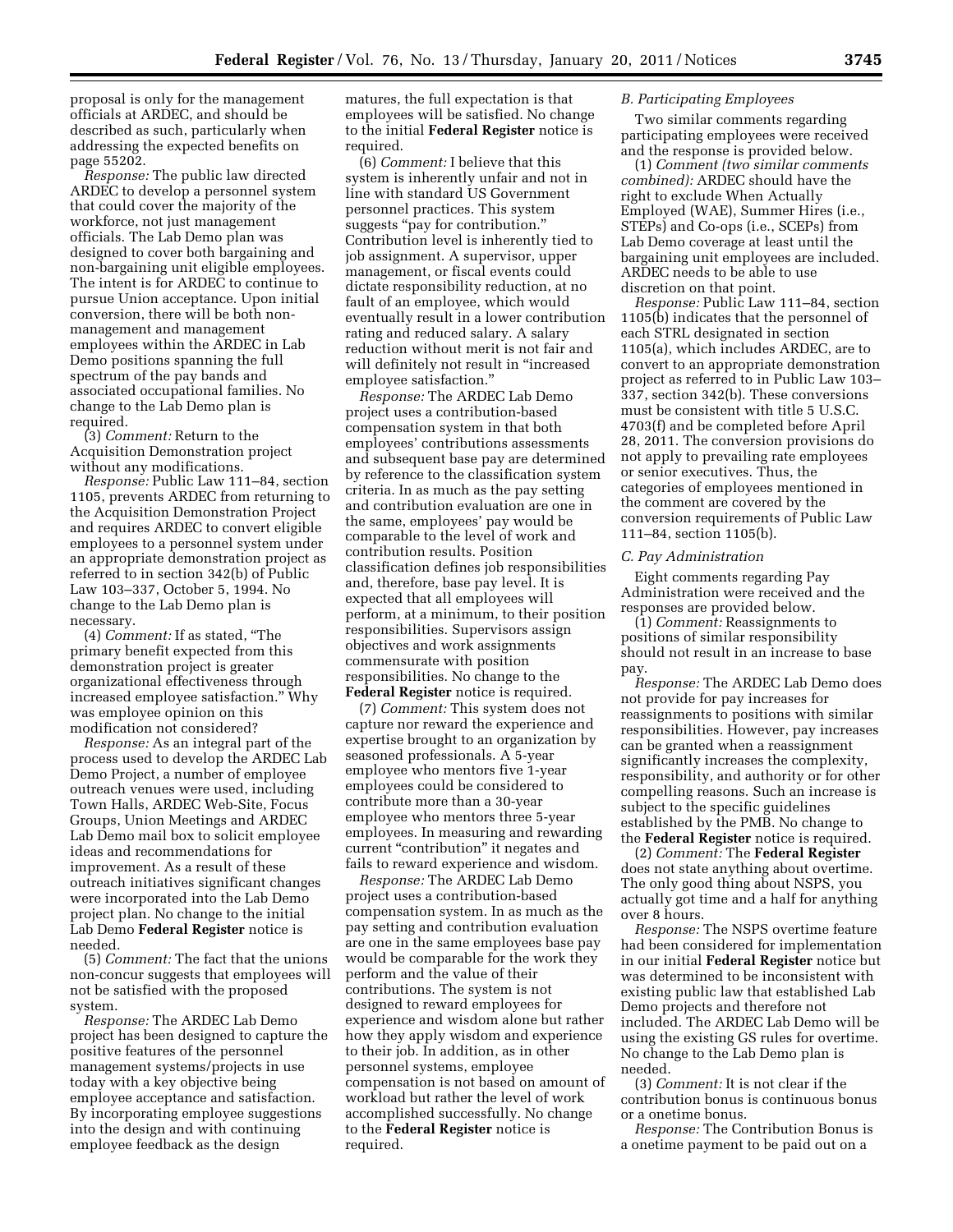yearly basis corresponding to the annual rating cycle. Language has been changed in the Lab Demo plan paragraph III.C.5.c(2), from "  $*$   $*$   $*$  is a lump sum payment \* \* \* " to " \* \* \* is a onetime lump sum payment \* \* \*.''

(4) *Comment:* It is not clear how and when the General Pay Increase (GPI) will be decreased for employees that fall above the Normal Pay Range or above the upper rail.

*Response:* Employees who fall above the Normal Pay Range or above the upper rail may have their GPI partially reduced or denied. The specific rules covering when and how much the GPI is reduced is a responsibility of the PMB. These rules will define under what circumstances the GPI will be denied or, if reduced, the amount of reduction. To address this concern, the **Federal Register** notice will be changed to reflect that the PMB will be responsible for establishing the rules for instances where implementation and operating procedures are required such as withholding GPI for employees that fall above the Normal Pay Range (NPR). The Lab Demo plan paragraph II.G.2 is changed from ''At a minimum, duties executed by the board will be to:" to ''The PMB is responsible for establishing the implementation and operating rules as required. At a minimum, duties executed by the board will be to:". Also, a new paragraph II.G.2.s has been added stating, "Establish rules and procedures" for denying or reducing GPI for employees whose contributions are in region A (above the NPR).''

(5) *Comment:* Will employees that fall above the rail receive the full locality pay increase regardless of GPI reduction?

*Response:* Yes, employees will receive locality pay regardless of a reduction in GPI. Locality pay is separate from the Contribution-Based Compensation System. No change to the **Federal Register** notice is required.

(6) *Comment:* Traditionally employee recognition is not sufficient compared to private industry. Recommend raising the invention disclosures and patent award amounts to a larger limit more comparable to private industry.

*Response:* Appreciate your comment, however after further review, employee recognition for invention disclosures and patents is not a **Federal Register**  notice issue. These awards are controlled at the component level (Army) and will be further investigated through other channels. No change to the **Federal Register** notice is required.

(1) *Comment:* The **Federal Register**  does not seem to adequately address pay setting for employees on temporary assignments at the time of transition.

*Response:* It is a requirement for conversion from the National Security Personnel System and the intent of the Lab Demo project to ensure an employee does not have any loss in pay on conversion to the project regardless if the employee is on a permanent or a temporary assignment prior to conversion. Employees on a temporary assignment will convert back to their permanent position of record and then convert to a new temporary assignment within the demonstration project. In these cases, section 1113(c)(1) would also apply to the temporary position, i.e., there will be no loss or decrease in pay as a result of the conversion of positions and employees from NSPS. This is already covered in paragraph V.B.2 of the **Federal Register** notice and no change is required.

(2) *Comment:* For paragraph III.F.1, change ''Employees whose performance is acceptable and not on pay retention will receive the full annual general pay increase and the full locality pay.'' to, ''Employees whose performance is acceptable and not on pay retention will receive the full annual general pay increase and the full locality pay, with the exception of those employees covered under paragraph III.C.5.c.(3).''

*Response:* Employees whose Assessed Overall Contribution Score falls in the ''above the rail'' region may not be officially identified as ''unacceptable;'' however, their GPI is subject to being withheld or reduced. Therefore, for clarity and completeness the **Federal Register** paragraph III.F.1 has been changed as follows: change ''Employees whose performance is acceptable and not on pay retention will receive the full annual general pay increase and the full locality pay" to, "Employees whose performance is acceptable and not on pay retention will receive the full annual general pay increase and the full locality pay, with the exception of those employees' whose rating is as described in paragraph III.C.5.c.(3).''

#### *D. Base Pay*

One comment regarding base pay was received and the response is provided below.

(1) *Comment:* For persons capped at the top rate under current NSPS equivalent to GS–15, Step 10, + 5% or \$165,300:

Since the executive level cap does not rise by the cost of living and the Locality Market supplement percentage is set, then the base pay does not go up as much as it normally would. It seems unreasonable and unfair, that the distribution of pay between the local market supplement and base pay which comprises the full salary should be at

the expense of base pay. While the pay is capped, the base pay should rise relative to the Local Market Supplement. If one were to transfer to a lower cost of living area where the local market supplement was less, then one would end up with reduced pay even after they have not received full or any pay raises for prior years due to the executive level cap. It is unclear if the same situation exists under the new demo project but this issue should be fixed.

*Response:* The situation as described in the comment above will not occur in the ARDEC Lab Demo project. In the Lab Demo project an employee's base pay may rise to the annual GS–15, Step 10, base pay cap. Locality pay adjustments are added to this base pay and are subject to the overall total Executive Level IV salary cap. The ARDEC Lab Demo project uses base pay for contribution calculations/payouts adjustments. All salary adjustments at the end of a rating cycle are applied to base pay and limited to the base pay salary caps for each of the pay bands. Locality pay and other salary adjustments are added as appropriate and are also subject to overall pay cap limitations, more specifically Executive Level IV. This comment does not require any change to the **Federal Register** notice.

#### *E. Conversion*

Five comments regarding conversion were received and the responses are provided below.

(1) *Comment (two similar comments combined):* Clarify what is the deciding factor for putting a YF–2 supervisor in Pay Band III or Pay Band IV? Page 55203 (first **Federal Register** notice) shows that a first-level supervisory position would be a pay band IV, however, Table 1—Equivalent NSPS pay bands shows YF–2 (first-level supervisory position) in both Pay Band III and Pay Band IV. I thought it was equal pay for equal work?

*Response:* Employees will convert to the appropriate band based on position classification. Table 1 identifies the possible bands to which employees may convert. The verbiage on Page 55203 is solely intended to provide examples of the types of positions that could be in each band but they are not absolute. Case in point, an employee's position can be a first-line supervisor position in pay bands II, III, IV, or V depending on the position's responsibilities and type and complexity of work supervised. The **Federal Register** notice has been changed to better reflect the potential position matching upon conversion. Paragraph III.A.1 has been changed by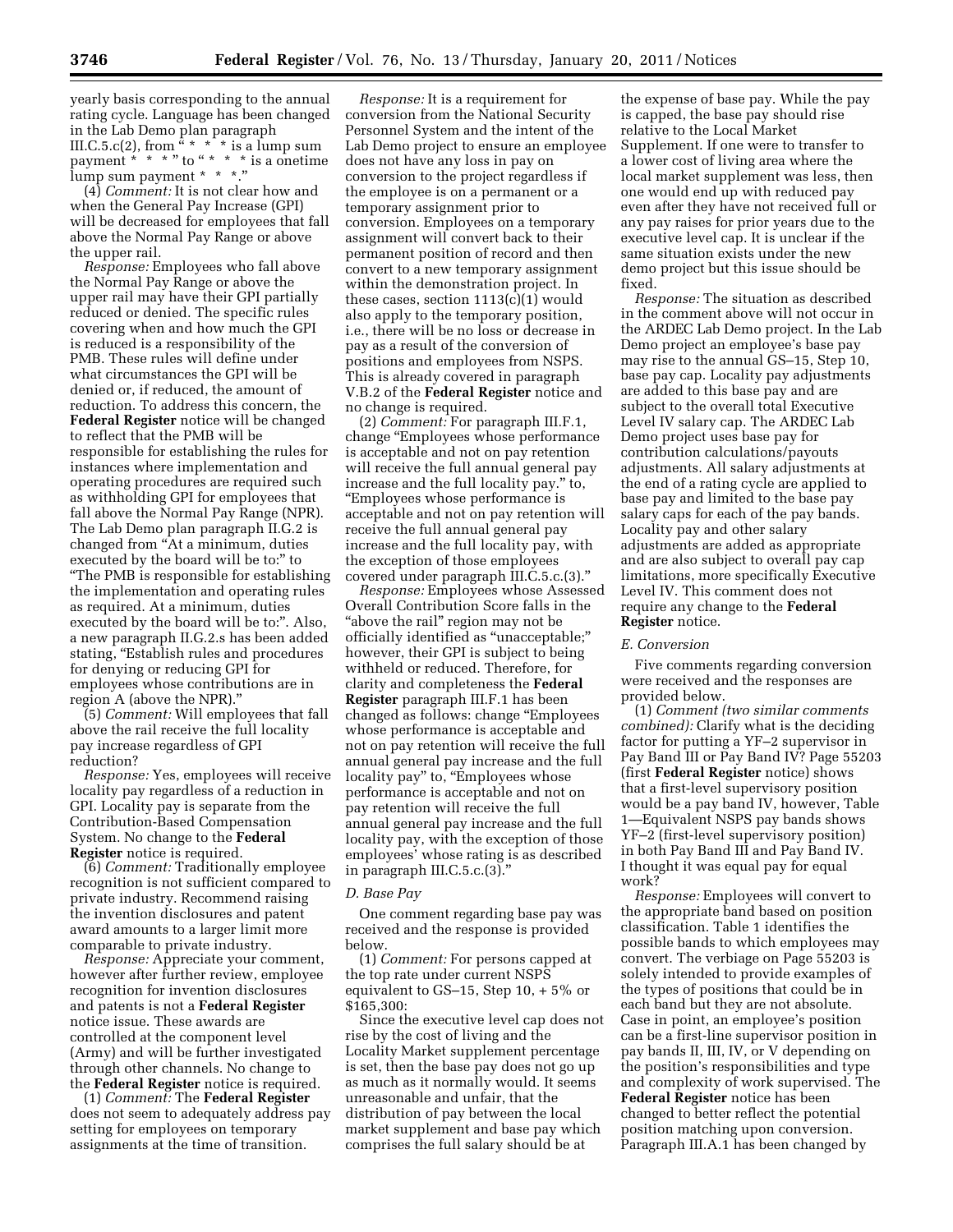adding the following at the end of the paragraph: ''The following descriptions of positions for the bands in the occupational families illustrate examples of the types of positions included.'' In addition, to ensure pay equity, it is the intent to set the base pay for an employee at the minimum base pay of the pay band to which the employee's position is classified. For clarification the **Federal Register** notice has been changed as follows: In section V.B.2, the following has been added to the end of the first paragraph, ''If the employee's base pay is less than the minimum rate for his/her position's assigned demonstration project pay band, the base pay rate will be increased to the minimum of that pay band.''

(2) *Comment:* Conversion from NSPS is not redressing the problems created by the GS–Demo–NSPS–Demo sequence at ARDEC over the last 5–10 years. The Acquisition Demo created GS–14/15 bands, where once selected, an employee could move up, without competition, through the entire pay scale of the band. In NSPS, ARDEC "gated" some of these employees, such that their max pay would be capped at essentially a GS–14, Step 10, level. In other words, the full range of opportunity was taken away from some people. It would seem reasonable that under this Lab Demo proposal, any employee who was competitively selected for a GS–14/15 band in the past, be converted to a Pay Band V under this Lab Demo.

*Response:* Employees will convert to the appropriate band based on classification for the position they occupy at the time of conversion. Table 1 (Pay Band Charts) identifies the possible bands to which employees may convert. Any employee that has a base pay that exceeds the band will be place on indefinite pay retention until such time as their pay falls within the Normal Pay Range. No change to the **Federal Register** notice is required.

(3) *Comment:* Paragraph V.B.4, Transition Equity. Recommend this paragraph also apply to GS employees under paragraph V.A.

*Response:* It has been determined that adding the provision of Transition Equity in the NSPS conversion section to the GS conversion section of the **Federal Register** notice is appropriate. The notice has been changed by adding the following paragraphs to the end of section V.A. as a new paragraph 6:

''6. During the first 12 months following conversion to the demonstration project, management may approve certain adjustments within the pay band for pay equity reasons stemming from conversion. For

example, if an employee would have been otherwise promoted but demonstration project pay band placement no longer provides the opportunity for promotion, a pay equity adjustment may be authorized provided the adjustment does not cause the employee's base pay to exceed the maximum rate of his or her assigned pay band and the employee's performance warrants an adjustment. The decision to grant a pay equity adjustment is at the sole discretion of the ARDEC Director and is not subject to employee appeal procedures.

During the first 12 months following conversion, management may approve an adjustment of not more than 20 percent, provided the adjustment does not cause the employee's base pay to exceed the maximum rate of his or her assigned pay band and the employee's performance warrants an adjustment, to mitigate compensation inequities that may be caused by artifacts of the process of conversion into STRL pay bands.''

(4) *Comment:* Recommend deleting the last part of the paragraph V.A.5.a. and V.B.7.a, "and may have their initial period extended in accordance with the demonstration project regulation and implementing issuances.'' This is a change in contract with a person as that person was promoted with the understanding of only having a one-year probationary period and this is not considered reasonable.

*Response:* It has been determined that to change an employee's original probationary period contract, as defined when hired, during conversion to the ARDEC Lab Demo would be an unreasonable change to the employee's employment contract. The **Federal Register** notice paragraphs V.A.5.a. and V.B.7.a, have been changed by deleting the last part of the paragraph, "and may have their initial period extended in accordance with the demonstration project regulation and implementing issuances.''

#### *F. Contributing Factors*

Two similar comments regarding Contributing Factors were received; and the response is provided below.

(1) *Comments (two similar comments received):* The Contribution-Based Compensation System (CBCS) is based on 6 factors, which duplicate to a great degree the GS Position Classification system, and introduce duplication and unnecessary administrative costs. In one case, Factor 6 on Resource Management actually proposes to add more words, and more confusion, to the legal definition of appropriation laws (page 55205).

*Response:* The factors, descriptors, and discriminators are intended to be used as guides for determining the level of contribution for each employee across all bands and occupational families. They are not intended to, nor does the **Federal Register** notice prescribe, changes to the legal definition of the appropriation laws. However, additional clarity has been achieved by revising some of the Descriptors and Discriminators in Appendix C of the **Federal Register** notice.

#### *G. Pay Pool Funding*

One comment regarding Pay Pool Funding was received. The response is provided below.

(1) *Comment:* The 2 percent base pay and 1 percent bonus funding levels appear to be too low for proper recognition of the workforce.

*Response:* The **Federal Register** notice identifies these pay pool funding levels as minimums and permits the ARDEC Director to increase these funding levels as needed. These minimums are base pay pool funding levels, not the limit to the total compensation adjustments for an individual employee. The system does not preclude other recognition/ awards to employees that are not part of the CBCS compensation. No change to the **Federal Register** notice is required.

#### *H. Pay Bands*

Three comments regarding Pay Bands were received; and the responses are provided below.

(1) *Comment:* (Two similar comments received.) Gating within bands, similar to what was done under the NSPS system is highly undesirable. The system that is put in place should prevent ARDEC managers from setting arbitrary limits on the pay bands and limiting the flexibility.

*Response:* The ARDEC Lab Demo project has reduced the need for gating (control points) within a band by placing salary limits on bands that are commensurate with the level and difficulty of work assignments across the occupational families for the given bands. The notice does have provisions to use control points should the need arise in the future based on experience in operating the system to ensure employees are appropriately paid for the work they perform. No change to the **Federal Register** notice is required.

(2) *Comment:* The equivalent NSPS Pay Band by Occupational Family Table appears to be missing the YH category personnel and there are at least two at Picatinny, ARDEC. Where do they fit in?

*Response:* There was an oversight in the initial **Federal Register** notice. A revision to this table was made by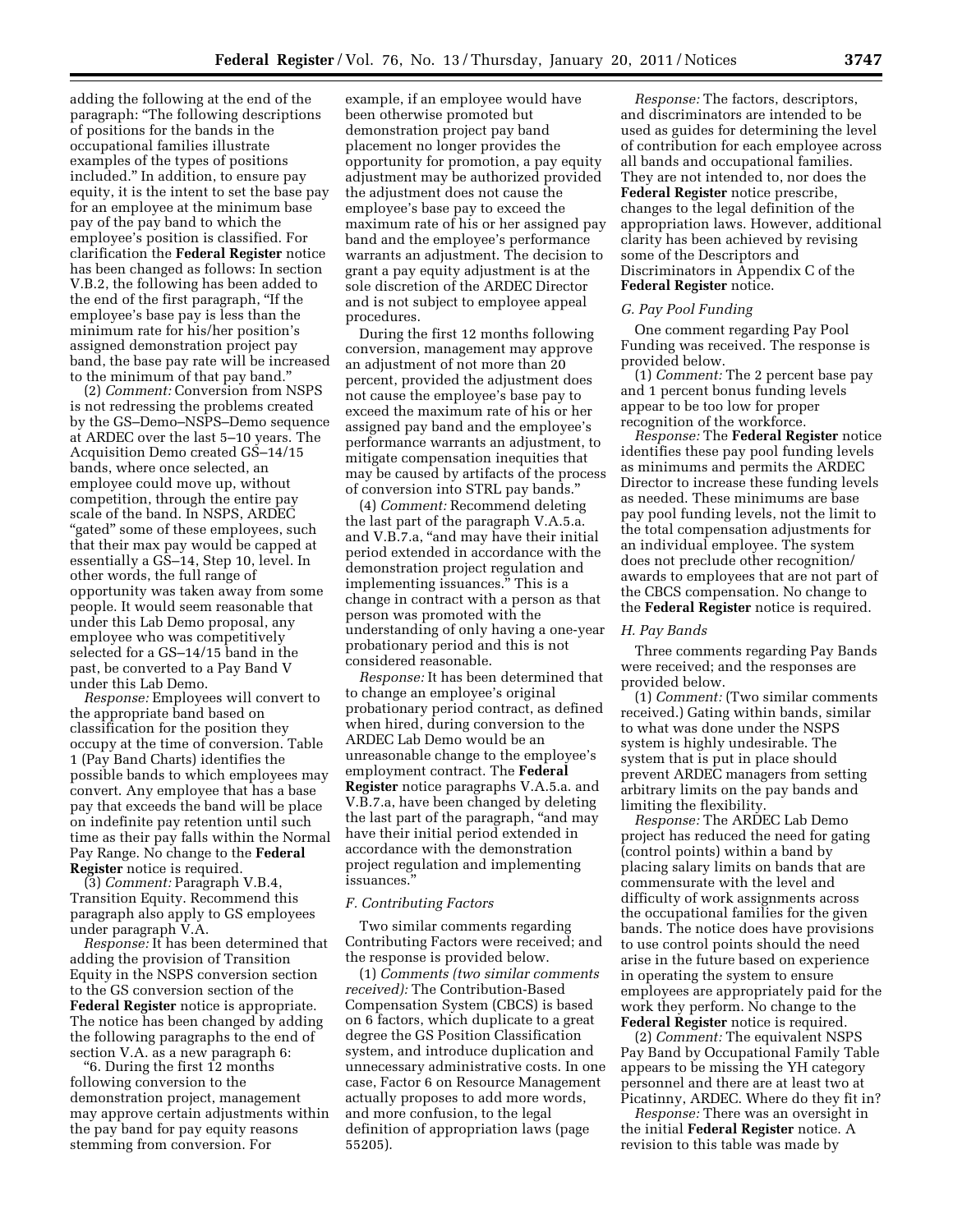adding the NSPS YH category into Table 1 (Equivalent NSPS Pay Bands). Additionally, the General Health Science Series (0601) was moved from the Business and Technical to the Engineering and Science Occupational Family in Appendix B of the **Federal Register** notice to accommodate employees in the YH category.

#### *I. Personnel Management Board*

One comment regarding the Personnel Management Board was received. The response is provided below.

(1) *Comment:* It appears that the PMB is assuming responsibilities that should reside with Line Management. The responsibility of each should be clearly delineated. Suggest deleting the following paragraphs as these are more management functions to be performed by the line managers than the PMB.

II.G.2.m. ensure in-house budget discipline

II.G.2.n. manage the number of employees by Occupational Family and pay band.

*Response:* After further review the following management functions were determined to be not required for the PMB as they are line management responsibilities as such. The following paragraphs were deleted:

II.G.2.m. ensure in-house budget discipline.

II.G.2.n. manage the number of employees by Occupational Family and pay band.

#### *J. Employee Developmental Programs*

One comment regarding Employee Developmental Programs was received; and the response is provided below.

(1) *Comment:* It is suggested that the language in paragraph II.G.2.o.— ''Developmental Opportunity Programs'' be pay band. The additional categorical changed to ''Employee Developmental Programs'' to be consistent with language of paragraph III.G.

*Response:* There is an inconsistent use of terminology in the Initial **Federal Register** notice. Developmental Opportunity Programs should be changed to Employee Developmental Programs for consistency. The **Federal Register** notice has been changed as follows: paragraph II.G.2.o.—Changed from "Developmental Opportunity Programs'' to ''Employee Developmental Programs''.

#### *K. Annual Appraisal Cycle*

Two comments regarding Annual Appraisal Cycle were received; and the responses provided below.

(1) *Comment:* The Contribution-Based Compensation System requires a midpoint review be conducted for all employees. For employees entering the

Lab Demo late in the rating cycle this may be an issue.

*Response:* The **Federal Register** notice did not adequately account for conducting midpoint reviews for employees entering the Lab Demo project late in the rating cycle. The notice has been changed as follows: In paragraph ''III.C.4 Annual Appraisal Cycle and Rating Process,'' the verbiage in the third paragraph was changed from "At least one review, normally the mid-point review, will be documented as a progress review." to, "At least one review, normally the mid-point review, will be documented as a progress review. Exceptions may be established by the PMB and approved by the ARDEC Director based on employees that will be in the Lab Demo for less than 180 days at the end of the rating cycle.''

(2) *Comment:* The scoring system seems unbalanced over the bands with different levels to score. The program should provide for more levels for each pay band level, either by adding a ''very high'' category to each or use of the five bands as in Level II.

*Response:* Employees may score anywhere within the full spectrum of scores for their occupational family. The ''very high'' categorical rating exists at the top pay band level for each occupational family and provides the potential for employees in a top pay band level to score above their band level as can employees in other band levels. The scoring range for employees in pay band II of the Engineer and Science and Business and Technical occupational family is greater than other pay bands reflecting the broader range (equivalent to GS–05 to GS–11 grades) of contribution levels contained in that ratings (Medium High and Medium Low) in pay band II facilitate the ability to assess and categorize employee contributions within pay band II. No change to the notice is needed.

#### *L. Probationary Periods*

One comment regarding Probationary Periods was received. The response is provided below.

(1) *Comment:* Consider adding written documentation for reassignments of supervisors on probationary periods similar to what is being done for the employee probationary period.

*Response:* There is an inconsistent requirement for written documentation for different probationary periods. It is appropriate to document the supervisory probationary period reassignments in the same manner as required for the employee probationary period. The notice has been modified to

add the following to paragraph III.D.9, ''When a supervisor determines to reassign a probationary supervisor to a non-supervisory position during the probationary period because his/her work performance or conduct is unacceptable, the probationary employee's supervisor will provide written notification subject to higher level management approval.''

#### *M. Position Classification*

One comment regarding Position Classification was received. The response is provided below.

(1) *Comment:* Should specialty codes be used for Lab Demo position descriptions? Can any position description be established without them? Suggest changing from "will" to ''may'' or remove from the **Federal** 

#### **Register** notice.

*Response:* Concur with the recommendation to change "will" to "may" in paragraph III.B.2.

#### *N. Reduction in Force*

Three comments regarding reduction in force were received. The responses are provided below.

(1) *Comment:* Do Specialty Work Codes have any effect if ARDEC were to conduct a reduction in force?

*Response:* The Lab Demo **Federal Register** notice does not mandate the use of Specialty Work Codes on position descriptions; and, therefore, the notice will not specifically make the use of Specialty Work Codes mandatory when conducting a reduction in force (RIF). No change to the **Federal Register**  notice is required.

(2) *Comment:* Paragraph III.H— Recommend changing the RIF credit lines to define them as 3 points below the Expected Overall Contribution Score (EOCS). Using 94 percent would mean 3 Overall Contribution Score (OCS) points for an EOCS of 50 and 6 OCS points for an EOCS of 100. Also, since ratings are not given to people on a Contribution Improvement Period (CIP), recommend deleting the requirement for OCS to be less than 92 percent (actually 4 points) as well as CIP to get 0 years of credit. Define the year as the year that the employee enters a CIP, so as not to penalize two years should the CIP overlap two years.

*Response:* The use of percent was in error and the intent was to define the years of service augmentation based upon the delta between an employee's Assessed Overall Contribution Score (AOCS) and an employee's EOCS at the end of a rating cycle. Additionally, the **Federal Register** notice has been adjusted (see service augmentation rule 3 below) to clarify when zero years of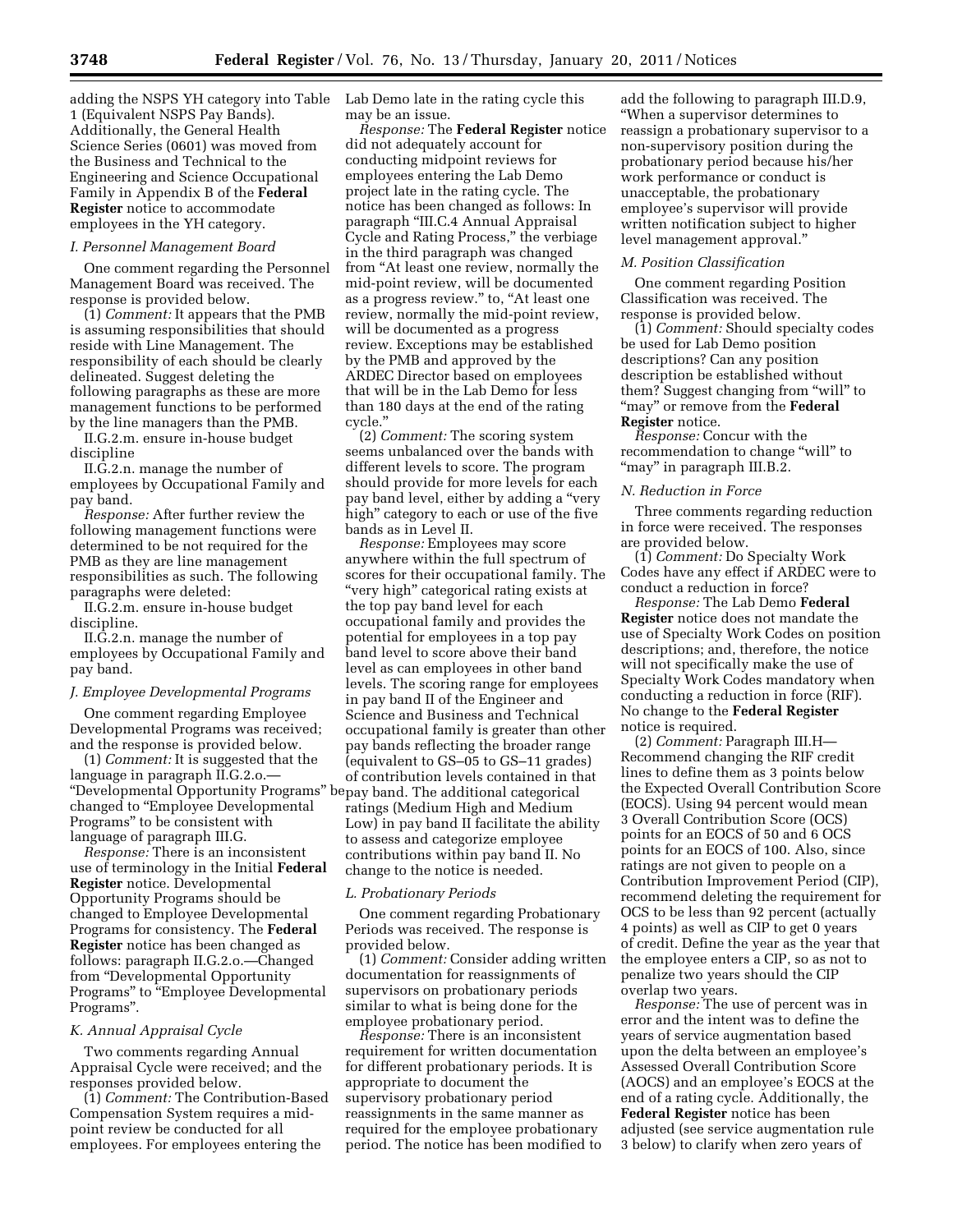service augmentation are applied. The following are the service augmentation rules:

1. Seven (7) years of service augmentation for each year the AOCS is greater than or equal to the EOCS minus  $3 (AOCS \ge EOCS - 3).$ 

2. Four (4) years of service augmentation for each year the AOCS is less than the EOCS minus 3 (AOCS <  $EOCS -3$ ).

3. Zero (0) years of service augmentation for each year the employee was placed on a CIP at any time during the rating cycle.

(3) *Comment:* The RIF procedures have a predictable outcome on the rating process. If ARDEC gets into a long downsizing cycle, such as in the 1990s, rating will be progressively exaggerated, until almost all employees get the seven years of extra credit. This will return the workforce to the standard, GS RIF ranking of tenure, veterans' preference and years of service.

*Response:* The Lab Demo project has been designed to improve the discipline of the rating process and reduces the possibility of inflated ratings. No change to the **Federal Register** notice is required.

#### *O. Hiring Authority*

One comment regarding Hiring Authority was received. The response is provided below.

(1) *Comment:* For paragraph III.D.3.a, change the beginning to ''The ARDEC has and is forecasted to have for the near future an urgent need.\* \* \*" This is not a one time need, but will continue.

*Response:* The verbiage in the **Federal Register** notice does not address the anticipated near future hiring need. The following rewording provides for the current and future hiring needs of ARDEC. Change paragraph III.D.3.a from The ARDEC has an urgent need \* \* \* to ''The ARDEC has and is forecasted to have for the foreseeable future an urgent need.\* \* \*" This is not a one time need, but will continue.

#### *P. Projected Annual Expenses*

One comment regarding Projected Annual Expenses was received; and the response is provided below.

(1) *Comment:* The costs need to be revisited and validated. NSPS costs of

#### TABLE 6—PROJECTED ANNUAL EXPENSES

implementation need to be obtained and used as a comparable set of figures. The operating costs of NSPS, meaning the paperwork, the administrative support costs, the automation costs, the employee and supervisor time spent feeding the system need to be compiled. There needs to be some realistic comparison between the value of a 2% incentive to the life cycle cost of operating a system. The investment ARDEC has made in its previous attempts to shed the GS system must by now total millions. By the way, the \$85k shown does not cover the salary of the lead admin officer for the project, so it can hardly be right.

*Response:* The projected annual expenses in the initial **Federal Register**  notice were determined based on benchmarks of other lab demo projects and do not include the normal managerial labor expenses typically incurred in the execution of other personnel systems. Subsequently, ARDEC has obtained and developed additional cost data and revised Table 6 of the **Federal Register** notice as follows:

|                        | FY <sub>10</sub> | <b>FY11</b>                             | <b>FY12</b> | <b>FY13</b>         | <b>FY14</b>           |
|------------------------|------------------|-----------------------------------------|-------------|---------------------|-----------------------|
| Training<br>Automation | 0K<br>40K<br>97K | 「15K ………「10K ………<br>  80K<br>∣ 400K ……. | $ 30K$      | 5K<br>$ 30K$<br>50K | 5K<br> 30K<br>$ $ 50K |
| Totals                 | 137K             | 495K                                    | 440K        | 85K                 | 85K                   |

#### **3. Access to Flexibilities of Other STRLs**

Flexibilities published in this **Federal Register** notice shall be available for use by the STRLs previously enumerated in section 9902(c)(2) of title 5, United States Code, which are now designated in section 1105 of the NDAA for FY 2010, Public Law 111–84, 123 Stat. 2486, October 28, 2009, if they wish to adopt them in accordance with DoD Instruction 1400.37; pages 73248 to 73252 of volume 73, **Federal Register**; and after the fulfilling of any collective bargaining obligations.

Dated: January 13, 2011.

#### **Morgan F. Park,**

*Alternate OSD Federal Register Liaison Officer, Department of Defense.* 

#### **Table of Contents**

- I. Executive Summary
- II. Introduction
	- A. Purpose
	- B. Problems With the Present System
	- C. Changes Required/Expected Benefits
	- D. Participating Organizations
- E. Participating Employees and Union
- Representation
- F. Project Design
- G. Personnel Management Board
- III. Personnel System Changes
	- A. Pay Banding
	- B. Classification
- C. Contribution-Based Contribution System (CBCS)
- D. Hiring Authority
- E. Internal Placement
- F. Pay Administration
- G. Employee Development
- H. Reduction-in-Force (RIF) Procedures
- IV. Implementation Training
- V. Conversion
	- A. Conversion From the GS System to the Demonstration Project
	- B. Conversion From NSPS to the Demonstration Project
	- C. Conversion From Other Personnel **Systems**
	- D. Movement Out of the Demonstration Project
- VI. Other Provisions
	- A. Personnel Administration
- B. Automation
- C. Experimentation and Revision
- VII. Project Duration
- VIII. Evaluation Plan
- A. Overview
- B. Evaluation Model
- C. Evaluation
- D. Method of Data Collection
- IX. Demonstration Project Costs A. Cost Discipline
	- B. Developmental Costs
- X. Required Waivers to Law and Regulation A. Waivers to Title 5, U.S.C.
	- B. Waivers to Title 5, CFR
- Appendix A: ARDEC Employees by Duty Locations
- Appendix B: Occupational Series by Occupational Family
- Appendix C: Contribution Factors and Level **Descriptors**
- Appendix D: Intervention Model

# **I. Executive Summary**

The Armament Research, Development and Engineering Center includes the ARDEC organizations at Picatinny Arsenal, NJ; Watervliet Arsenal, NY; Rock Island Arsenal, IL; and ARDEC employees with duty stations at other sites. The intent of this demonstration project is to cover all employees, subject to bargaining unit agreement.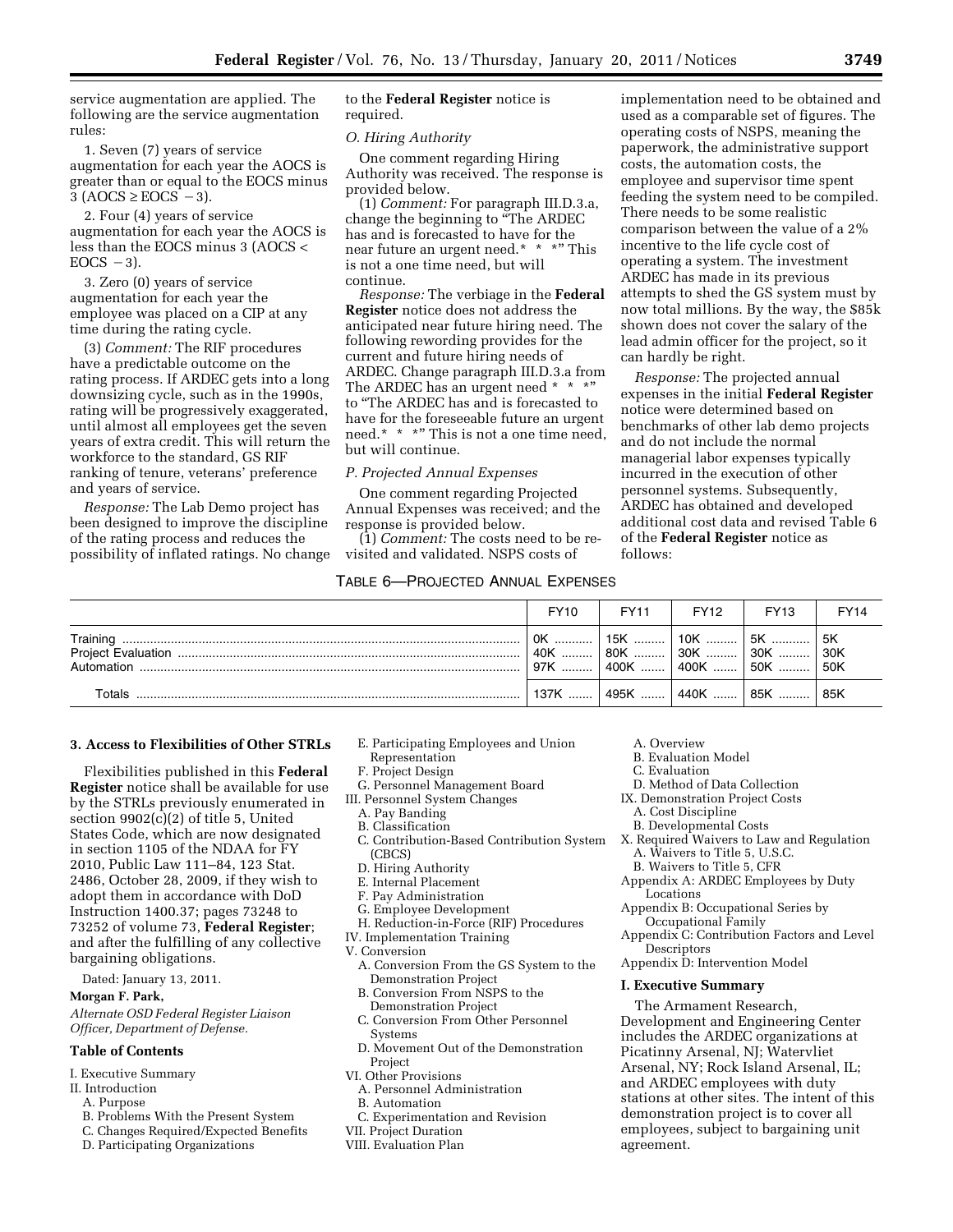The ARDEC provides integrated science, technology, and engineering solutions to address the armament, munitions, and fire control needs for the Army. The ARDEC's core competency is working with weapon systems at all stages of the materiel life cycle. The ARDEC maintains the following fundamental capabilities:

(1) Armaments and Weapons;

(2) Fire Control;

(3) Energetics, Warheads, and Ammunition;

(4) Ammunition Logistics;

(5) Explosive Ordnance Disposal; and

(6) Homeland Defense Technology.

In order to sustain these unique capabilities, the ARDEC must be able to hire, retain, and continually motivate enthusiastic, innovative, and highlyeducated scientists and engineers, supported by accomplished business management and administrative professionals, as well as a skilled administrative and technical support staff.

The goal of the project is to enhance the quality and professionalism of the ARDEC workforce through improvements in the efficiency and effectiveness of the human resource system. The project interventions will strive to achieve the best workforce for the ARDEC mission, adjust the workforce for change, and improve workforce satisfaction. With some modifications, this project mirrors the STRL personnel management demonstration project, designed by the U.S. Army Edgewood Chemical Biological Center (ECBC). The ARDEC Demonstration Project was built on the ECBC concepts and uses much of the same language; however, it includes several concepts from the Air Force Research Laboratory (AFRL), Naval Research Laboratory (NRL), and the DoD Civilian Acquisition Workforce (Acq Demo) personnel management demonstration projects. Of significant note is the inclusion of a contributionbased compensation and assessment system similar to that used in the Acq Demo program. The results of the project will be evaluated within five years of implementation.

#### **II. Introduction**

#### *A. Purpose*

The purpose of the project is to demonstrate that the effectiveness of DoD STRLs can be enhanced by expanding opportunities available to employees and by allowing greater managerial control over personnel functions through a more responsive and flexible personnel system. Federal laboratories need more efficient, cost

effective, and timely processes and methods to acquire and retain a highlycreative, productive, educated, and trained workforce. This project, in its entirety, attempts to improve employees' opportunities and provide managers, at the lowest practical level, the authority, control, and flexibility needed to achieve the highest quality organization, and hold them accountable for the proper exercise of this authority within the framework of an improved personnel management system.

Many aspects of a demonstration project are experimental. Modifications may be made from time to time as experience is gained, results are analyzed, and conclusions are reached on how the system is working. The provisions of this project plan will not be modified, or extended to individuals or groups of employees not included in the project plan without the approval of the DUSD(CPP). The provisions of DoDI 1400.37 are to be followed for any modifications, adoptions, or changes to this demonstration project plan.

#### *B. Problems With the Present System*

The ARDEC has participated in a number of personnel systems and personnel demonstrations over the past 25 years. These include the current Civil Service General Schedule (GS) system (80 percent of ARDEC employees are currently in this GS system); Acq Demo Project from 2001 to 2006; and NSPS from 2006 to the present (20 percent of ARDEC employees are currently in NSPS). The ARDEC's experience with each of these prior personnel systems was that, although each had positive features, each also had negative aspects. As a result of the ARDEC's experience, it was determined that certain features from the earlier systems were worthwhile to carry forward and certain shortcomings/limitations needed to be corrected or alleviated.

The current Civil Service GS system has existed in essentially the same form since 1949. Work is classified into one of fifteen overlapping pay ranges that correspond with the fifteen grades. Base pay is set at one of those fifteen grades and the ten interim steps within each grade. The Classification Act of 1949 rigidly defines types of work by occupational series and grade, with very precise qualifications for each job. This system does not quickly or easily respond to new ways of designing work and changes in the work itself.

The performance management model that has existed since the passage of the Civil Service Reform Act in 1980 has come under extreme criticism. Employees frequently report there is

inadequate communication of performance expectations and feedback on performance. There are perceived inaccuracies in performance ratings with general agreement that the ratings are inflated and often unevenly distributed by grade, occupation, and geographic location.

The need to change the current hiring system is essential as the ARDEC must be able to recruit and retain scientific, engineering, acquisition support and other professionals and skilled technicians. The ARDEC must be able to compete with the private sector for the best talent and be able to make job offers in a timely manner with the attendant bonuses and incentives to attract high quality employees and be in compliance with public law.

Finally, current limitations on training, retraining, and otherwise developing employees make it difficult to correct skill imbalances and to prepare current employees for new lines of work to meet changing missions and emerging technologies.

The ARDEC's proposed personnel management demonstration project, by building on previous strengths and addressing shortcomings, is intended to provide the highest potential for movement to a single system that will meet the needs of the ARDEC and all its employees.

#### *C. Changes Required/Expected Benefits*

The primary benefit expected from this demonstration project is greater organizational effectiveness through increased employee satisfaction. The long-standing Department of the Navy ''China Lake'' and National Institute of Standards and Technology (NIST) demonstration projects have produced impressive statistics on increased job satisfaction and quality of employees versus that for the Federal workforce in general. This project will demonstrate that a human resource system tailored to the mission and needs of the ARDEC workforce will facilitate increased:

1. Quality in the workforce and resultant products;

2. timeliness of key personnel processes;

3. retention of excellent performers; 4. success in recruitment of personnel with critical skills;

5. management authority and accountability;

6. satisfaction of customers; and

7. workforce satisfaction.

An evaluation model was developed for the Director, Defense, Research, and Engineering (DDR&E) in conjunction with STRL service representatives and the Office of Personnel Management (OPM). The model will measure the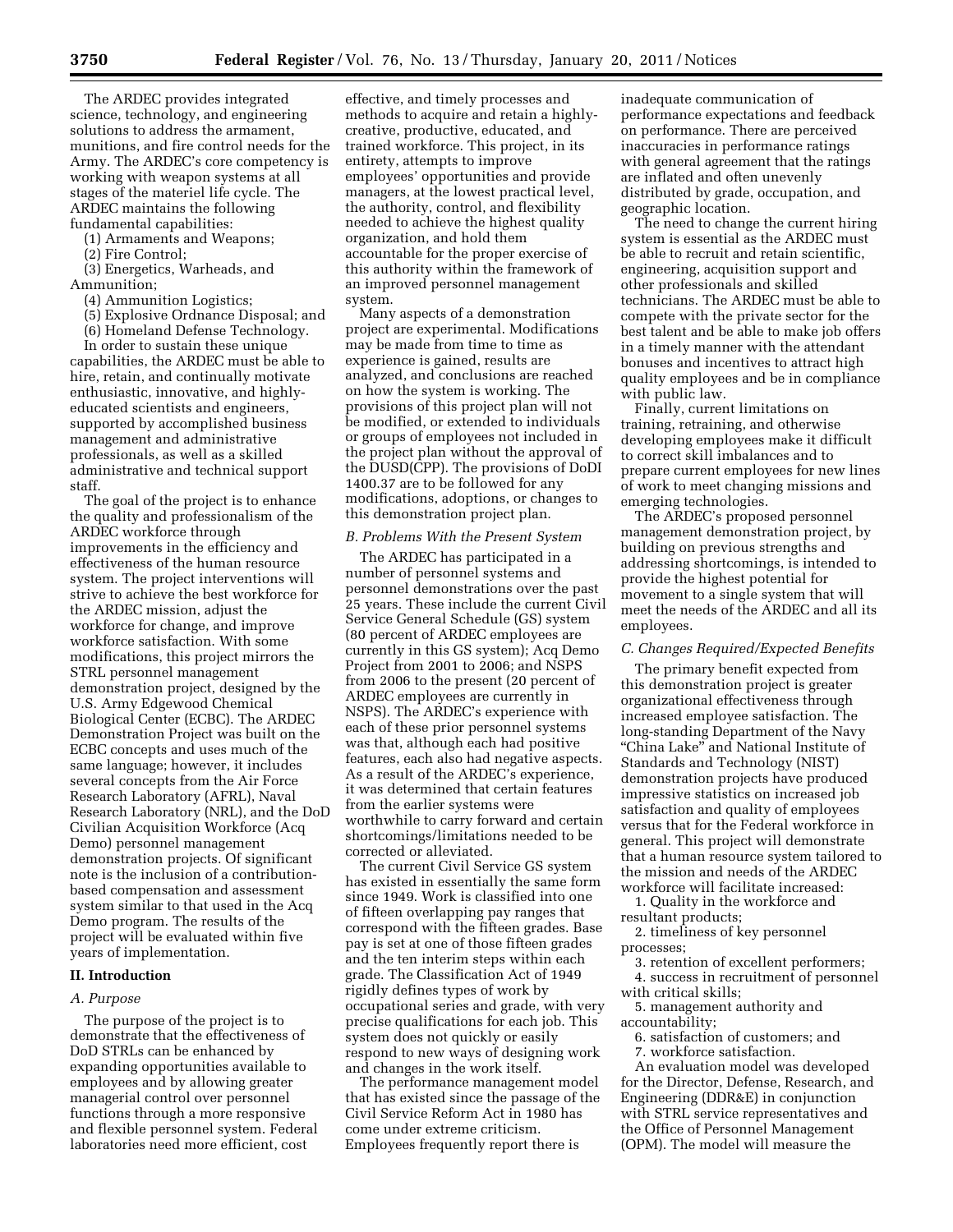effectiveness of this demonstration project, as modified in this plan, and will be used to measure the results of specific personnel system changes.

# *D. Participating Organizations*

The ARDEC is comprised of employees headquartered at Picatinny Arsenal, NJ. The ARDEC employees are geographically dispersed at the locations shown in Appendix A. It should be noted that some sites currently employ fewer than ten people and that the sites may change should ARDEC reorganize or realign. Successor organizations will continue coverage in the demonstration project.

#### *E. Participating Employees and Union Representation*

This demonstration project will cover approximately 3,400 ARDEC civilian employees under title 5 U.S.C. in the occupational series listed in Appendix B. The project plan does not cover members of the Senior Executive Service (SES), Scientific and Professional (ST) employees, Federal Wage System (FWS) employees, employees presently covered by the Defense Civilian Intelligence Personnel System (DCIPS), or Department of Army (DA), Army Command centrally funded interns and centrally funded students employed under the Student Career Experience Program (SCEP).

The International Federation of Professional and Technical Engineers (IFPTE) Local 1437; the American Federation of Government Employees (AFGE) Local 225; the American Federation of Government Employees (AFGE) Local 15; and the National Federation of Federal Employees (NFFE) Local 2109 represent a majority of the ARDEC employees. Of those employees assigned to the ARDEC, approximately 75 percent are represented by labor unions.

To foster union acceptance of the ARDEC's proposed personnel demonstration project, initial discussions with the four unions began in November 2009. The ARDEC will continue to fulfill its obligation to consult and/or negotiate with all labor organizations in accordance with 5 U.S.C. 4703(f) and 7117, as applicable.

#### *F. Project Design*

In October 2009, the 2010 National Defense Authorization Act directed the ARDEC to transition to a laboratory personnel management demonstration project. Following review and analysis of existing DoD demonstration projects, the ARDEC senior leadership decided to adapt the ECBC model, one of the latest Army projects. A series of focus groups,

benchmarking and other sensing sessions were completed to determine the unique ARDEC needs and requirements. One key departure from the ECBC model is the shift from their Performance Management System to a Contribution-Based Compensation System (CBCS), similar to the Acq Demo project.

#### *G. Personnel Management Board (PMB)*

1. ARDEC will create a PMB to oversee and monitor the fair, equitable, and consistent implementation of the provisions of the demonstration project to include establishment of internal controls and accountability. Members of the board will be senior leaders appointed by the ARDEC Director. As needed, ad hoc members (such as labor counsel, human resource representatives, etc.) will serve as advisory members to the board.

2. The PMB is responsible for establishing the implementation and operating rules as required. At a minimum, duties executed by the board will be to:

a. Determine the composition of the pay pools in accordance with the guidelines of this proposal and internal procedures;

b. review operation of pay pools and provide guidance to pay pool managers;

c. oversee disputes in pay pool issues; d. formulate and manage the civilian

pay pool budget;

e. formulate and manage the civilian bonus pool budget;

f. determine hiring, reassignment, and promotion base pay as well as exceptions to Contribution-Based Compensation System base pay increases;

g. conduct classification review and oversight, monitor and adjust classification practices, and decide board classification issues;

h. approve major changes in position structure;

i. address issues associated with multiple pay systems during the demonstration project;

j. manage standard Contribution Factors and Descriptors;

k. identify and implement improvements to demonstration project procedures and policies;

l. review requests for Supervisory/ Team Leader Base Pay Adjustments and provide recommendations to the Director;

m. develop policies and procedures for administering Employee Developmental Programs;

n. ensure that all employees are treated in a fair and equitable manner in accordance with all policies, regulations, and guidelines covering this demonstration project;

o. monitor the evaluation of the project;

p. establish and manage the Accelerated Compensation for Developmental Positions (ACDP); and

q. Establish rules and procedures for denying or reducing GPI for employees whose contributions are in region A (above the NPR).

#### **III. Personnel System Changes**

#### *A. Pay Banding*

The design of the ARDEC pay banding system takes advantage of the many reviews performed by DA, DoD, OPM, and others. The design also has the benefit of being preceded by exhaustive studies of pay banding systems currently practiced in the Federal sector, to include those practiced by the China Lake experiment and NIST. The ARDEC pay banding system will replace the current GS grade and NSPS pay band structures.

# 1. Occupational Families

Occupations with similar characteristics will be grouped together into one of three Occupational Families with career paths and pay band levels designed to facilitate pay progression. These Occupational Families are Engineering and Science (E&S), Business and Technical (B&T), and General (GEN). Each Occupational Family's career path will be composed of pay bands corresponding to recognized advancement and career progression patterns within the covered occupations. These career paths and their pay bands will replace the NSPS pay band structure and the individual GS grades and will not be the same for each Occupational Family. Each Occupational Family will be divided into three to six pay bands. Employees track into an Occupational Family based on their current OPM classification series as provided in Appendix B. All employees are initially assigned to the Occupational Family and pay band in which their comparable grade fits based on position classification using the GS classification standards. Comparison to the GS grades is used in setting the upper and lower base pay dollar limits of the pay band levels with the exception of Pay Band VI of the E&S Occupational Family (refer to III.A.3). The current occupations have been examined; and their characteristics and distribution have served as guidelines in the development of the three Occupational Families. The following descriptions of positions in the pay bands of each occupational family illustrate examples of the types of positions included.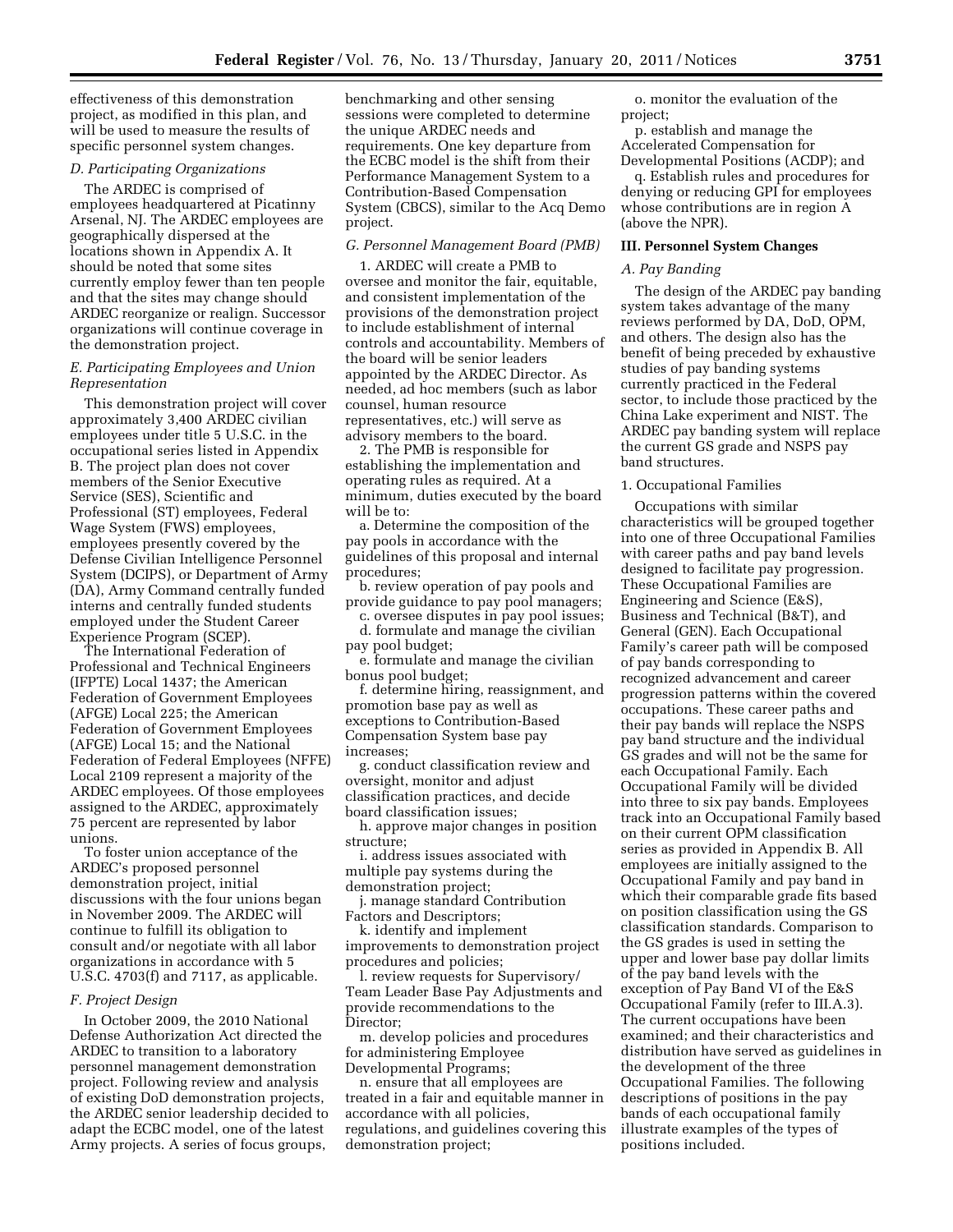a. Engineering and Science (E&S) (Pay Plan DB): This Occupational Family includes positions as defined in Appendix B. Specific course work or educational degrees are required for these occupations. Six bands have been established for the E&S career path: (refer to Table 1).

(1) Band I includes student trainee positions.

(2) Band II includes developmental positions.

(3) Band III includes full-performance technical positions.

(4) Band IV includes technical specialist and first level supervisory positions.

(5) Band V includes senior technical and managerial positions.

(6) Band VI includes positions classified above the GS–15 level.

b. Business and Technical (B&T) (Pay Plan DE): This Occupational Family includes positions as defined in Appendix B. Employees in these positions may or may not require specific course work or educational degrees. Five bands have been established for the B&T career path: (refer to Table 1).

(1) Band I includes student trainee positions.

(2) Band II includes developmental positions.

(3) Band III includes full-performance technical and first level supervisory positions.

(4) Band IV includes senior technical specialist and supervisory positions.

(5) Band V includes managerial positions.

#### TABLE 1—PAY BAND CHARTS

c. General Support (GEN) (Pay Plan DK): This Occupational Family includes positions as defined in Appendix B. Employees in these positions may or may not require specific course work or educational degrees. Three bands have been established for the GEN career path: (refer to Table 1).

(1) Band I covers entry-level and student positions.

(2) Band II covers full-performance positions.

(3) Band III includes supervisory and senior positions.

The pay bands for the Occupational Families and how they relate to the current GS/NSPS frameworks are shown in Table 1.

| Occupational                                                                                                                                                                                                                              | Equivalent GS grades |  |  |  |  |    |  |  |  |
|-------------------------------------------------------------------------------------------------------------------------------------------------------------------------------------------------------------------------------------------|----------------------|--|--|--|--|----|--|--|--|
| family                                                                                                                                                                                                                                    |                      |  |  |  |  | VI |  |  |  |
| E&S …………………………   GS–01–04 …………   GS–05–11 …………   GS–12–13 …………   GS–14 ………………   GS–15 ………………   >GS–15<br>Business & Technical    GS-01-04    GS-05-11    GS-12-13    GS-14    GS-15   <br>General Support    GS-01-04    GS-05-08    GS-9 |                      |  |  |  |  |    |  |  |  |

| Occupational                                                  | Equivalent NSPS Pay bands <sup>1, 2</sup> |                              |   |                               |      |    |  |  |  |
|---------------------------------------------------------------|-------------------------------------------|------------------------------|---|-------------------------------|------|----|--|--|--|
| family                                                        |                                           | Ш                            | Ш | ΙV                            |      | ۷ı |  |  |  |
|                                                               |                                           |                              |   | $\vert$ 3, YH-3. $\vert$ YF-3 |      |    |  |  |  |
|                                                               | YE-1    YC-1, YC-2,                       | $YE-1. YE-2.$<br>YE-3. YP-1. |   |                               | YC–3 |    |  |  |  |
| General Support    YB-1,    YB-1, YB-2, YE-   YB-2, YE-2, YP- | $YP-1$                                    |                              |   |                               |      |    |  |  |  |

1 NSPS Pay Bands overlap Lab Demo bands and Occupational Families.

2Student Career Experience Program participants in YP pay bands are not included in this Demonstration Project.

As the rates of the GS are increased due to the annual general pay increases, the upper and lower base pay rates of the pay bands will also be adjusted. Since pay progression through the bands depends directly on contribution, there will be no scheduled Within-Grade Increases (WGIs) or Quality Step Increases (QSIs) for former GS employees once the pay banding system is in place. GS special rate schedules and NSPS Targeted Local Market Supplements (TLMS) will no longer be applicable to demonstration project employees. Special provisions have been included to ensure no loss of pay upon conversion (refer to III.F.11 Staffing Supplements). Except for those receiving a staffing supplement and employees on pay retention, employees will receive locality pay in addition to

their base pay in the same amount and to the same extent as established for GS employees in accordance with 5 U.S.C. 5304 and 5304a. However, adjusted pay (base + locality) for employees in Band V or below cannot exceed Executive Level IV. 3. Science and Engineering Positions Classified Above GS–15.

The career path for the E&S Occupational Family includes a pay band VI to provide the ability to accommodate positions having duties and responsibilities that exceed the GS– 15 classification criteria. This pay band is based on the Above GS–15 Position concept found in other STRL personnel management demonstration projects that was created to solve a critical classification problem. The STRLs have positions warranting classification above GS–15 because of the technical

expertise requirements including inherent supervisory and managerial responsibilities. However, these positions are not considered to be appropriately classified as Scientific or Professional Positions (STs) because of the degree of supervision and level of managerial responsibilities. Neither are these positions appropriately classified as Senior Executive Service (SES) positions because of the requirement for advanced specialized scientific or engineering expertise, and because the positions are not at the level of the general managerial authority and impact that is required for an SES position.

The original Above GS–15 Position concept was to be tested for a five-year period. The number of trial positions was set at 40 with periodic reviews to determine appropriate position

<sup>2.</sup> Pay Band Design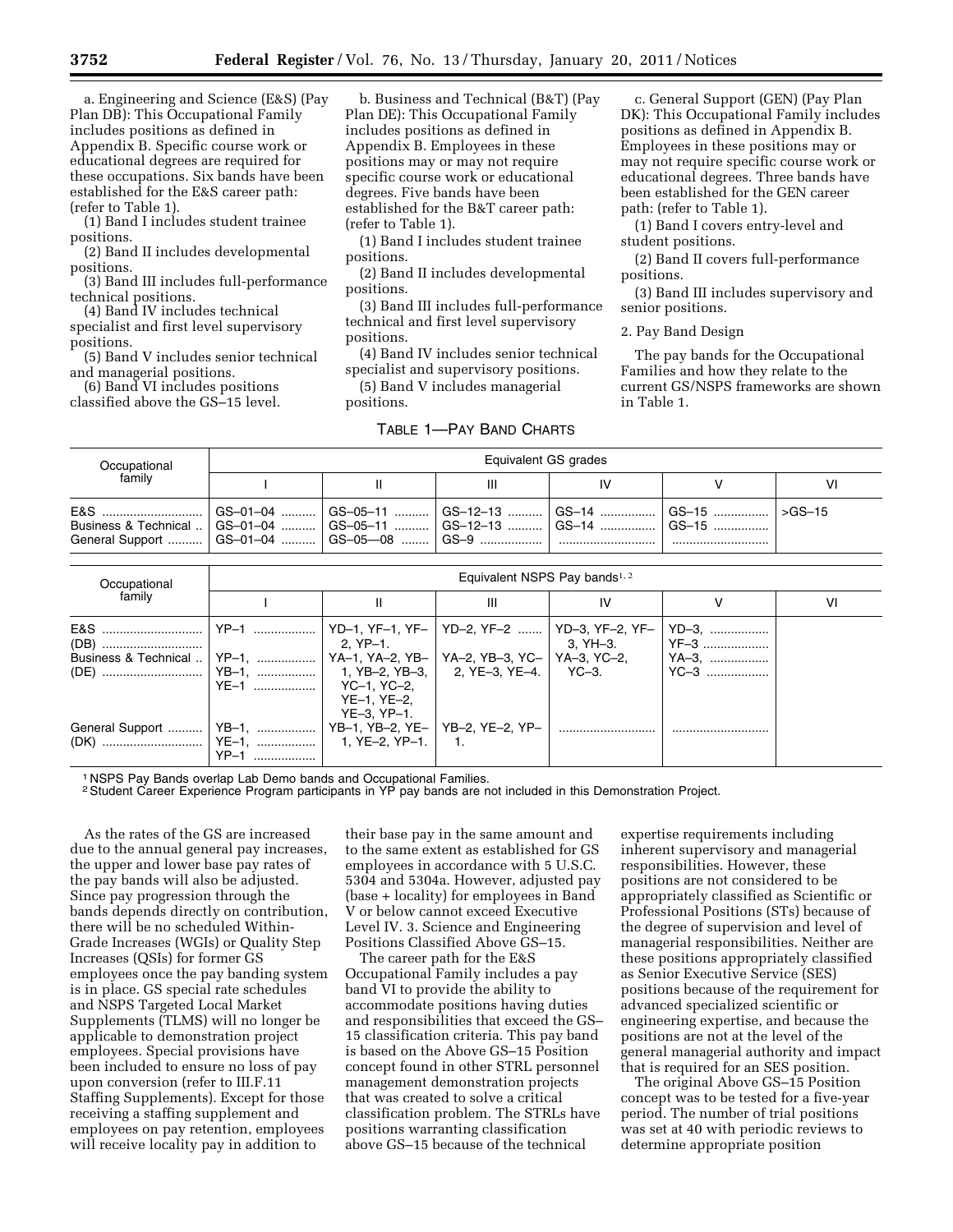requirements. The Above GS–15 Position concept is currently being evaluated by DoD management for its effectiveness, continued applicability to the current STRL scientific, engineering, and technology workforce needs and appropriate allocation of billets based on mission requirements. The degree to which the laboratory plans to participate in this concept and develop classification, compensation, and performance management policy, guidance, and implementation processes will be based on the final outcome of the DoD evaluation.

#### *B. Classification*

#### 1. Occupational Series

The GS classification system has over 400 occupational series which are divided into 23 occupational groupings. The ARDEC currently has positions in approximately 60 occupational series that fall into approximately 16 occupational groupings. All positions listed in Appendix B will be included in the classification structure. Provisions will be made for including other occupations in response to changing missions.

2. Classification Standards and Position Descriptions

The ARDEC may use an automated classification system. The current OPM classification standards will be used for the identification of proper series and occupational titles of positions within the demonstration project. The grading criteria in the OPM classification standards will be used as a framework

to develop new and simplified pay band factor level descriptors for each pay band determination. The objective is to record the essential criteria for each pay band within each Occupational Family by stating the characteristics of the work, the responsibilities of the position, the competencies required, and the expected contributions. The Factor Descriptors will serve as both classification criteria and contribution assessment criteria and may be found in Appendix C. New position descriptions will replace the current position/job descriptions. The Factor Descriptors of each pay band will serve as an important component in the new position description, which will also include position-specific information and provide data element information pertinent to the job. The new descriptions will be easier to prepare, minimize the amount of writing time, and make the position description a more useful and accurate tool for other personnel management functions.

Specialty work codes (narrative descriptions) may be used to further differentiate types of work and the competencies required for particular positions within an Occupational Family and pay band. Each code represents a specialization or type of work within the occupation.

#### 3. Fair Labor Standards Act

Fair Labor Standards Act (FLSA) exemption and non-exemption determinations will be consistent with criteria found in 5 CFR part 551. All demonstration project positions are

covered by the FLSA unless they meet the criteria for exemption. Positions will be evaluated as needed by comparing the duties and responsibilities assigned the pay band factor level descriptors for each pay band level, and the 5 CFR part 551 FLSA criteria. As a general rule, the FLSA status of a position can be matched to an Occupational Family, career path, and pay band level as indicated in Table 2. For example, positions classified in Pay Band I of the E&S Occupational Family are typically nonexempt, meaning they are covered by the overtime entitlements prescribed by the FLSA. An exception to this guideline includes supervisors/ managers whose primary duty meets the definitions outlined in the OPM GS Supervisory Guide. Therefore, supervisors/managers in any of the pay bands who meet the foregoing criteria are exempt from the FLSA. Supervisors with classification authority will make the determinations on a case-by-case basis by comparing assigned duties and responsibilities and pay band factor level descriptors to the 5 CFR part 551 FLSA criteria. Additionally, the advice and assistance of the servicing Civilian Personnel Advisory Center (CPAC) will be obtained in making determinations. The position descriptions will not be the sole basis for the determination. The basis for exemption will be documented and attached to each position description. Exemption criteria will be narrowly construed and applied only to those employees who clearly meet the spirit of the exemption. Changes will be documented and provided to the CPAC.

# TABLE 2—FLSA STATUS [Pay bands]

| Occupational family      |             | ш          | Ш                | $\mathbf{u}$ |   | w |
|--------------------------|-------------|------------|------------------|--------------|---|---|
| E&S<br>B&T<br><b>GEN</b> | N<br>N<br>N | N/E<br>N/E | -<br>-<br>-<br>- | --<br>--     | - |   |

N—Non-Exempt from FLSA; E—Exempt from FLSA; and N/E—Exemption status determined on a case-by-case basis.

**Note:** Although typical exemption status under the various pay bands is shown in the above table, actual FLSA exemption determinations are made on a case-by-case basis.

#### 4. Classification Authority

The ARDEC Director will have delegated classification authority and may in turn, re-delegate this authority to appropriate levels. Position descriptions will be developed to assist managers in exercising delegated position classification authority. Managers will identify the Occupational Family,

occupational series, functional code, specialty work code, pay band level, and the appropriate acquisition codes. Personnel specialists will provide ongoing consultation and guidance to managers and supervisors throughout the classification process. These decisions will be documented on the position description.

#### 5. Classification Appeals

Classification appeals under this demonstration project will be processed using the following procedures: An employee may appeal the determination of Occupational Family, occupational series, position title, and pay band of his/her position at any time. An employee must formally raise the area of concern to supervisors in the immediate chain of command, either verbally or in writing. If the employee is not satisfied with the supervisory response, he/she may then appeal to the DoD appellate level. Appeal decisions rendered by DoD will be final and binding on all administrative, certifying, payroll, disbursing, and accounting officials of the Government. Classification appeals are not accepted on positions which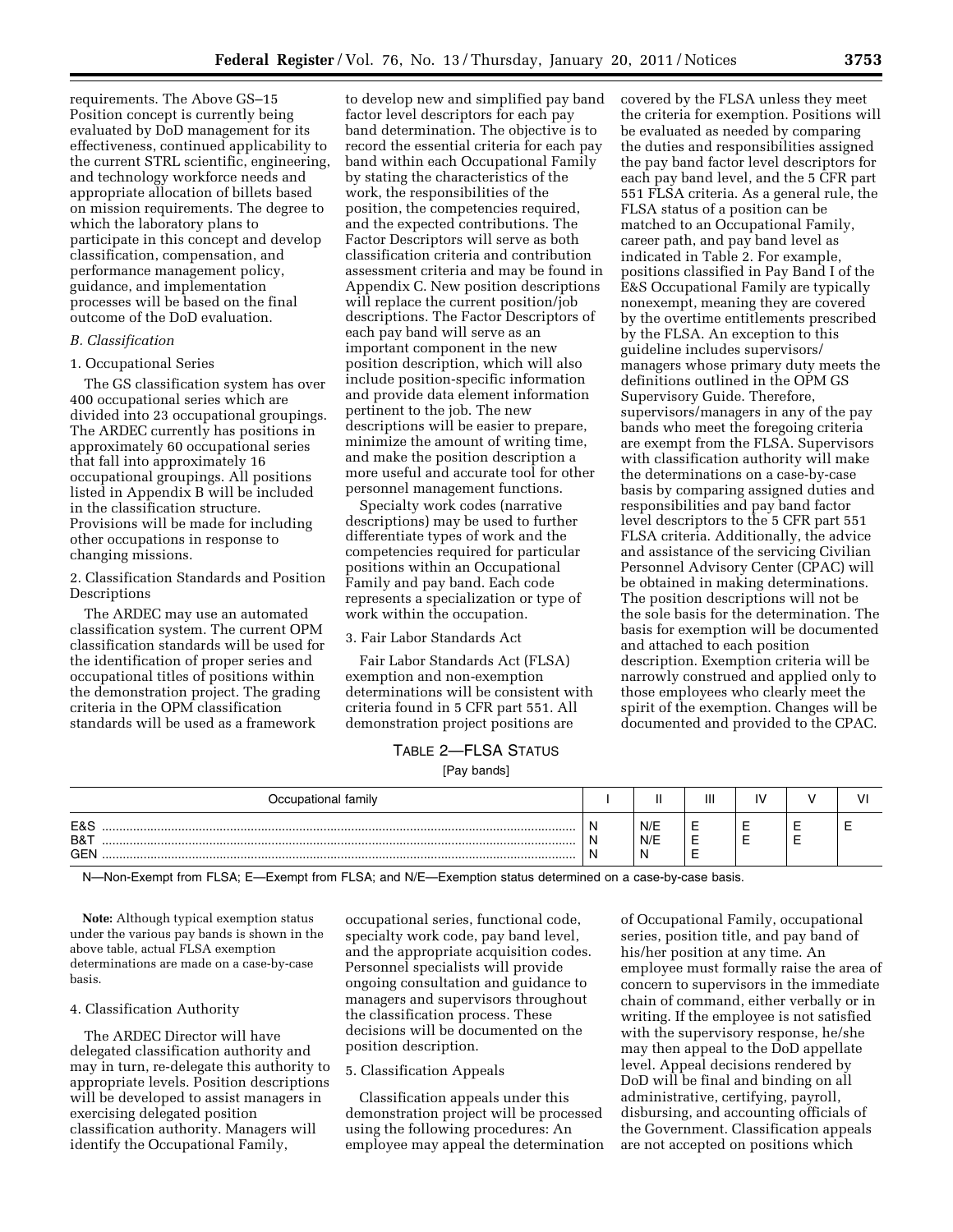exceed the equivalent of a GS–15 level. Time periods for cases processed under 5 CFR part 511 apply.

An employee may not appeal the accuracy of the position description, the demonstration project classification criteria, or the pay-setting criteria; the assignment of occupational series to an Occupational Family; the propriety of a pay schedule; matters grievable under an administrative or negotiated grievance procedure; or a decision reached using an alternative dispute resolution procedure.

The evaluations of classification appeals under this demonstration project are based upon the demonstration project classification criteria. Case files will be forwarded for adjudication through the servicing Civilian Personnel Advisory Center (CPAC) and will include copies of appropriate demonstration project criteria.

## *C. Contribution-Based Compensation System*

#### 1. Overview

The purpose of the Contribution-Based Compensation System (CBCS) is to provide an effective, efficient, and flexible method for assessing, compensating, and managing the ARDEC workforce. CBCS is essential for the development and continued growth of the high quality, extremely productive and innovative workforce needed to meet mission requirements. The CBCS allows for greater employee involvement in the assessment process, fosters increased communication between supervisor and employee, promotes a clear accountability of performance, facilitates employee career progression, and provides an understandable and rational basis for base pay changes by linking pay, performance, and contribution. The CBCS process described herein applies to all Occupational Families and pay band levels except Pay Band VI of the E&S Occupational Family. The assessment process for E&S Pay Band VI positions will be based on the final outcome of the DoD evaluation and documented in ARDEC Internal Operating Instructions.

CBCS is an assessment system that measures the employee's level of contribution to the organization's mission and how well the employee performed. Contribution is simply defined as the measure of the demonstrated value of employee actions in terms of accomplishing or advancing the organizational objectives and mission impact. CBCS promotes base pay adjustment decisions made on the

basis of an individual's overall annual contributions and current base pay in relation to other employees' contributions and their level of compensation in the pay pool. The measurement of overall contribution is determined through a rating process which determines the Overall Contribution Score (OCS). OCS is a key component to the CBCS assessment system in that it:

(1) Provides a consistent scoring scale linked to base pay even as salaries increase in accordance with GPI increases.

(2) Provides a rating scale that enables direct comparison of the level and quality of employee contributions to the current base pay of that employee.

To accomplish (2) above, the employee's current base pay is converted to an Expected OCS (EOCS). The other OCS score, Assessed OCS (AOCS) is the measurement of the employee's contributions in the appraisal process. AOCS is the result of measuring contribution and performance by using the pay band level descriptors for a set of contribution factors and discriminators each of which is relevant to mission success of the organization. The comparison of EOCS and AOCS determines if the employee is appropriately compensated. The same factor level descriptors used for classification will also be used for the annual CBCS employee assessments (see Appendix C).

#### 2. Contribution Factors

The following six (6) factors will be used for evaluating the yearly contribution of the ARDEC personnel in all three Occupational Families:

- (1) Problem Solving
- (2) Teamwork/Cooperation
- (3) Customer Relations
- (4) Leadership/Supervision
- (5) Communication
- (6) Resource Management Each factor has multiple levels of increasing contribution corresponding to the pay band levels. Each factor contains descriptors for each respective pay band level within the relevant Occupational Family.

The appropriate Occupational Family pay band level factor descriptors will be used by the rating official to determine the employee's actual contribution score. Employees can score within, above, or below their pay band level. For example, a pay band level II employee could score in the pay band level I, II, III, or IV range.

#### 3. Pay Pools

The ARDEC employees will be placed into pay pools that are defined for the

purpose of determining performance payouts under the CBCS. Pay pools will be established and operated in accordance with the guidelines provided in the following paragraphs. These guidelines will be followed noting the following exception. The ARDEC Director may deviate from the guidelines provided there is a compelling need. The rationale must be documented in writing.

The ARDEC Director will establish pay pools. Typically, pay pools will have between 35 and 300 employees. A pay pool should be large enough to encompass a reasonable distribution of ratings but not so large as to compromise rating consistency. Neither the pay pool manager nor supervisors within a pay pool will recommend or set their own individual pay. Decisions regarding the amount of the contribution payout are based on the established formal payout calculations.

Funds within a pay pool available for contribution payouts are divided into two components, base pay and bonus. These funds will be determined based on historical data. The base pay fund will be set at no less than two percent of total base pay of employees eligible for compensation adjustment in CBCS. The bonus fund will be set at no less than one percent of total base pay. The ARDEC PMB will annually review the pay pool funding and recommend adjustments to the ARDEC Director to ensure cost discipline over the life of the demonstration project. CBCS payouts can be in the form of increases to base pay and/or bonuses that are not added to base pay but rather are given as a lump-sum payment. Other awards such as special acts, time-off awards, etc., will be managed separately from the CBCS payouts.

#### 4. Annual Appraisal Cycle and Rating Process

The annual appraisal cycle normally begins on October 1 and ends on September 30 of the following year. The minimum rating period will be 90 days. At the beginning of the annual appraisal period, the pay band level descriptors for each factor will be provided to employees so that they know the basis on which their performance will be assessed. At the discretion of the pay pool manager, weights will be applied to the factors. If weighting is used, the same weighting will be applied to all similar positions within an Occupational Family in a pay pool. Also, if weighting is used, the minimum weighting will be 10 percent and the sum of all weights must equal 100 percent. Employees will be informed of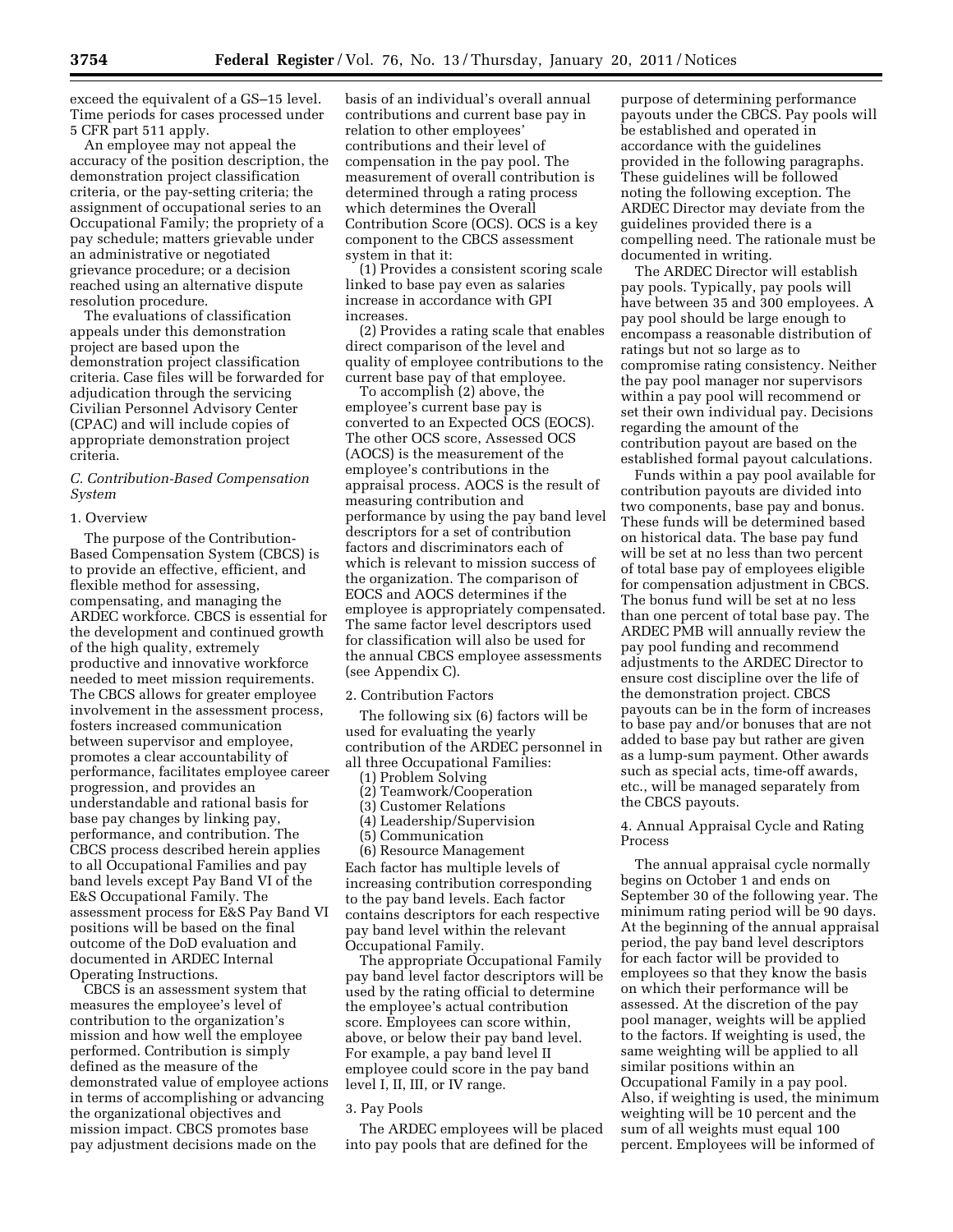the weights at the beginning of the rating cycle.

Each supervisor will discuss work assignment, performance and conduct standards, and provide clear objectives to their employees. Typically, the rating official is the first-level supervisor. If the current first-level supervisor has been in place for less than 90 days during the rating cycle, the second-level supervisor serves as the initial rating official. If the second-level supervisor is in place for less than 90 days during the rating cycle, the next higher level supervisor in the employee's rating chain conducts the assessment.

Employees and supervisors alike are expected to actively participate in ongoing formal and informal performance discussions regarding expectations. The timing of these discussions will vary based on the nature of work performed, but will occur at least at the mid-point

and end of the rating period. At least one review, normally the mid-point review, will be documented as a progress review. Exceptions may be established by the PMB and approved by the ARDEC Director based on employees that will be in the Lab Demo for less than 180 days at the end of the rating cycle. More frequent, task specific, discussions may be appropriate in some organizations.

The employee will provide a list of his/her accomplishments to the supervisor at both the mid-point and end of the rating period. An employee may elect to provide self-ratings on the contribution factors and/or solicit input from team members, customers, peers, supervisors in other units, subordinates, and other sources which will assist the supervisor in fully evaluating contributions. At the end of the annual appraisal period, the immediate

supervisor (rating official), from employees' inputs and his/her own knowledge, identifies for each employee the appropriate contribution level for each factor, and recommends the AOCS.

To determine the AOCS, numerical values are assigned based on the contribution levels of individuals, using the ranges shown in Table 3. The AOCS is calculated by averaging the numerical values (as weighted if applicable) assigned for each of the six contribution factors. (All AOCS's will be rounded to the nearest tenth of a point. If the decimal is .05 or higher, the AOCS will be rounded up.) The rating official in conjunction with the second-level supervisor reviews the AOCS for all employees, correcting any inconsistencies identified and making the appropriate adjustments in the factor ratings.

| TABLE 3—CONTRIBUTION SCORE RANGES BY OCCUPATIONAL FAMILY |  |
|----------------------------------------------------------|--|
|----------------------------------------------------------|--|

| Pay            | Engineering and<br>Science | <b>Business and Technical</b> | <b>General Support</b> |
|----------------|----------------------------|-------------------------------|------------------------|
| Band<br>Levels | Point Range                | Point Range                   | Point Range            |
| VI             | TBD                        |                               |                        |
|                | $101 - 115$                | $101 - 115$                   |                        |
|                | $97 - 100$                 | $97 - 100$                    |                        |
| $\vee$         | $91 - 96$                  | $91 - 96$                     |                        |
|                | 87-90                      | $87 - 90$                     |                        |
|                | $91 - 95$                  | $91 - 95$                     |                        |
| IV             | 84-90                      | 84-90                         |                        |
|                | 79-83                      | 79-83                         |                        |
|                |                            |                               | $60 - 64$              |
|                | $81 - 86$                  | $81 - 86$                     | $53 - 59$              |
| $\mathbf{III}$ | 68-80                      | 68-80                         | $47 - 52$              |
|                | $62 - 67$                  | $62 - 67$                     | $43 - 46$              |
|                | $62 - 68$                  | $62 - 68$                     | $46 - 54$              |
|                | $51 - 61$                  | $51 - 61$                     |                        |
| $\mathbf{I}$   | $41 - 50$                  | $41 - 50$                     | $30 - 45$              |
|                | $30 - 40$                  | $30 - 40$                     |                        |
|                | $22 - 29$                  | $22 - 29$                     | $22 - 29$              |
|                | $24 - 30$                  | $24 - 30$                     | $24 - 30$              |
|                | $6 - 23$                   | $6 - 23$                      | $6 - 23$               |
|                | $0 - 5$                    | $0 - 5$                       | $0 - 5$                |

The pay pool panel conducts a final review of the AOCS for each employee in the pay pool. The pay pool panel has the authority to make AOCS adjustments, after discussion with the initial rating officials, to ensure equity and consistency. Final approval of AOCS rests with the pay pool manager, the individual within the organization responsible for managing the CBCS process. The AOCS, as approved by the pay pool manager, becomes the rating of record. Rating officials will communicate the factor scores and AOCS to each employee and discuss the results.

If on the last day of the appraisal cycle the employee has served under

CBCS for less than 90 days, the first rating will be provided at the end of the next annual rating cycle. The first CBCS appraisal must be rendered within 18 months after entering the demonstration project.

When an employee cannot be evaluated readily by the normal CBCS appraisal process due to special circumstances that take the individual away from normal duties or duty station (e.g., long-term full-time training, active military duty, extended sick leave, leave without pay, etc.), the rating official will document the special circumstances on the appraisal form. The rating official will then determine which of the following options to use:

a. Re-certify the employee's last contribution appraisal; or

b. Presume the employee is contributing consistently at his/her pay level.

5. Linking OCS to Compensation Adjustment

# a. The Normal Pay Range (NPR)

The CBCS integrated pay schedule provides a direct link between contribution level and base pay. This is shown by the graph in Figure 1. The horizontal axis spans from 0 to the maximum OCS of 100 for positions in pay band levels I through V. Impact of Band VI will be determined after receiving DoD guidance on Band VI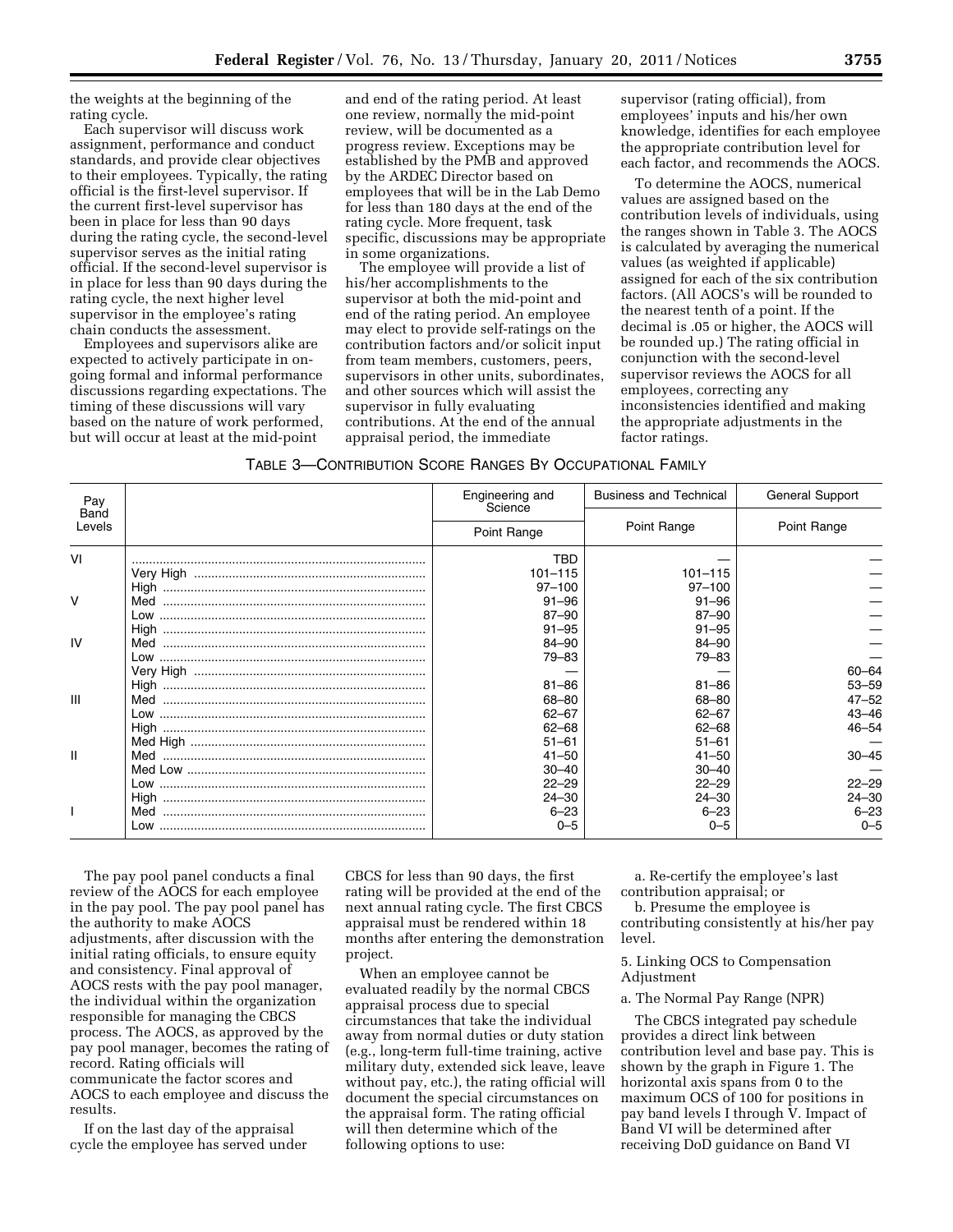positions. The vertical axis spans from zero dollars to the dollar equivalent of the highest positions covered by CBCS. This encompasses the full base pay range (excluding locality pay and staffing supplements) under this demonstration for the given calendar year (note: Figure 1 currently depicts Calendar Year (CY) 10). Each year the rails for the NPR are adjusted based on the GS general pay increase under 5 U.S.C. 5303. The area between the upper and lower rails is considered the NPR. This pay range represents a base pay range of plus or minus eight percent from the Standard Pay Line (SPL). The SPL is a mapping of the GS base pay scale to OCS values (see formula below) that shows the expected level of contributions (EOCS) from an employee at a specific base pay rate. The SPL and NPR provide the means to link base pay and contribution using a scale that does not change even as a base pay range changes with GPI increases. This scale

is not a linear scale but rather adopts and reflects the provision that the former GS basic pay increases (e.g., GPI, step increases) are percentage increases. Thus, the scale reflects that each point increase in OCS reflects a fixed percent increase in base pay. For example, an OCS of 61 reflects an approximate two percent base pay difference over an OCS of 60 and an OCS of 87 reflects an approximate two percent base pay difference over an OCS of 86. The SPL and NPR are established using the following parameters:

(1) The lowest possible score is an OCS of 0, which equates to the lowest base pay under this demonstration project, GS–1, step 1,

(2) The OCS of 100 equates to the base pay of GS–15, step 10.

The SPL is calculated as: Standard Pay Line (SPL) = (GS–1, Step 1) \* (1.020043) OCS

The factor 1.020043 is called the SPL factor and reflects the percent increase

of salary corresponding to a one point increase in OCS:

SPL Factor = (GS–15, Step 10)/(GS–1, Step 1)(0.01)

The SPL Factor will remain the same value (1.020043) for as long as GPI increases are applied as the same percentage increase to GS–1, Step 1, to GS–15, Step 10.

The upper rail is calculated as: Upper  $Rail = SPIL * 1.08$ 

The lower rail is calculated as: Lower Rail = SPL \* 0.92

The upper and lower rails encompass an area of  $+/-$  8.0 percent in terms of base pay which correlates to approximately  $+/-$  4.0 OCS points.

The EOCS is the intersection of the employee's current base pay and the SPL. In the instance of an employee on retained pay, the EOCS is determined by using the maximum base pay of the employee's assigned pay band in lieu of their current base pay.



# **Figure 1. Normal Pay Range**

The NPR is the same for all the Occupational Families. What varies among the Occupational Families are the beginnings and endings of the pay band levels. The minimum and maximum numerical OCS values and

associated base pay for each pay band level by Occupational Family are provided in Table 4. These minimum and maximum breakpoints represent the lowest and highest base pay for the bands; and the minimum and maximum

base pay possible for each pay band level. Locality pay or staffing supplements are not included in the NPR but are added to base pay as appropriate.

**Normal Pay Range**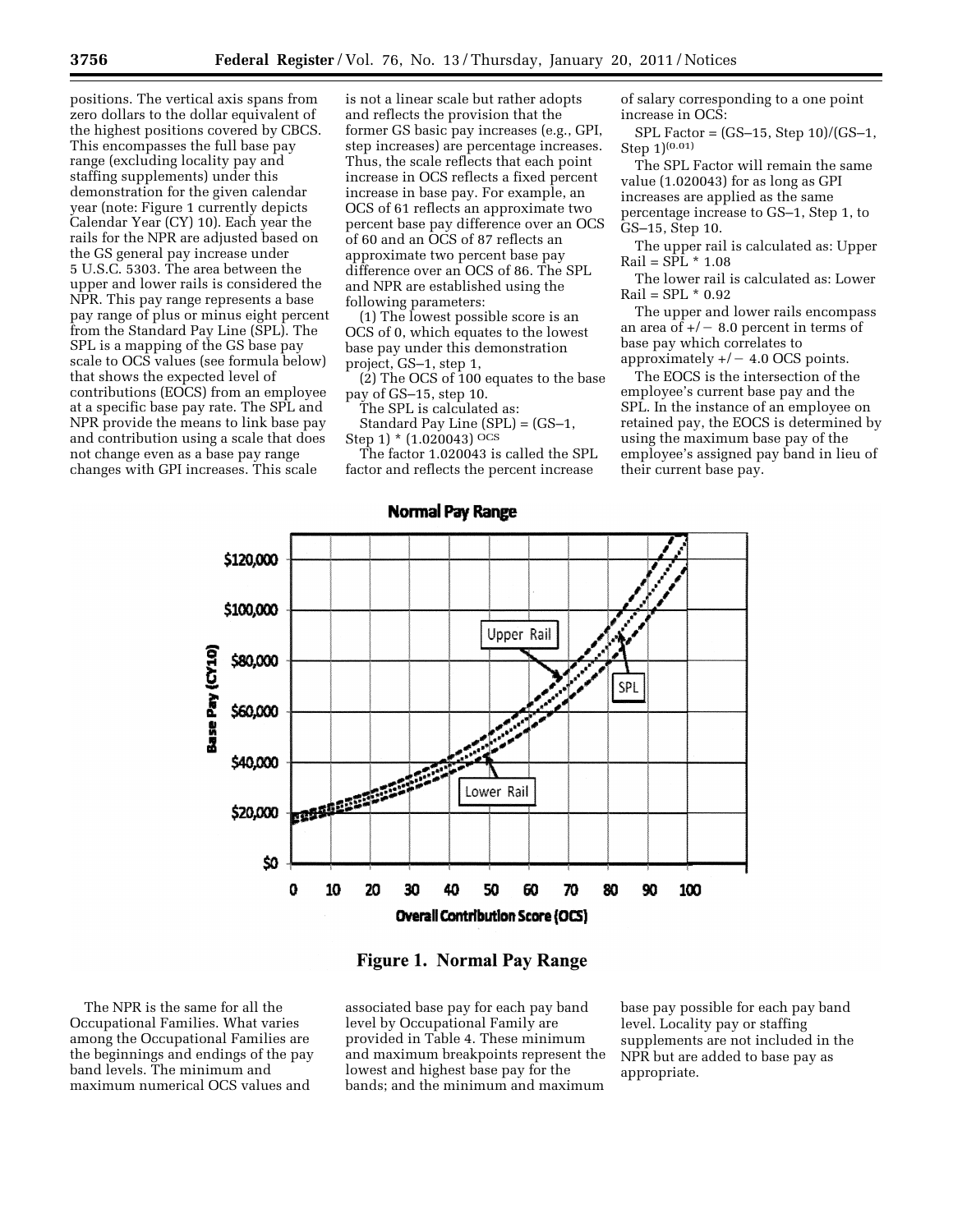| Occupational            | \$ (CY10 OCS salaries)        |                            |                              |                             |                               |                 |  |  |  |
|-------------------------|-------------------------------|----------------------------|------------------------------|-----------------------------|-------------------------------|-----------------|--|--|--|
| family                  |                               | Ш                          | Ш                            | IV                          | ν                             | VI <sup>1</sup> |  |  |  |
| E&S                     | \$17,803-\$32,288<br>$0 - 30$ | \$27,548-\$68,634<br>22-68 | \$60,930 - \$98,100<br>62-86 | \$85,377-\$117,283<br>79–95 | \$100,066-\$129,517<br>87-100 |                 |  |  |  |
| Business &<br>Technical | \$17,803-\$32,288<br>$0 - 30$ | \$27,548-\$68,634<br>22-68 | \$60,930 - \$98,100<br>62-86 | \$85,377-\$117,283<br>79–95 | \$100,066-\$129,517<br>87-100 |                 |  |  |  |
| General Sup-<br>port    | \$17,803-\$32,288<br>$0 - 30$ | \$27,548-\$51,986<br>22–54 | \$41,791-\$57,409<br>43–59   |                             |                               |                 |  |  |  |

# TABLE 4—OCS AND PAY BAND BASE PAY RANGES

<sup>1</sup> Band VI pay and OCS range will be determined based on DoD guidance.

#### b. OCS-Based Compensation Adjustment Guidelines

After the pay pool manager approves the OCS for all employees in the pay pool, the current base pay versus AOCS is plotted for all employees on a chart similar to Figure 2. This plot relates

contribution to base pay, and identifies the placement of each employee into one of three regions: Region A—Abovethe-NPR, Region C—Within-the-NPR, or Region B—Below-the-NPR. When an employee is placed in the Region A— Above-the-NPR, the employee is considered to be overcompensated.

When an employee is placed in the Region B—Below-the-NPR the employee is considered to be undercompensated and when an employee is placed in the Region C—Within-the-NPR, the employee is considered to be adequately compensated.



# **Figure 2. Compensation Regions Defined by NPR**

c. The following delineates compensation adjustment guidelines for employees in each of the three regions:

(1) All employees are entitled to the full locality pay or a staffing supplement, as appropriate (subject to overall salary pay limitations).

(2) The employees whose base pay falls within the NPR (Region C) must receive the full GPI, may receive a Contribution Base Pay Increase of up to 6 percent, and may receive a Contribution Bonus. The Contribution Base Pay Increase is included as a permanent increase in base pay, but the Contribution Bonus is a onetime lump sum payment that does not affect base pay.

(3) The employees whose base pay falls above the NPR (Region A) could be denied part or all of the GPI and will receive no Contribution Base Pay Increase or Contribution Bonus. The intent of the demonstration project is to allow managers to retain the ability to determine how much, if any, of the GPI an Overcompensated (Region A) employee shall receive, on a case-bycase basis.

(4) The employees whose base pay falls below the NPR (Region B) must receive the full GPI, may receive up to a 20 percent Contribution Base Pay Increase (higher amounts require the approval of the ARDEC Director), and may also receive a Contribution Bonus.

(5) The employees on retained pay in the demonstration project will receive base pay adjustments in accordance with 5 U.S.C. 5363 and 5 CFR Part 536. An employee receiving retained pay is not eligible for a Contribution Base Pay Increase, but may receive a Contribution Bonus.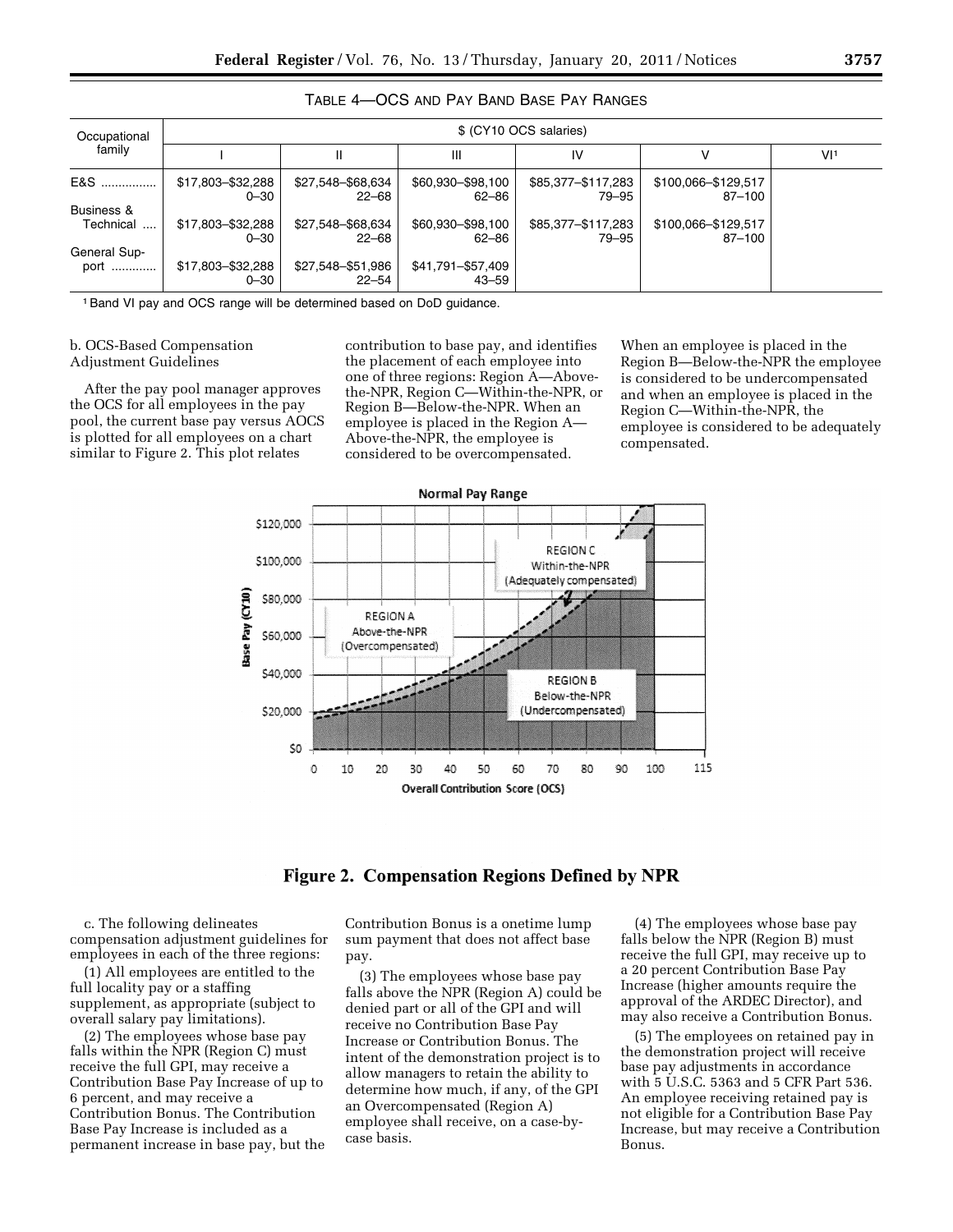(6) Table 5 illustrates the additional pay adjustments possible for the three groupings of employees.

| TABLE 5—COMPENSATION ELIGIBILITY CHART |  |
|----------------------------------------|--|
|----------------------------------------|--|

| Category                | General pay increase             | Contribution base pay in-<br>crease | Contribution bonus | Locality pay/staffing supple-<br>ment <sup>1</sup> |
|-------------------------|----------------------------------|-------------------------------------|--------------------|----------------------------------------------------|
| $-\lambda$ bove the NPR | Could be reduced or de-<br>nied. | $NO$                                | $NO$               | <b>YES</b>                                         |
| Within the NPR—         |                                  |                                     |                    | <b>YES</b><br><b>YES</b>                           |

<sup>1</sup> Base pay plus locality pay/staffing supplement may not exceed Executive Level IV, except for Band VI.<br><sup>2</sup> May not exceed upper rail of NPR for employee's AOCS or maximum base pay for current pay band level.

3Over 20 percent requires ARDEC Director's approval.

4 May not exceed 6 percent above the lower rail or the maximum base pay for current pay band level.

<sup>5</sup>Pay pool manager approves up to \$10,000. Amounts exceeding \$10,000 require ARDEC Director's approval.

(7) In general, those employees whose base pay falls below the NPR should expect to receive greater percentage base pay increases than those whose base pay is above the NPR. Over time, people will migrate closer to the normal pay range and base pay appropriate for their level of contribution.

(8) Employees whose AOCS would result in awarding a Contribution Base Pay Increase such that the base pay exceeds the maximum base pay for their current pay band level may receive a Contribution Bonus equaling the difference.

#### 6. Accelerated Compensation for Developmental Positions (ACDP)

ACDP provides for an increase to base pay, bonus, or a combination of these to employees participating in training programs or in other developmental capacities as determined by the ARDEC policy. ACDP recognizes growth and development in the acquisition of jobrelated competencies combined with successful contribution. In order to receive an ACDP, the employee must be in a pay and duty status and have been on an approved performance plan (may be from any system) for 90 days. Most ACDP increases will occur yearly, comparable to the GS intern career progression. However, when warranted (e.g., high turnover positions, hard-tofill positions, exceptional performance by the employee), an ACDP increase may occur anytime during the year. Employees under an ACDP will follow the standard CBCS rating cycle. The employee is only entitled to the bonus component as a result of CBCS rating.

#### 7. Extraordinary Achievement Recognition

A pay pool manager may request approval from the ARDEC Director for use of an Extraordinary Achievement Recognition. Such recognition grants a base pay increase and/or bonus to an

employee. The funds available for an Extraordinary Achievement Recognition are separately funded within budget constraints.

#### 8. Awards

To provide additional flexibility in motivating and rewarding individuals and groups, some portion of the award budget will be reserved for special acts and other categories as they occur. Awards may include, but are not limited to, special acts, patents, suggestions, onthe-spot, and time-off. The funds available to be used for traditional title 5 U.S.C. awards are separately funded within budget constraints.

While not directly linked to the CBCS, this additional flexibility is important to encourage outstanding contribution and innovation in accomplishing the diverse mission of the ARDEC. Additionally, to foster and encourage teamwork among its employees, organizations may give group awards. The delegation of awards authority is an internal Army decision and will be considered as such.

#### 9. Adverse Actions

Except where specifically waived or modified in this plan, adverse action procedures under 5 CFR part 752 remain unchanged.

#### 10. Grievance of Assessed Overall Contribution Score

An employee may grieve the AOCS received under the CBCS. Nonbargaining unit employees and bargaining unit employees covered by a negotiated grievance procedure that does not permit grievances over performance ratings must file under administrative grievance procedures. Bargaining unit employees whose negotiated grievance procedures cover performance rating grievances must file under those negotiated procedures. Payout amounts resulting from the

contribution assessment cannot be grieved.

#### 11. Inadequate Employee Performance/ Contribution

Inadequate performance/contribution at any time during the appraisal period is considered grounds for initiation of a reduction-in-pay or removal action. The following procedures replace those established in 5 U.S.C. 4303 pertaining to reductions in grade or removal for unacceptable performance except with respect to appeals of such actions. 5 U.S.C. 4303(e) provides the statutory authority for appeals of contributionbased actions. As is currently the situation for performance-based actions taken under 5 U.S.C. 4303, contributionbased actions shall be sustained if the decision is supported by substantial evidence; and the Merit Systems Protection Board shall not have mitigation authority with respect to such actions. The separate statutory authority to take contribution-based actions under 5 U.S.C. 75, as modified in the waiver section of this notice (section IX), remains unchanged by these procedures.

When an employee's AOCS plots above the upper rail of the NPR and the employee is considered to be underperforming/contributing, the supervisor has two options. The first is to take no action but to document this decision in a memorandum for the record. A copy of this memorandum will be provided to the employee and management. The second option is to inform the employee, in writing, that unless the contribution increases to, and is sustained at, a higher level, the employee may be reduced in pay, pay band level, or removed.

The second option will include a Contribution Improvement Plan (CIP). The CIP must include standards for acceptable contribution, actions required of the employee, and time in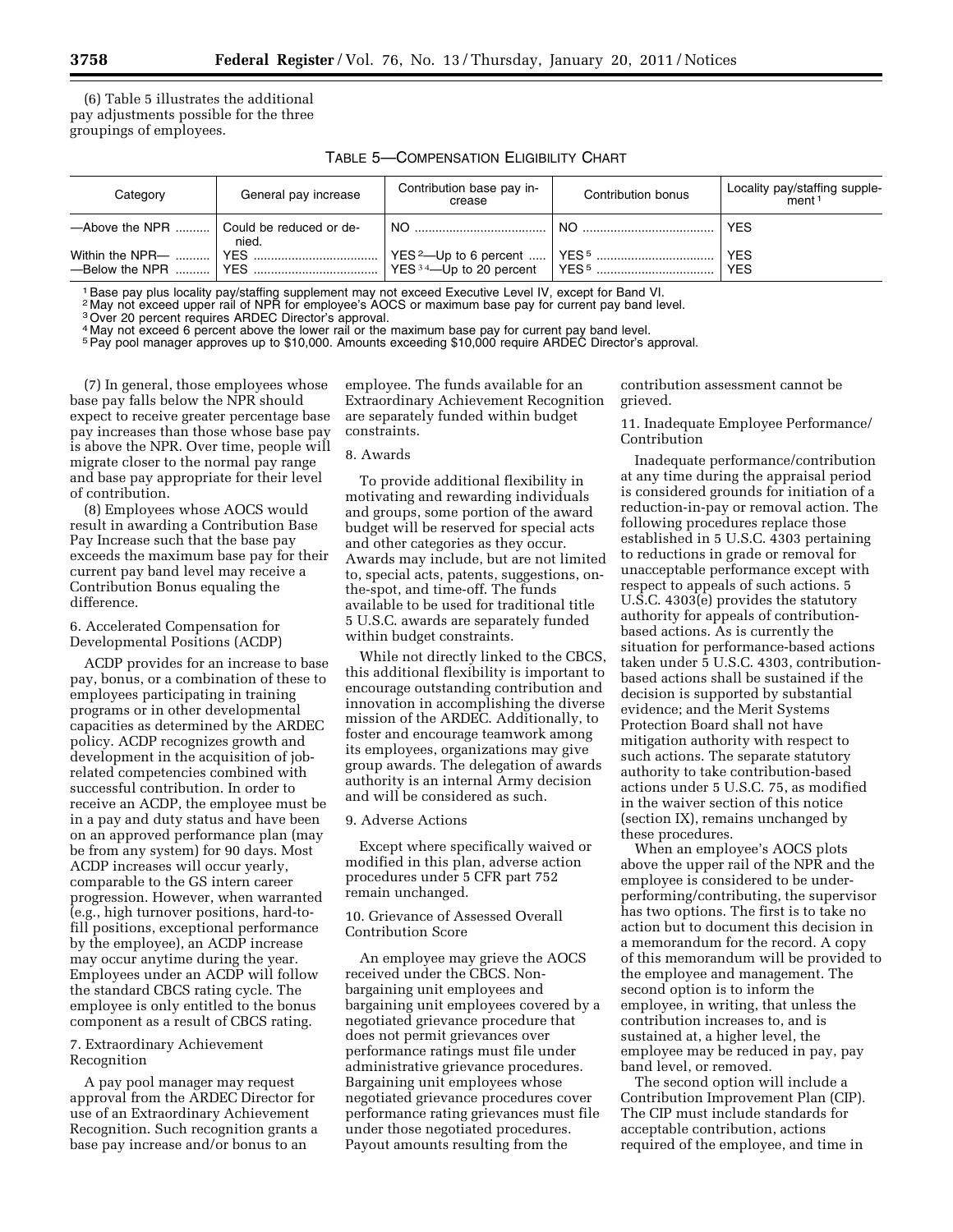which they must be accomplished to increase and sustain the employee's contribution at an acceptable level. When an employee is placed on a CIP, the rating official will afford the employee a reasonable opportunity (a minimum of 60 days) to demonstrate acceptable contribution. These provisions also apply to an employee whose contribution deteriorates during the year.

Employees who are on a CIP at the time pay determinations are made do not receive performance payouts or the annual GPI. Employees who are on a CIP will not receive any portion of the GPI or RIF service credit until such time as his/her performance improves to the acceptable level and remains acceptable for at least 90 days. When the employee has performed acceptably for at least 90 days, the GPI and RIF service credit will be reinstated at the beginning of the next pay period. No retroactive GPI will be paid for time lost under a CIP.

Once an employee has been afforded a reasonable opportunity to demonstrate acceptable contribution but fails to do so, a reduction-in-pay (which may include a change to a lower pay band level and/or reassignment) or removal action may be proposed. If the employee's contribution increases to an acceptable level and is again determined to deteriorate in any factor within two years from the beginning of the opportunity period, actions may be initiated to effect reduction in pay or removal with no additional opportunity to improve. If an employee has contributed acceptably for two years from the beginning of an opportunity period, and the employee's overall contribution once again declines to an unacceptable level, the employee will be afforded an additional opportunity to demonstrate acceptable contribution before it is determined whether or not to propose a reduction in pay or removal.

An employee whose reduction in pay or removal is proposed is entitled to a 30-day advance notice of the proposed action that identifies specific instances of unacceptable contribution by the employee on which the action is based. The employee will be afforded a reasonable time to answer the notice of proposed action orally and/or in writing.

A decision to reduce pay or remove an employee for unacceptable contribution may be based only on those instances of unacceptable contribution that occurred during the two-year period ending on the date of issuance of the proposed action. The employee will be issued written notice at or before the time the action will be effective. Such

notice will specify the instances of unacceptable contribution by the employee on which the action is based and will inform the employee of any applicable appeal or grievance rights.

All relevant documentation concerning a reduction-in-pay or removal that is based on unacceptable contribution will be preserved and made available for review by the affected employee or a designated representative. At a minimum, the records will consist of a copy of the notice of proposed action; the written answer of the employee or a summary when the employee makes an oral reply; and the written notice of decision and the reasons thereof, along with any supporting material including documentation regarding the opportunity afforded the employee to demonstrate acceptable contribution.

#### *D. Hiring Authority*

#### 1. Qualifications

The qualifications required for placement into a position in a pay band within an Occupational Family will be determined using the OPM ''Operating Manual for Qualification Standards for GS Positions.'' Since the pay bands are anchored to the GS grade levels, the minimum qualification requirements for a position will be those corresponding to the lowest GS grade incorporated into that pay band. For example, for a position in the E&S Occupational Family, Pay Band II individuals must meet the basic requirements for a GS– 5 as specified in the OPM ''Qualification Standard for Professional and Scientific Positions.''

Selective factors may be established for a position in accordance with the OPM ''Operating Manual for Qualification Standards for GS Positions'' when determined to be critical to successful job performance. These factors will become part of the minimum requirements for the position; and applicants must meet them in order to be eligible. If used, selective factors will be stated as part of the qualification requirements in vacancy announcements and recruiting bulletins.

#### 2. Delegated Examining

Competitive service positions will be filled through Merit Staffing, Direct Hire Authority, or Delegated Examining. Where delegated to the laboratory level, hiring authority will be exercised in accordance with the requirements of the delegation of authority. The Rule of Three will be eliminated. When there are no more than fifteen qualified applicants and no preference eligibles, all eligible applicants are immediately

referred to the selecting official without rating and ranking. Rating and ranking will be required only when the number of qualified candidates exceeds fifteen or there is a mix of preference and nonpreference applicants. Statutes and regulations covering veterans' preference will be observed in the selection process and when rating and ranking are required.

3. Direct Hire Authority for Candidates With Advanced Degrees for Scientific and Engineering Positions

#### a. Background:

The ARDEC has, and is forecasted to have, for the foreseeable future an urgent need for direct hire authority to appoint qualified candidates possessing an advanced degree to scientific and engineering positions. The market is extremely competitive with industry and academia for the small supply of highly-qualified and security clearable candidates with a Masters Degree or Ph.D. in science or engineering. There are 35,000 scientists and engineers employed in the DoD laboratories; 27 percent hold Masters Degrees, while 10 percent are in possession of a Ph.D. The ARDEC employs over 2,300 scientists and engineers; 34 percent holding Masters Degrees, while 2.6 percent are in possession of a Ph.D. Over the next five years, the ARDEC plans to hire approximately 500 of the country's best and brightest scientists and engineers (S&Es) just to keep pace with attrition. This number does not include the impact that actions such as Base Realignment and Closure may have on the attrition of S&Es from the ARDEC. Statistics indicate that the available pool of advanced degree, security clearable candidates is substantially diminished by the number of non-U.S. citizens granted degrees by U.S. institutions. For instance, in 2006, 20 percent of Masters Degrees in science and over 35 percent of Ph.D.s in science were awarded to temporary residents.

It is expected that this hiring authority, together with streamlined recruitment processes, will be very effective in hiring candidates possessing a Masters or Ph.D. and accelerating the hiring process. For instance, under a similar authority found in the NDAA for FY 09, section 1108, Public Law 110– 417, October 28, 2009, one STRL had fifteen Ph.D. selectees in 2009 for the sixteen vacancies for which they were using this hiring authority. Another STRL, using this expedited hiring authority in calendar year 2009, made thirty firm hiring offers in an average of thirteen days from receipt of paper work in the Human Resources Office. Of these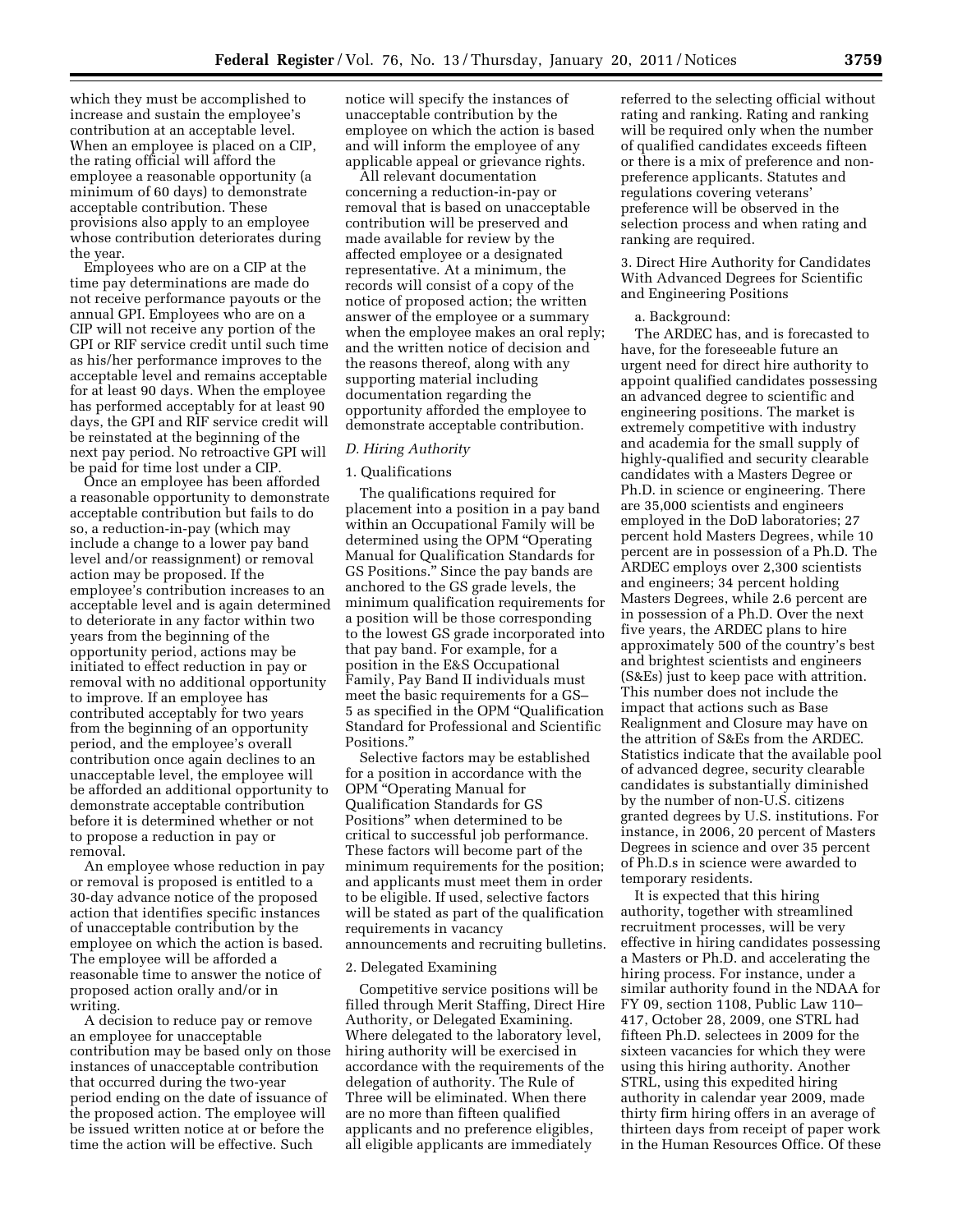thirty selectees, twenty-three possessed Ph.D.s.

b. Definitions:

(1) Scientific and engineering positions are defined as all professional positions in scientific and engineering occupations (with a positive education requirement) utilized by the laboratory.

(2) An advanced degree is a Master's or higher degree from an accredited college or university in a field of scientific or engineering study directly related to the duties of the position to be filled.

(3) Qualified candidates are defined as candidates who:

(a) Meet the minimum standards for the position as published in OPM's operating manual, ''Qualification Standards for General Schedule Positions,'' or the laboratory's demonstration project qualification standards specific to the position to be filled;

(b) Possess an advanced degree; and

(c) Meet any selective factors.  $(4)$  The term "employee" is defined by section 2105 of title 5, U.S.C.

c. Provisions:

(1) Use of this appointing authority must comply with merit system principles when recruiting and appointing candidates with advanced degrees to covered occupations.

(2) Qualified candidates possessing an advanced degree may be appointed without regard to the provisions of subchapter 1 of chapter 33 of title 5, United States Code, other than sections 3303, 3321, and 3328 of such title.

(3) The hiring threshold for this authority shall be consistent with DoD policy and legislative language as expressed in any National Defense Authorization Act addressing such.

(4) Positions and candidates must be counted on a full-time equivalent basis.

(5) Science and engineering positions that are filled as of the close of the fiscal year are those positions encumbered on the last day of the fiscal year.

(6) When completing the personnel action, the following will be given as the authority for the Career-Conditional, Career, Term, Temporary, or special demonstration project appointment authority: Section 1108, NDAA for FY 09.

(7) Evaluation of this hiring authority will include information and data on its use, such as numerical limitation, hires made, how many veterans hired, declinations, difficulties encountered, and/or recognized efficiencies.

#### 4. Distinguished Scholastic Achievement Appointment

ARDEC will establish a Distinguished Scholastic Achievement Appointment

using an alternative examining process which provides the authority to appoint undergraduates and graduates through the doctoral level to professional positions at the equivalent of GS–7 through GS–11, and GS–12 positions. At the undergraduate level, candidates may be appointed to positions at a pay level no greater than the equivalent of GS–7, step 10, provided that: they meet the minimum standards for the position as published in OPM's operating manual, ''Qualification Standards for General Schedule Positions,'' plus any selective factors stated in the vacancy announcement; the occupation has a positive education requirement; and the candidate has a cumulative grade point average of 3.5 or better (on a 4.0 scale) in those courses in those fields of study that are specified in the qualifications standards for the occupational series. Appointments may also be made at the equivalent of GS–9 through GS–12 on the basis of graduate education and/or experience for those candidates with a grade point average of 3.5 or better (on a 4.0 scale) for graduate level courses in the field of study required for the occupation. Veterans' preference procedures will apply when selecting candidates under this authority. Preference eligibles who meet the above criteria will be considered ahead of nonpreference eligibles. In making selections, to pass over any preference eligible(s) to select a nonpreference eligible requires approval under current pass-over or objection procedures. Priority must also be given to displaced employees as may be specified in OPM and DoD regulations. Distinguished Scholastic Achievement Appointments will enable ARDEC to respond quickly to hiring needs with eminently qualified candidates possessing distinguished scholastic achievements.

#### 5. Legal Authority

For actions taken under the auspices of this demonstration project, the legal authorities, Public Law 103–337, as amended, and Public Law 111–84 will be used. For all other actions, the nature of action codes and legal authority codes prescribed by OPM, DoD, or DA will continue to be used.

#### 6. Modified Term Appointments

The ARDEC conducts a variety of projects that range from three to six years. The current four-year limitation on term appointments for competitive service employees often results in the termination of these employees prior to completion of projects they were hired to support. This disrupts the research and development process and affects the

organization's ability to accomplish the mission and serve its customers.

The ARDEC will continue to have career and career-conditional appointments and temporary appointments not-to-exceed one year. These appointments will use existing authorities and entitlements. Under the demonstration project, ARDEC will have the added authority to hire individuals under a modified term appointment. These appointments will be used to fill positions for a period of more than one year, but not more than a total of five years when the need for an employee's services is not permanent. The modified term appointments differ from term employment as described in 5 CFR part 316 in that they may be made for a period not to exceed five, rather than four years. The ARDEC Director is authorized to extend a modified term appointment one additional year.

Employees hired under the modified term appointment authority are in a non-permanent status, but may be eligible for non-competitive conversion to career-conditional or career appointments. To be converted, the employee must:

(1) Have been selected for the term position under competitive procedures, with the announcement specifically stating that the individual(s) selected for the term position may be eligible for conversion to a career-conditional or career appointment at a later date;

(2) have served two years of continuous service in the term position; and

(3) be performing at an acceptable level of performance.

Employees serving under term appointments at the time of conversion to the demonstration project will be converted to the new modified term appointments provided they were hired for their current positions under competitive procedures. These employees will be eligible for conversion to career-conditional or career appointments if they:

(1) Have served two years of continuous service in the term position;

(2) are selected under merit promotion procedures for the permanent position; and

(3) have not been placed on a Contribution Improvement Period (CIP). Time served in term positions prior to conversion to the modified term appointment is creditable, provided the service was continuous.

#### 7. Initial Probationary Period

The probationary period will not be less than one year and will not exceed three years for all newly hired employees as defined in 5 CFR part 315.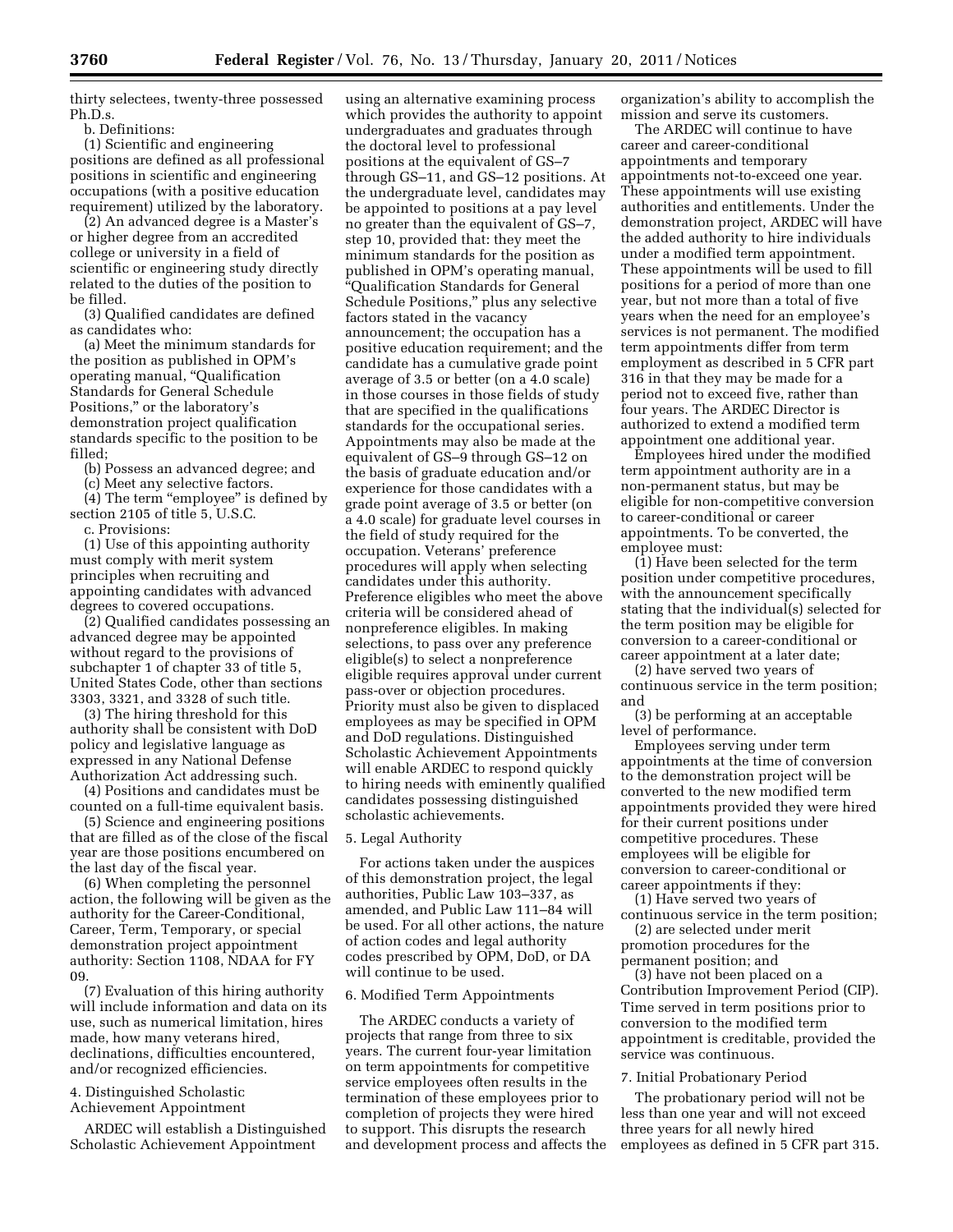The specific probationary period will be defined and controlled by the ARDEC Director. The purpose of the probationary period is to allow supervisors an adequate period of time to fully evaluate an employee's ability to complete a cycle of work and to fully assess an employee's contribution and conduct. All other features of the current probationary period are retained including the potential to remove an employee without providing the full substantive and procedural rights afforded a non-probationary employee. Any employee fulfilling this probationary period prior to the implementation date will not be affected.

8. Termination of Initial Probationary Period Employees

Probationary employees may be terminated when they fail to demonstrate proper conduct, technical competency, and/or acceptable performance for continued employment and for conditions arising before employment. When a supervisor decides to terminate an employee during the probationary period because his/her work performance or conduct is unacceptable, the supervisor shall terminate the employee's services by written notification subject to higher level management approval. This notification shall state the reason(s) for termination and the effective date of the action. The information in the notice shall, at a minimum, consist of the supervisor's conclusions as to the inadequacies of the employee's performance or conduct or those conditions arising before employment that support the termination.

#### 9. Supervisory and Managerial Probationary Periods

Supervisory and managerial probationary periods will be made consistent with 5 CFR part 315. Current government employees, selected for an initial appointment to a supervisory or managerial position in ARDEC are required to successfully complete a twoyear probationary period. If the employee is transferred to a different supervisory position, he or she does not have to repeat the probationary period, but may continue the duration of the probationary period if the time was not completed in the previous supervisory position. If, during this probationary period, the decision is made to return the employee to a non-supervisory/ managerial position for reasons related to supervisory/managerial performance, the employee will be returned to a comparable position of no lower pay than the position from which promoted

or reassigned. When a supervisor determines to reassign a probationary supervisor to a non-supervisory position during the probationary period because of his/her work performance or conduct is unacceptable, the probationary employee's supervisor will provide written notification subject to higher level management approval.

#### 10. Volunteer Emeritus Corps

Under the demonstration project, the ARDEC Director will have the authority to offer retired or separated employees voluntary positions. The ARDEC Director may re-delegate this authority. Volunteer Emeritus Corps assignments are not considered employment by the Federal government (except for purposes of injury compensation). Thus, such assignments do not affect an employee's entitlement to buyouts or severance payments based on an earlier separation from Federal service. The volunteer's Federal retirement pay (whether military or civilian) is not affected while serving in a voluntary capacity. Retired or separated Federal employees may accept an emeritus position without a break or mandatory waiting period.

The Volunteer Emeritus Corps will ensure continued quality services while reducing the overall salary line by allowing higher paid employees to accept retirement incentives with the opportunity to retain a presence in the ARDEC community. The program will be beneficial during manpower reductions, as employees accept retirement and return to provide a continuing source of corporate knowledge and valuable on-the-job training or mentoring to less experienced employees.

To be accepted into the Volunteer Emeritus Corps, a volunteer must be recommended by an ARDEC manager to the Director or delegated authority. Not everyone who applies is entitled to an emeritus position. The responsible official will document acceptance or rejection of the applicant. For acceptance, documentation must be retained throughout the assignment. For rejection, documentation will be maintained for two years.

Volunteer Emeritus Corps volunteers will not be permitted to monitor contracts on behalf of the Government or to participate on any contracts or solicitations where a conflict of interest exists. The volunteers may be required to submit a financial disclosure form annually. The same rules that currently apply to source selection members will apply to volunteers.

An agreement will be established among the volunteer, the responsible

official, and the CPAC. The agreement must be finalized before the assumption of duties and shall include the following:

(a) Statement that the voluntary assignment does not constitute an appointment in the Civil Service, is without compensation, and the volunteer waives any claims against the Government based on the voluntary assignment;

(b) statement that the volunteer will be considered a Federal employee only for the purpose of injury compensation;

(c) volunteer's work schedule;

(d) length of agreement (defined by length of project or time defined by weeks, months, or years);

(e) support provided by the organization (travel, administrative support, office space, and supplies);

(f) statement of duties; (g) statement providing that no

additional time will be added to a volunteer's service credit for such purposes as retirement, severance pay, and leave as a result of being a volunteer;

(h) provision allowing either party to void the agreement with two working days written notice;

(i) level of security access required by the volunteer (any security clearance required by the position will be managed by the employing organization);

 $(i)$  provision that any publication $(s)$ resulting from his/her work will be submitted to the ARDEC Director for review and approval;

(k) statement that he/she accepts accountability for loss or damage to Government property occasioned by his/her negligence or willful action;

(l) statement that his/her activities on the premises will conform to the regulations and requirements of the organization;

(m) statement that he/she will not release any sensitive or proprietary information without the written approval of the employing organization and further agrees to execute additional non-disclosure agreements as appropriate, if required, by the nature of the anticipated services;

(n) statement that he/she agrees to disclose any inventions made in the course of work performed at ARDEC. The ARDEC Director has the option to obtain title to any such invention on behalf of the U.S. Government. Should the ARDEC Director elect not to take title, the ARDEC, shall at a minimum, retain a non-exclusive, irrevocable, paid-up, royalty-free license to practice or have practiced the invention worldwide on behalf of the U.S. Government; and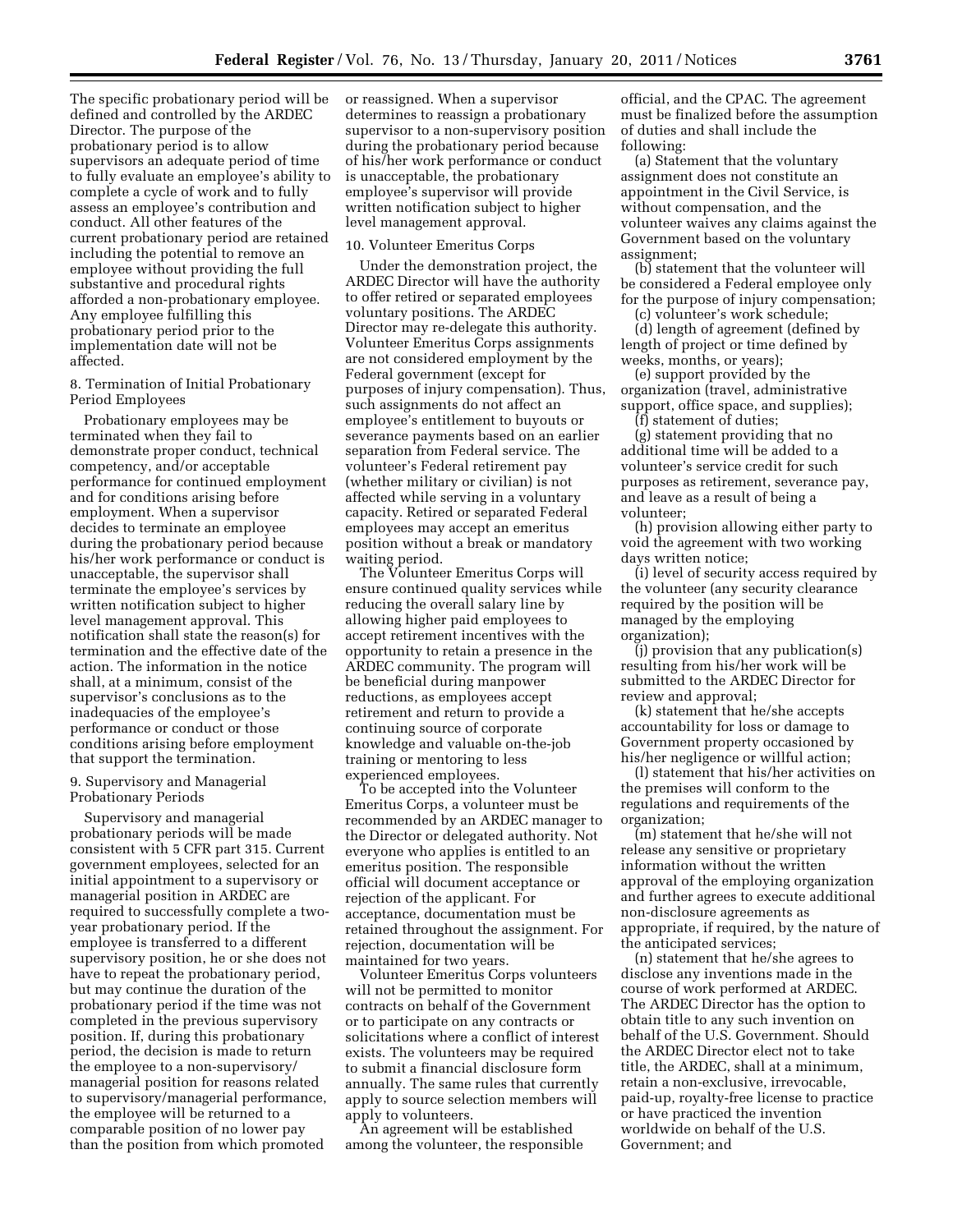(o) statement that he/she agrees to comply with designated mandatory training.

Exceptions to the provisions in this procedure may be granted by the ARDEC Director on a case-by-case basis.

#### *E. Internal Placement*

#### 1. Promotion

A promotion is the movement of an employee to a higher pay band in the same Occupational Family or to another pay band in a different Occupational Family, wherein the band in the new Occupational Family has a higher maximum base pay than the band from which the employee is moving. The move from one band to another must result in an increase in the employee's base pay to be considered a promotion unless the employee is on retained pay. Positions with known promotion potential to a higher band within an Occupational Family career path will be identified when they are filled. Movement from one Occupational Family to another will depend upon individual competencies, qualifications, and the needs of the organization. Supervisors may consider promoting employees at any time, since promotions are not tied to the CBCS. Progression within a pay band is based upon contribution base pay increases; as such, these actions are not considered promotions and are not subject to the provisions of this section. Except as specified in III.E.6, promotions will be processed under competitive procedures in accordance with Merit System Principles and requirements of the local merit promotion plan.

To be promoted competitively or noncompetitively from one band to the next, an employee must meet the minimum qualifications for the job and have an acceptable level of performance. If an employee does not have a current performance rating, the employee will be treated the same as an employee with an acceptable rating as long as there is no documented evidence of unacceptable performance.

#### 2. Reassignment

A reassignment is the movement of an employee from one position to a different position within the same Occupational Family and pay band or to another Occupational Family and pay band wherein the pay band in the new family has the same maximum base pay. The employee must meet the qualifications requirements for the Occupational Family and pay band.

3. Demotion or Placement in a Lower Pay Band

A demotion is a placement of an employee into a lower pay band within the same Occupational Family or placement into a pay band in a different Occupational Family with a lower maximum base pay. Demotions may be for cause (performance or conduct) or for reasons other than cause (e.g., erosion of duties, reclassification of duties to a lower pay band, application under competitive announcements, at the employee's request, or placement actions resulting from RIF procedures).

#### 4. Simplified Assignment Process

Today's environment of downsizing and workforce fluctuations mandates that the organization have maximum flexibility to assign duties and responsibilities to individuals. Pay banding can be used to address this need, as it enables the organization to have maximum flexibility to assign an employee with either no change or an increase in base pay within broad descriptions consistent with the needs of the organization and the individual's qualifications and level. Subsequent assignments to projects, tasks, or functions anywhere within the organization requiring the same level, area of expertise, and qualifications would not constitute an assignment outside the scope or coverage of the current position description. For instance, a technical expert could be assigned to any project, task, or function requiring similar technical expertise. Likewise, a manager could be assigned to manage any similar function or organization consistent with that individual's qualifications. This flexibility allows broader latitude in assignments and further streamlines the administrative process and system while providing management the option of granting additional base pay in recognition of more complex work or broader scope of responsibility.

#### 5. Detail Assignment

Under the demonstration project, the ARDEC's approving manager would have the authority:

(1) To effect details up to one year to demonstration project positions without the current 120-day renewal requirement; and

(2) To effect details to a higher level position in the demonstration project up to one year within a 24-month period without competition.

Detail assignments beyond one-year require the approval of the ARDEC Director, and are not subject to the 120 day renewal requirement.

#### 6. Expanded Temporary Promotions

Current regulations require that temporary promotions for more than 120 days to a higher level position than previously held must be made competitively. Under the demonstration project, the ARDEC would be able to effect temporary promotions of not more than one year within a 24-month period without competition to positions within the demonstration project.

#### 7. Exceptions to Competitive Procedures

The following actions are excepted from competitive procedures:

(a) Re-promotion to a position which is in the same pay band or GS equivalent and Occupational Family as the employee previously held on a permanent basis within the competitive service.

(b) Promotion, reassignment, demotion, transfer, or reinstatement to a position having promotion potential no greater than the potential of a position an employee currently holds or previously held on a permanent basis in the competitive service.

(c) A position change permitted by reduction-in-force procedures.

(d) Promotion without current competition when the employee was appointed through competitive procedures to a position with a documented career ladder.

(e) A temporary promotion or detail to a position in a higher pay band of one year or less in a 24-month period.

(f) A promotion due to the reclassification of positions based on accretion (addition) of duties.

(g) A promotion resulting from the correction of an initial classification error or the issuance of a new classification standard.

(h) Consideration of a candidate who did not receive proper consideration in a competitive promotion action.

(i) Impact of person in the job and Factor IV process (application of the Research Grade Evaluation Guide, Equipment Development Grade Evaluation Guide, Part III, or similar guides) promotions.

#### *F. Pay Administration*

#### 1. General

Pay administration policies will be established by the PMB. These policies will be exempt from Army Regulations or Higher Headquarter pay fixing policies but will conform to basic governmental pay fixing policy. Employees whose performance is acceptable and not on pay retention will receive the full annual general pay increase and the full locality pay, with the exception of those employees'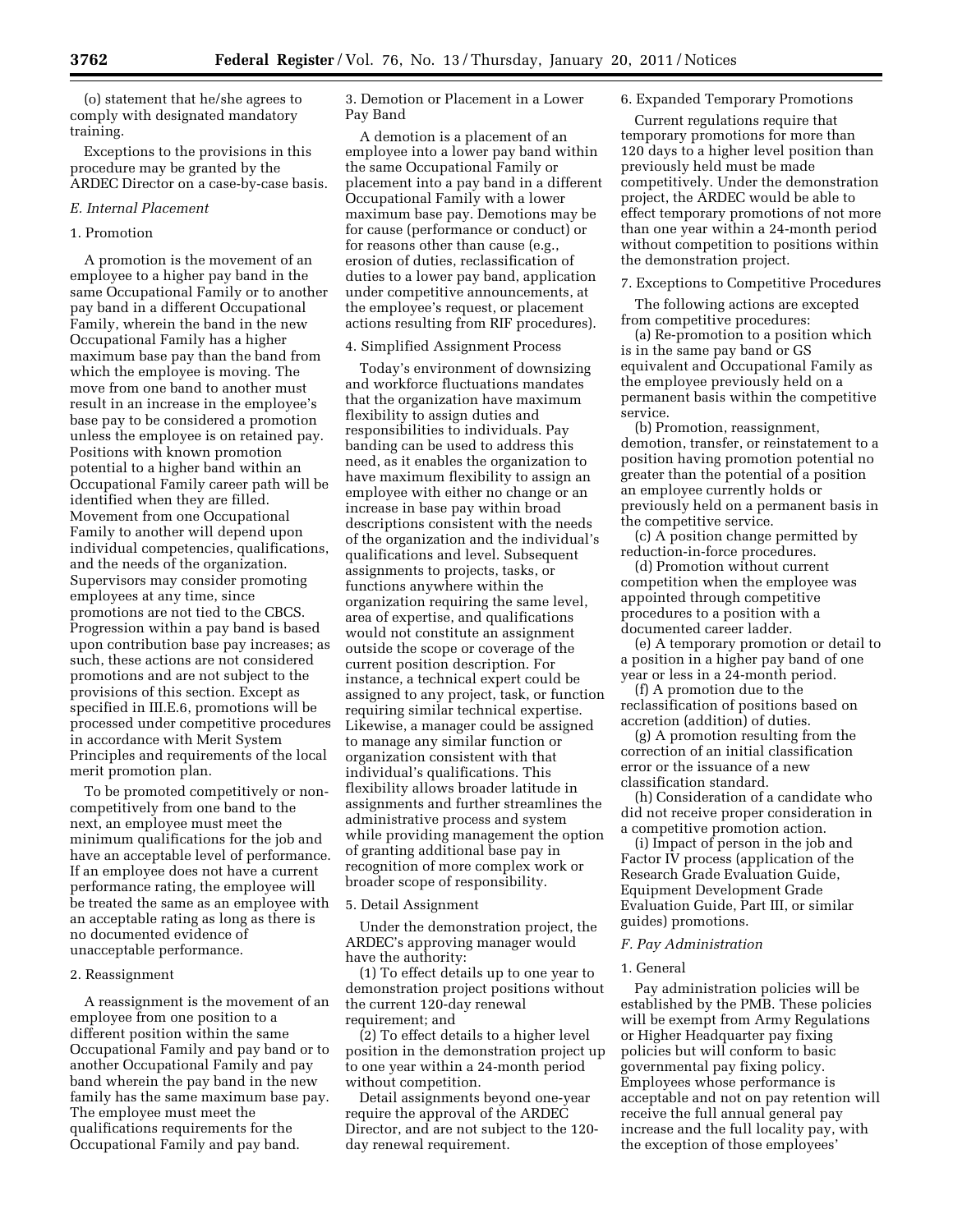whose rating is as described in paragraph III.C.5.c.(3). The ARDEC may make full use of recruitment, retention, and relocation payments as provided for by OPM under 5 U.S.C. and 5 CFR pay flexibilities except as waived by this FRN.

#### 2. Pay and Compensation Ceilings

An employee's total monetary compensation paid in a calendar year may not exceed the rate of pay for Level I of the Executive Schedule consistent with 5 CFR 530.201. In addition, each pay band will have its own base pay ceiling. Base pay rates for the various pay bands were established to approximately cover the pay ranges for the GS grade equivalents. Other than where retained rate applies, base pay will be limited to the maximum base pay rate for each pay band. (See Table 4)

#### 3. Pay Setting for Appointment

Upon initial appointment, the individual's pay may be set at the lowest base pay in the pay band or anywhere within the band level consistent with the special qualifications of the individual and the unique requirements of the position. These special qualifications may be in the form of education, training, experience, or any combination thereof that is pertinent to the position in which the employee is being placed. Guidance on pay setting for new hires will be established by the PMB.

#### 4. Highest Previous Rate

Highest Previous Rate (HPR) will be considered in placement actions authorized under rules similar to the HPR rules in 5 CFR 531.221. Use of HPR will be at the supervisor's discretion; but if used, HPR is subject to policies established by the PMB.

#### 5. Pay Setting for Promotion

The minimum base pay increase upon promotion to a higher pay band will be six percent or the amount necessary to set the new base pay at the minimum base pay rate of the new pay band, whichever is greater. The maximum amount of a base pay increase for a promotion will not exceed \$10,000 or other such amount as established by the PMB. The maximum base pay increase for promotion may be exceeded when necessary to allow for the minimum base pay increase. For employees promoted from positions external to Lab Demo covered by special rates, the new demonstration project base pay rate will be calculated to assure an adjusted base pay increase of a minimum of six percent.

When a temporary promotion is terminated, the employee's pay entitlements will be re-determined based on the employee's position of record, with appropriate adjustments to reflect pay events during the temporary promotion, subject to the specific policies and rules established by the PMB. In no case may those adjustments increase the base pay for the position of record beyond the applicable pay band maximum base pay rate.

#### 6. Pay Setting for Reassignment

A reassignment may be effected without a change in base pay. However, a base pay increase may be granted where a reassignment significantly increases the complexity, responsibility, and authority or for other compelling reasons. Such an increase is subject to the specific guidelines established by the PMB.

#### 7. Pay Setting for Demotion or Placement in a Lower Pay Band

Employees demoted for cause (performance or conduct) are not entitled to pay retention and will receive a minimum of a five percent decrease in base pay provided that decrease does not result in base pay falling below the minimum rate for the pay band. Employees demoted for reasons other than cause (e.g., erosion of duties, reclassification of duties to a lower pay band, application under competitive announcements, at the employee's request, or placement actions resulting from RIF procedures) may be entitled to pay retention in accordance with the provisions of 5 U.S.C. 5363 and 5 CFR part 536, except as waived or modified in section X of this plan.

#### 8. Pay Setting for Employees on a CIP

Employees who are on a CIP do not receive contribution payouts or the general pay increase. This action may result in a base pay that is below the assigned band. This occurs because the minimum rate of base pay in a pay band increases as the result of the general pay increase (5 U.S.C. 5303). For this situation, the employee will remain in the assigned band until such time as the CIP is resolved. Upon resolution of the CIP, pay or band adjustments shall be made in accordance with this document. This action will not be considered an adverse action, nor will it be grievable.

9. Supervisory and Team Leader Pay Adjustments

a. Supervisory and team leader pay adjustments may be approved by the ARDEC Director based on the

recommendation of the PMB to compensate employees with supervisory or team leader responsibilities. Only employees in supervisory or team leader positions may be considered for the pay adjustment. These pay adjustments are funded separately from performance pay pools. These pay adjustments are increases to base pay ranging up to ten percent of the employee's base pay rate. Pay adjustments are subject to the constraint that the adjustment may not cause the employee's base pay to exceed the pay band maximum base pay. Criteria to be considered in determining the base pay increase percentage include:

(1) Needs of the organization to attract, retain, and motivate high-quality supervisors/team leaders;

(2) budgetary constraints;

(3) years and quality of related experience;

(4) relevant training;

(5) performance appraisals and experience as a supervisor/team leader; (6) organizational level of position;

and

(7) impact on the organization. b. After the date of conversion into the demonstration project, a base pay adjustment may be considered under the following conditions:

(1) New hires into supervisory/team leader positions will have their initial rate of base pay set at the supervisor's discretion within the base pay range of the applicable pay band, subject to approval of the ARDEC Director. This rate of pay may include a base pay adjustment determined by using the ranges and criteria outlined above.

(2) A career employee selected for a supervisory/team leader position that is within the employee's current pay band may also be considered for a base pay adjustment. If a supervisor/team leader is already authorized a base pay adjustment and is subsequently selected for another supervisor/team leader position within the same pay band, the base pay adjustment will be redetermined.

c. Supervisors and team leaders will not receive a base pay adjustment at the time of initial conversion into the demonstration project. The supervisor/ team leader pay adjustment will be reviewed annually, with possible increases or decreases based on the AOCS. The initial dollar amount of a base pay adjustment will be removed when the employee voluntarily leaves the position. The cancellation of the base pay adjustment under these circumstances is not an adverse action and is not subject to appeal. If an employee is removed from a supervisory/team leader position for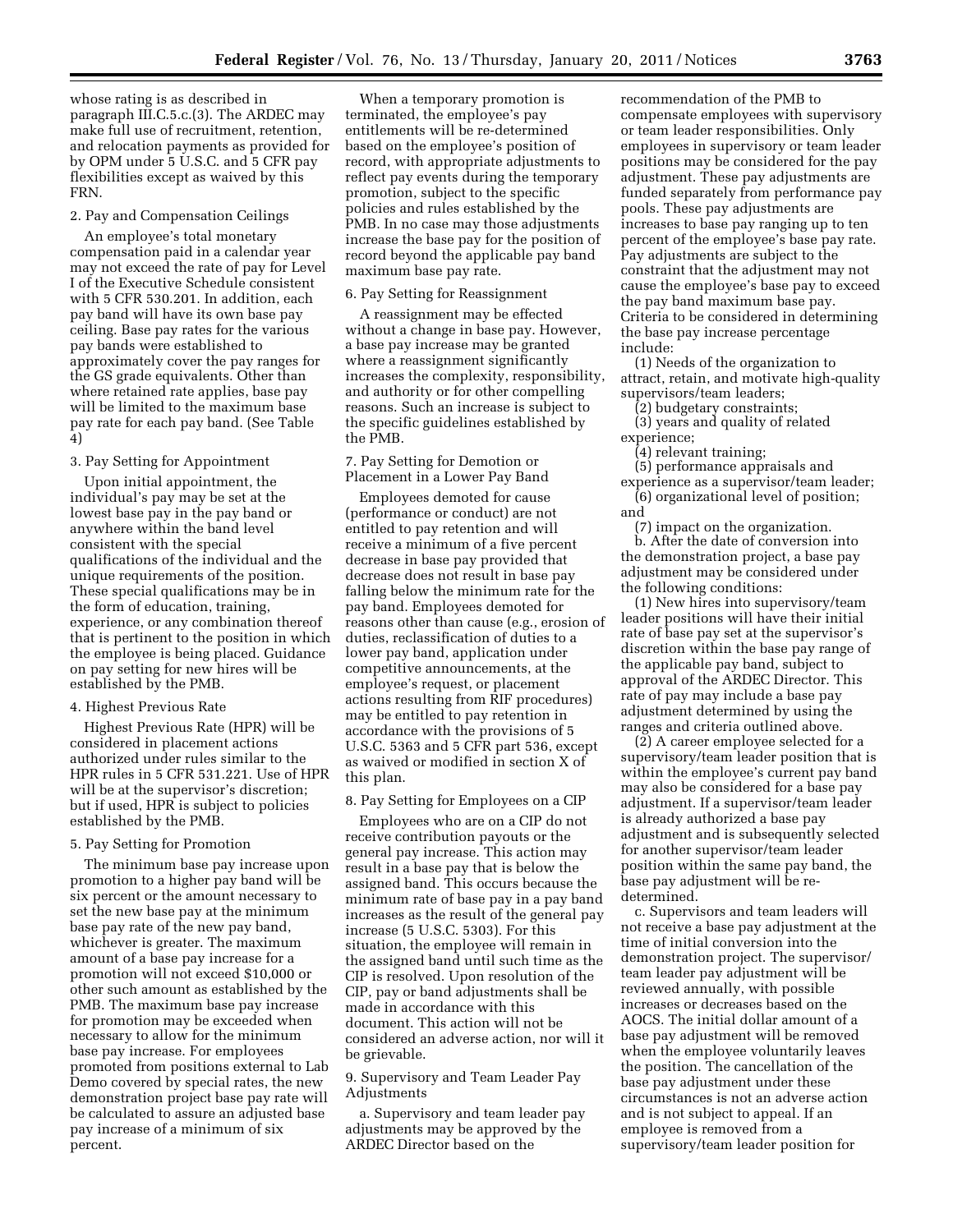personal cause (performance or conduct), the base pay adjustment will be removed under adverse action procedures. However, if an employee is removed from a non-probationary supervisory/team leader position for conditions other than voluntary or for personal cause, pay retention will follow current law and regulations at 5 U.S.C. 5362 and 5363 and 5 CFR part 536, except as waived or modified in section X.

10. Supervisory and Team Leader Pay Differentials

a. Supervisory and team leader pay differentials may be used by the ARDEC Director to provide an incentive and reward supervisors and team leaders. Pay differentials are not funded from performance pay pools. A pay differential is a cash incentive that may range up to ten percent of base pay for supervisors and for team leaders. It is paid on a pay period basis with a specified not-to-exceed (NTE) of one year or less and is not included as part of the base pay. Criteria to be considered in determining the amount of the pay differential are the same as those identified for Supervisory and Team Leader Pay Adjustments. The differential must be terminated if the

employee is removed from a supervisory/team leader position, regardless of cause.

b. After initiation of the demonstration project, all personnel actions involving a supervisory or team leader differential will require a statement signed by the employee acknowledging that the differential may be terminated or reduced at the discretion of the ARDEC Director. The termination or reduction of the differential is not an adverse action and is not subject to appeal.

#### 11. Staffing Supplements

Employees assigned to occupational categories and geographic areas covered by GS special rates will be entitled to a staffing supplement if the maximum adjusted base pay for the banded GS grades to which assigned is a special rate that exceeds the maximum GS locality rate for the banded grades. The staffing supplement is added to the base pay, much like locality rates are added to base pay. For employees being converted into the demonstration project, total pay immediately after conversion will be the same as immediately before (excluding the impact of any WGI buy-in for GS employees), but a portion of the total

pay will be in the form of a staffing supplement. Adverse action and pay retention provisions will not apply to the conversion process, as there will be no loss or decrease in total pay.

The staffing supplement is calculated as follows. Upon conversion, the demonstration base rate will be established by dividing the employee's former GS basic pay (including any locality pay or special salary rate) or, for former NSPS employees, the NSPS adjusted base salary (the higher of GS special rate, NSPS targeted local market supplement, or locality rate) by the staffing factor. The staffing factor will be determined by dividing the maximum special rate for the banded grades by the GS unadjusted rate corresponding to that special rate (step 10 of the GS rate for the same grade as the special rate). The employee's demonstration staffing supplement is derived by multiplying the demonstration base pay rate by the staffing factor minus one. Therefore, the employee's final demonstration special staffing rate equals the demonstration base pay rate plus the staffing supplement. This amount will equal the employee's former GS adjusted basic pay rate or NSPS adjusted base salary rate. Simplified, the formula is this:

| <b>Staffing Factor</b>      |     | Maximum special rate for the banded grades                  |
|-----------------------------|-----|-------------------------------------------------------------|
|                             |     | GS unadjusted rate corresponding to that special rate       |
| Demonstration base pay rate | $=$ | Former GS or NSPS adjusted pay rate or equivalent           |
|                             |     | (specialty or locality rate)                                |
|                             |     | Staffing factor                                             |
| Staffing supplement         | $=$ | Demo base pay or NSPS base salary rate* (staffing factor-1) |
| Pay upon conversion         | $=$ | Demonstration base pay rate + staffing supplement           |
|                             |     | (sum will equal existing adjusted rate)                     |

If an employee is in a band where the maximum GS adjusted basic pay or NSPS adjusted base salary rate for the banded grades is a locality rate, when the employee enters into the demonstration project, the demonstration base pay rate is derived by dividing the employee's former GS adjusted basic pay rate (the higher of locality rate or special rate) by the applicable locality pay factor. The

employee's demonstration localityadjusted base pay rate will equal the employee's former GS adjusted basic pay rate in accordance with the above provisions using the new special salary rate. Any GS or special rate schedule adjustment will require computing the staffing supplement again. Employees receiving a staffing supplement remain entitled to an underlying locality rate, which may over time supersede the

need for a staffing supplement. If OPM discontinues or decreases a special rate schedule, pay retention provisions will be applied. Upon geographic movement, an employee who receives the staffing supplement will have the supplement recomputed. Any resulting reduction in pay will not be considered an adverse action or a basis for pay retention.

An established base pay rate plus the staffing supplement will be considered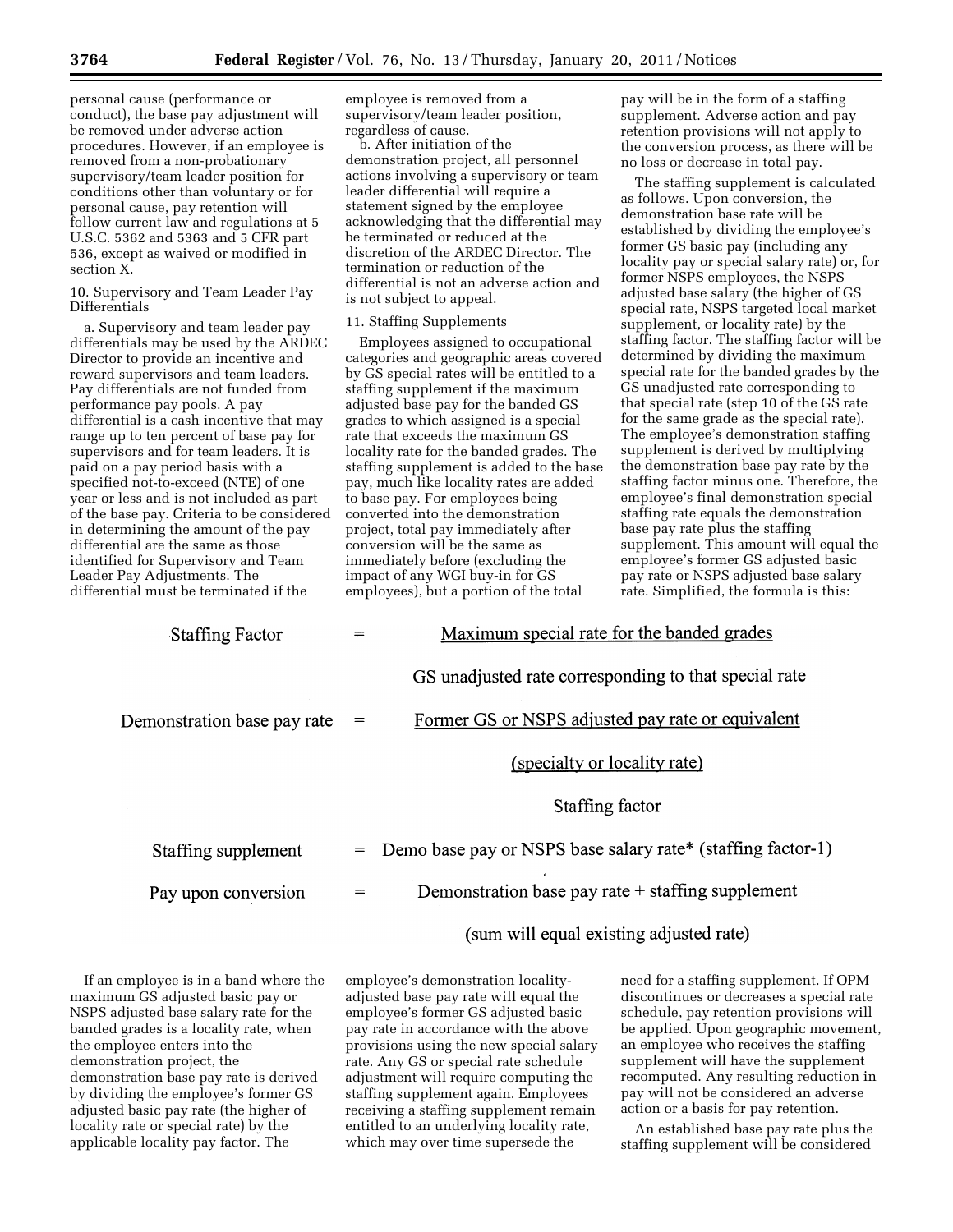adjusted base pay for the same purposes as a locality rate under 5 CFR 531.610, e.g., for purposes of retirement, life insurance, premium pay, severance pay, and advances in pay. It will also be used to compute worker's compensation payments and lump-sum payments for accrued and accumulated annual leave.

If an employee is in an occupational category covered by a new or modified special salary rate table, and the pay band to which assigned is not entitled to a staffing supplement, then the employee's adjusted base pay may be reviewed and adjusted to accommodate the rate increase provided by the special salary rate table. The review may result in a one-time base pay increase if the employee's adjusted base pay equals or is less than the highest special salary rate grade and step that exceeds the comparable locality grade and step. Demonstration project operating procedures will identify the officials responsible to make such reviews and determinations.

#### 12. Pay Retention

For purposes of actions within the ARDEC demonstration project that provide entitlement to pay retention, the standard provisions of pay retention under 5 U.S.C. 5362 and 5363 and 5 CFR part 536 shall apply to employees after conversion to the demonstration project, except as waived or modified in Section X of this plan. Wherever the term "grade" is used in the law or regulation, the term ''pay band'' will be substituted. The intent is to only use pay retention for all situations. Grade retention provisions will not be applicable to the ARDEC Demonstration Project. The ARDEC Director may grant pay retention to employees who meet general eligibility requirements, but do not have specific entitlement by law, provided they are not specifically excluded.

#### *G. Employee Development*

1. Expanded Developmental Opportunity Program

The Expanded Developmental Opportunity Program will be available to all demonstration project employees. Expanded developmental opportunities complement existing developmental opportunities such as long-term training; rotational job assignments; developmental assignments to Army Materiel Command, Army, or DoD; and self-directed study via correspondence courses, local colleges, and universities. Each developmental opportunity must result in a product, service, report, or study that will benefit the ARDEC or customer organization as well as

increase the employee's individual effectiveness. The developmental opportunity period will not result in loss of (or reduction) in base pay, leave to which the employee is otherwise entitled, or credit for service time. The positions of employees on expanded developmental opportunities may be back-filled (i.e., with temporarily assigned, detailed, or promoted employees or with term employees). However, that position or its equivalent must be made available to the employee upon return from the developmental period. The PMB will provide written guidance for employees on application procedures and develop a process that will be used to review and evaluate applicants for development opportunities.

a. Sabbatical. The ARDEC Director has the authority to grant paid or unpaid sabbaticals to all career employees. The purpose of a sabbatical will be to permit employees to engage in study or uncompensated work experience that will benefit the organization and contribute to the employee's development and effectiveness. Each sabbatical must result in a product, service, report, or study that will benefit the ARDEC mission as well as increase the employee's individual effectiveness. Various learning or developmental experiences may be considered, such as advanced academic teaching, research, self-directed or guided study, and onthe-job work experience.

One paid sabbatical of up to twelve months in duration or one unpaid sabbatical of up to six months in a calendar year may be granted to an employee in any seven-year period. Employees will be eligible to request a sabbatical after completion of seven years of Federal service. Employees approved for a paid sabbatical must sign a service obligation agreement to continue in service in the ARDEC for a period three times the length of the sabbatical. If an employee voluntarily leaves the ARDEC organization before the service obligation is completed, he/ she is liable for repayment of expenses incurred by ARDEC that are associated with training during the sabbatical. Expenses do not include salary costs. The ARDEC Director has the authority to waive this requirement. Criteria for such waivers will be addressed in the operating procedures. Specific procedures will be developed for processing sabbatical applications upon implementation of the demonstration project.

b. Critical Skills Training. The ARDEC Director has the authority to approve academic degree training consistent with 5 U.S.C. 4107. Training is an

essential component of an organization that requires continuous acquisition of advanced and specialized knowledge. Degree training is also a critical tool for recruiting and retaining employees with or requiring critical skills.

Each academic degree training program in its entirety can be approved based upon a complete individual degree study program plan; it will ensure continuous acquisition of advanced specialized knowledge essential to the organization and enhance our ability to recruit and retain personnel critical to the present and future requirements of the organization. Degree or certificate payment may not be authorized where it would result in a tax liability for the employee without the employee's express and written consent. Any variance from this policy must be rigorously determined and documented. Guidelines will be developed to ensure competitive approval of degree or certificate payment and that such decisions are fully documented. Employees approved for degree training must sign a service obligation agreement to continue service in the ARDEC for a period three times the length of the training period commencing after the completion of the entire degree program. If an employee voluntarily leaves the ARDEC before the service obligation is completed, he/she is liable for repayment of expenses incurred by the ARDEC that are related to the critical skills training. Expenses do not include salary costs. The ARDEC Director has the authority to waive this requirement. Criteria for such waivers will be addressed in the operating procedures.

c. Student Career Experience Program (SCEP) Service Agreement. The extended repayment period also applies to employees under the SCEP who have received tuition assistance. They will be required to sign a service agreement up to three times the length of the academic training period or periods (semesters, trimesters, or quarters).

#### *H. Reduction-in-Force (RIF) Procedures*

The competitive area may be determined by Occupational Family, lines of business, product lines, organizational units, funding lines, occupational series, functional area, and/or geographical location, or a combination of these elements, and must include all Demonstration Project employees within the defined competitive area. The RIF system has a single round of competition to replace the current GS two-round process. Once the position to be abolished has been identified, the incumbent of that position may displace another employee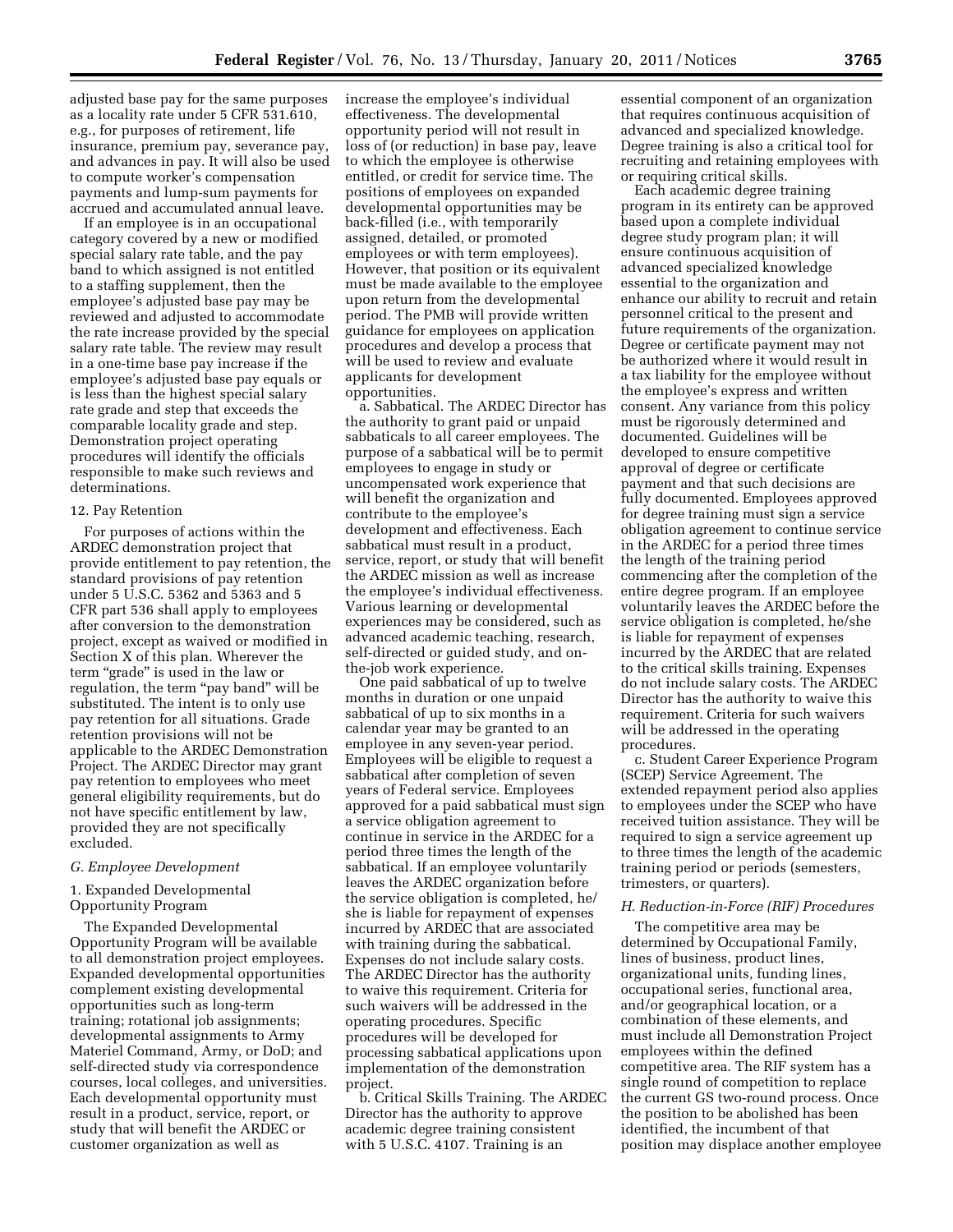when the incumbent has a higher retention standing and is fully qualified for the position occupied by the employee with a lower standing.

Retention standing is based on tenure, veterans' preference, and length of service augmented by performance. Modified term appointment and temporary employees are in tenure group III for RIF purposes. RIF procedures are not required when separating these employees when their appointments expire.

Displacement is limited to one pay band level below the employee's present pay band level within the Occupational Family career path. Pay band level I employees can displace within their current pay band level. A veterans' preference eligible employee with a compensable service connected disability of 30 percent or more may displace up to two pay band levels below the employee's present level within the Occupational Family career path. A pay band level I preference eligible employee (with a compensable service connected disability of 30 percent or more) can displace within their current pay band. Employees bumped to lower pay band levels are entitled to pay retention. The same ''undue disruption'' standard currently utilized, serves as the criteria to determine if an employee is fully qualified.

The additional reduction-in-force years of service augmentation for performance shall be based upon the delta between an employee's AOCS and an employee's EOCS at the end of a rating cycle. The following are the years of service augmentation rules:

a. Seven (7) years of service augmentation for each year the AOCS is greater than or equal to the EOCS minus  $3 (AOCS \ge EOCS - 3).$ 

b. Four (4) years of service augmentation for each year the AOCS is less than the EOCS minus 3 (AOCS <  $EOCS -3$ ).

c. Zero (0) years of service augmentation for each year the employee was placed on a CIP at any time during the rating cycle.

An employee on a CIP, any time during the rating cycle, may only displace an employee who was also on a CIP during the same rating cycle. The displaced individual may similarly displace another employee on a CIP during the same rating cycle. If there is no position in which an employee can be placed by this process or assigned to a vacant position, that employee will be separated. If an employee has not been rated under the demonstration project, their rating will be considered acceptable and they will be given the

full 21 years of service augmentation. After completion of the first or second rating cycle, the total years of service augmentation will be prorated based on ratings received to date.

#### **IV. Implementation Training**

A. Critical to the success of the demonstration project is the training developed to promote understanding of the broad concepts and finer details needed to implement and successfully execute this project. Pay banding, a new position classification system, and a new CBCS all represent significant cultural change for the organization. Training will be tailored to address employee concerns and to encourage comprehensive understanding of the demonstration project. Training will be required both prior to implementation and at various times during the life of the demonstration project.

B. A training program will begin prior to implementation and will include modules tailored for employees, supervisors, senior managers, and administrative staff. Typical modules are:

1. An overview of the demonstration project;

2. conversion in and out of the system;

- 3. pay banding;
- 4. the CBCS;
- 5. defining objectives;
- 6. assigning weights;

7. assessing performance, including feedback;

8. new position descriptions; and 9. demonstration project

administration and formal evaluation. C. Various types of training are being considered, including videos, on-line tutorials, and train-the-trainer concepts.

#### **V. Conversion**

*A. Conversion From the GS System to the Demonstration Project* 

1. Placement Into Demonstration Project Occupational Families, Career Paths, and Pay Bands

Conversion will be into the Occupational Family and career path that corresponds to the employee's current GS grade and basic pay. If conversion into the demonstration project is accompanied by a simultaneous change in the geographic location of the employee's duty station, the employee's overall GS entitlements (including locality rate) in the new area will be determined before converting the employee's pay to the demonstration project pay system. Employees will be assured of placement within the new system without loss of total pay.

#### 2. WGI Buy-In

For GS employees, rules governing WGIs will continue in effect until conversion. Adjustments to the employee's GS basic pay for WGI equity will be computed as of the effective date of conversion. WGI equity will be acknowledged by increasing basic pay by a prorated share based upon the number of full weeks an employee has completed toward the next higher step. Payment will equal the value of the employee's next WGI times the proportion of the waiting period completed (weeks completed in waiting period/weeks in the waiting period) at the time of conversion. GS employees at step 10 or receiving a retained rate, on the day of implementation will not be eligible for WGI equity adjustments. GS employees serving on retained grade will receive WGI equity adjustments provided they are not at step 10 or receiving a retained rate.

3. Conversion of Term and Temporary Limited Appointments

Employees serving under a term appointment at the time of demonstration project implementation will be converted to the modified term appointment if all requirements (refer to III.D.6, Modified Term Appointments) have been satisfied. Employees serving under temporary limited appointments at the time of demonstration implementation will be converted to temporary limited appointments.

4. Conversion of Special Salary Rate Employees

Employees who are in positions covered by a special salary rate prior to the demonstration project will no longer be considered a special salary rate employee under the demonstration project. These employees will be eligible for full locality pay. The adjusted pay for these employees will not change. The employees will receive a new staffing adjusted base pay rate computed under the staffing supplement rules in section III.F.11.

#### 5. Probationary Periods

a. Initial probationary period. GS employees who have completed an initial probationary period prior to conversion from GS will not be required to serve a new or extended initial probationary period. GS employees who are serving an initial probationary period upon conversion from GS will serve the time remaining on their initial probationary period.

b. Supervisory probationary period. GS employees who have completed a supervisory probationary period prior to conversion from GS will not be required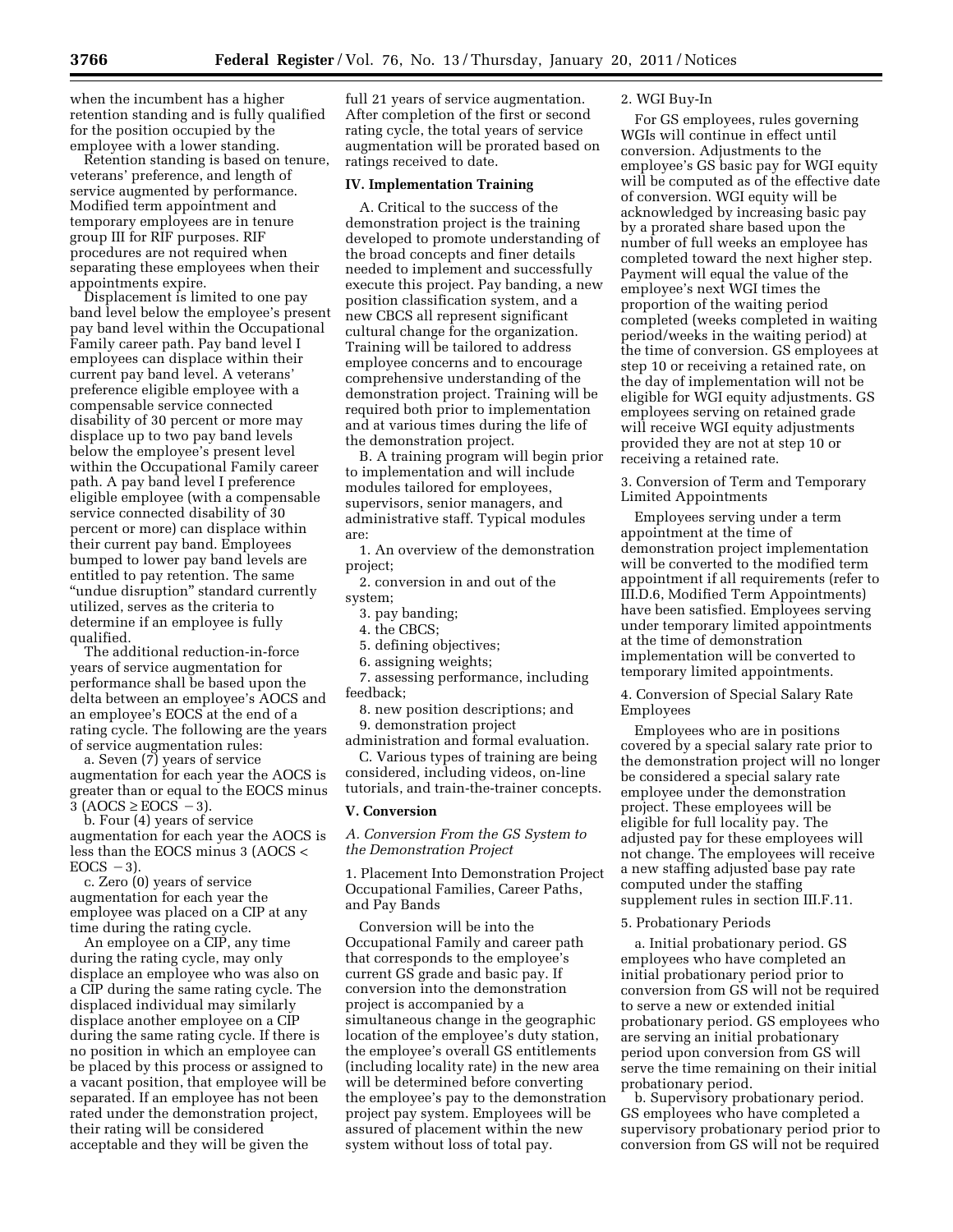to serve a new or extended supervisory probationary period while in their current position. GS employees who are serving a supervisory probationary period upon conversion from GS will serve the time remaining on their supervisory probationary period.

#### 6. Transition Equity

During the first 12 months following conversion to the demonstration project, management may approve certain adjustments within the pay band for pay equity reasons stemming from conversion. For example, if an employee would have been otherwise promoted but demonstration project pay band placement no longer provides the opportunity for promotion, a pay equity adjustment may be authorized provided the adjustment does not cause the employee's base pay to exceed the maximum rate of his or her assigned pay band and the employee's performance warrants an adjustment. The decision to grant a pay equity adjustment is at the sole discretion of the ARDEC Director and is not subject to employee appeal procedures.

During the first 12 months following conversion, management may approve an adjustment of not more than 20 percent, provided the adjustment does not cause the employee's base pay to exceed the maximum rate of his or her assigned pay band and the employee's performance warrants an adjustment, to mitigate compensation inequities that may be caused by artifacts of the process of conversion into STRL pay bands.

#### *B. Conversion From NSPS to the Demonstration Project*

1. Placement Into Demonstration Project Occupational Families, Career Paths, Pay Plans, and Pay Bands

The employee's NSPS occupational series, pay plan, pay band, and supervisory code will be considered upon converting into the demonstration project as follows.

a. Determine the appropriate demonstration project pay plan. Employees will be converted into an occupational family career path and pay plan based on the occupational series of their position. In cases where the employee is assigned to a NSPS-unique occupational series, a corresponding OPM occupational series must be identified using OPM GS classification standards and guidance to determine the proper demonstration project pay plan.

b. Determine the appropriate demonstration project pay band. The appropriate pay band will be determined by establishing the

corresponding GS grade for the employee's NSPS position using OPM GS classification standards and guidance. Once the GS grade has been determined, the employee's position will be placed in the appropriate demonstration project pay band in the occupational family career path.

#### 2. Pay Upon Conversion From NSPS

Conversion from NSPS into the demonstration project will be accomplished with full employee pay protection. Adverse action provisions will not apply to the conversion action. In accordance with section  $1113(c)(1)$  of NDAA 2010, which prohibits a loss of or decrease in pay upon transition from NSPS, employees converting to the demonstration project will retain the adjusted salary (as defined in 5 CFR 9901.304) from their NSPS permanent or temporary position at the time the position converts. Upon conversion, the retained NSPS adjusted salary may not exceed Level IV of the Executive Schedule plus five percent. If the employee's base pay exceeds the maximum rate for his or her assigned demonstration project pay band, the employee will be placed on indefinite pay retention until an event, as described in 5 CFR 536.308, results in a loss of eligibility for or termination of pay retention. If an employee's base pay is less than the minimum rate for his/ her assigned demonstration project pay band, the employee will have his/her base pay rate increased to the minimum of the pay band.

Employees covered by an NSPS targeted local market supplement (TLMS) prior to conversion to the demonstration project will no longer be covered by a TLMS. Instead, they will receive a staffing supplement. The adjusted base pay upon conversion will not change.

3. Fair Labor Standards Act (FLSA) Status

Since FLSA provisions were not waived under NSPS and duties do not change upon conversion to the demonstration project, the FLSA status determination will remain the same upon conversion. Employees will be converted to the demonstration project with the same FLSA status they had under NSPS.

#### 4. Transition Equity

During the first 12 months following conversion to the demonstration project, management may approve certain adjustments within the pay band for pay equity reasons stemming from conversion. For example, if an employee would have been otherwise promoted

but demonstration project pay band placement no longer provides the opportunity for promotion, a pay equity adjustment may be authorized provided the adjustment does not cause the employee's base pay to exceed the maximum rate of his or her assigned pay band and the employee's performance warrants an adjustment. The decision to grant a pay equity adjustment is at the sole discretion of the ARDEC Director and is not subject to employee appeal procedures.

During the first 12 months following conversion, management may approve an adjustment of not more than 20 percent, provided the adjustment does not cause the employee's base pay to exceed the maximum rate of his or her assigned pay band and the employee's performance warrants an adjustment, to mitigate compensation inequities that may be caused by artifacts of the process of conversion into STRL pay bands.

#### 5. Pay Band Retention

Employees converting from NSPS to the demonstration project will not be granted pay band retention based on the pay band formerly assigned to their NSPS position.

6. Converting Employees on NSPS Term and Temporary Appointments

a. Employees serving under term appointments at the time of conversion to the demonstration project will be converted to modified term appointments provided they were hired for their current positions under competitive procedures. These employees will be eligible for conversion to career or careerconditional appointments in the competitive service provided they:

(1) Have served two years of continuous service in the term position;

(2) were selected for the term position under competitive procedures; and

(3) are performing at a satisfactory level.

Converted term employees who do not meet these criteria may continue on their term appointment up to the not-toexceed date established under NSPS. Extensions of term appointments after conversion may be granted in accordance with 5 CFR part 316, subpart D.

b. Employees serving under temporary appointments under NSPS when their organization converts to the demonstration project will be converted and may continue on their temporary appointment up to the not-to-exceed date established under NSPS. Extensions of temporary appointments after conversion may be granted in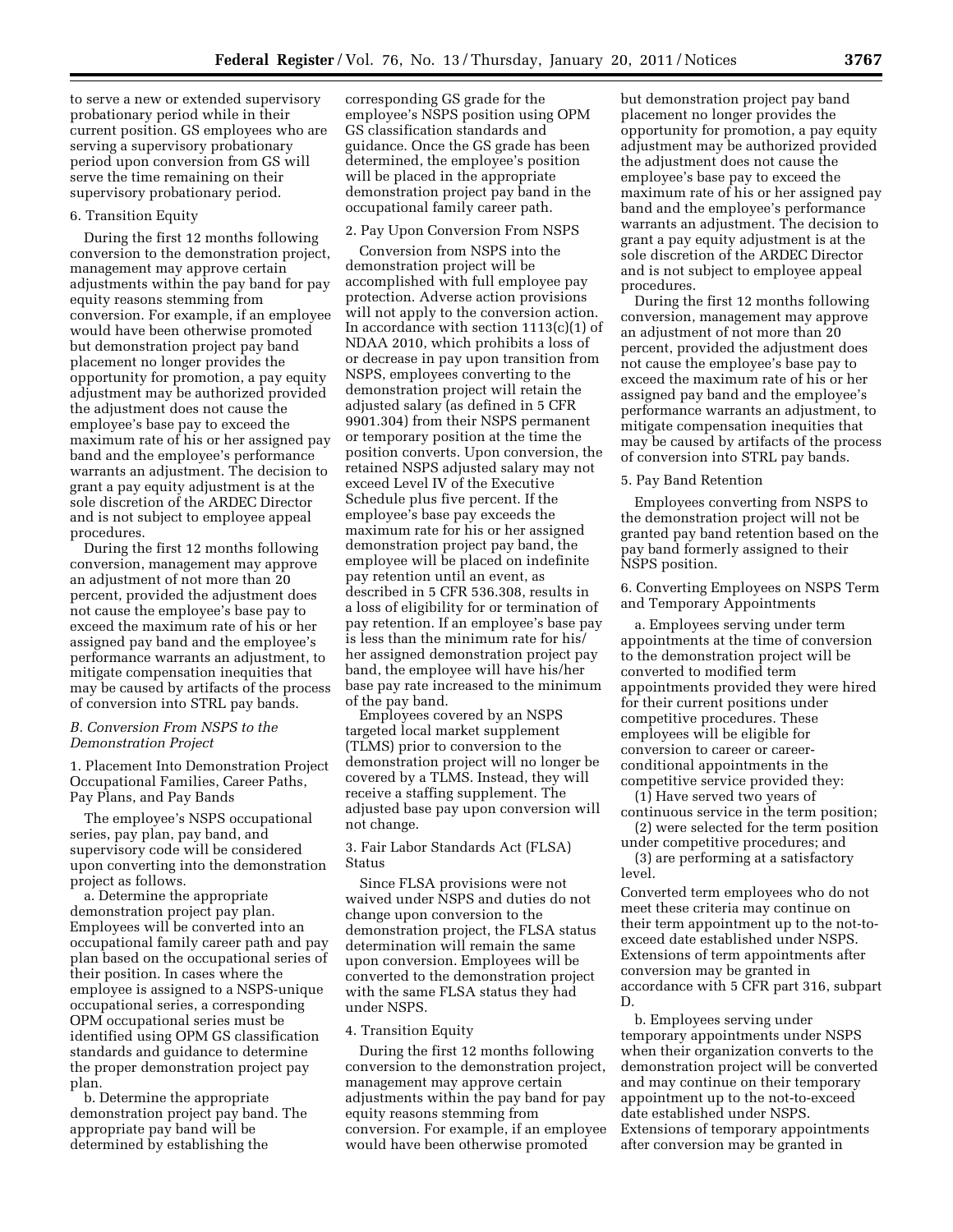accordance with 5 CFR 213.104 for excepted service employees and 5 CFR part 316, subpart D, for competitive service employees.

#### 7. Probationary Periods

a. Initial probationary period. NSPS employees who have completed an initial probationary period prior to conversion from NSPS will not be required to serve a new or extended initial probationary period. NSPS employees who are serving an initial probationary period upon conversion from NSPS will serve the time remaining on their initial probationary period.

b. Supervisory probationary period. NSPS employees who have completed a supervisory probationary period prior to conversion from NSPS will not be required to serve a new or extended supervisory probationary period while in their current position. NSPS employees who are serving a supervisory probationary period upon conversion from NSPS will serve the time remaining on their supervisory probationary period.

#### *C. Conversion From Other Personnel Systems*

Employees who enter the demonstration project from other personnel systems (e.g., Defense Civilian Intelligence Personnel System, Civilian Acquisition Workforce Demonstration Project, or other STRLs) will be subject to the pay rules that govern conversion out of their respective systems. Conversion into Lab Demo will be based upon the position classification of the employee's new position and the Lab Demo rules, consistent with the intent as outlined for GS and NSPS above.

#### *D. Movement out of the ARDEC Demonstration Project*

1. Termination of Coverage Under the ARDEC Demonstration Project Pay Plans

In the event employees' coverage under the ARDEC demonstration project pay plans is terminated, employees move with their demonstration project position to another system applicable to ARDEC employees. The grade of their demonstration project position in the new system will be based upon the position classification criteria of the gaining system. Employees when converted to their positions classified under the new system will be eligible for pay retention under 5 CFR part 536, if applicable.

2. Determining a GS-Equivalent Grade and GS-Equivalent Rate of Pay for Pay Setting Purposes When an ARDEC Employee's Coverage by a Demonstration Project Pay Plan Terminates or the Employee Voluntarily Exits the ARDEC Demonstration Project

a. If a demonstration project employee is moving to a GS or other pay system position, the following procedures will be used to translate the employee's project pay band to a GS-equivalent grade and the employee's project base pay to the GS-equivalent rate of pay for pay setting purposes. The equivalent GS grade and GS rate of pay must be determined before movement out of the demonstration project and any accompanying geographic movement, promotion, or other simultaneous action. For lateral reassignments, the equivalent GS grade and rate will become the employee's converted GS grade and rate after leaving the demonstration project (before any other action). For transfers, promotions, and other actions, the converted GS grade and rate will be used in applying any GS pay administration rules applicable in connection with the employee's movement out of the project (e.g., promotion rules, highest previous rate rules, pay retention rules), as if the GS converted grade and rate were actually in effect immediately before the employee left the demonstration project.

#### (1) Equivalent GS-Grade-Setting Provisions

An employee in a pay band corresponding to a single GS grade is provided that grade as the GSequivalent grade. An employee in a pay band corresponding to two or more grades is determined to have a GSequivalent grade corresponding to one of those grades according to the following rules:

(a) The employee's adjusted base pay under the demonstration project (including any locality payment or staffing supplement) is compared with step 4 rates in the highest applicable GS rate range. For this purpose, a GS rate range includes a rate in:

i. the GS base schedule;

ii. the locality rate schedule for the locality pay area in which the position is located; or

iii. the appropriate special rate schedule for the employee's occupational series, as applicable. If the series is a two-grade interval series, only odd-numbered grades are considered below GS–11.

(b) If the employee's adjusted base pay under the demonstration project equals or exceeds the applicable step 4 adjusted base pay rate of the highest GS grade in the band, the employee is converted to that grade.

(c) If the employee's adjusted base pay under the demonstration project is lower than the applicable step 4 adjusted base pay rate of the highest grade, the adjusted base pay under the demonstration project is compared with the step 4 adjusted base pay rate of the second highest grade in the employee's pay band. If the employee's adjusted base pay under the demonstration project equals or exceeds the step 4 adjusted base pay rate of the second highest grade, the employee is converted to that grade.

(d) This process is repeated for each successively lower grade in the band until a grade is found in which the employee's adjusted base pay under the demonstration project rate equals or exceeds the applicable step 4 adjusted base pay rate of the grade. The employee is then converted at that grade. If the employee's adjusted base pay is below the step 4 adjusted base pay rate of the lowest grade in the band, the employee is converted to the lowest grade.

(e) Exception: An employee will not be provided a lower grade than the grade held by the employee immediately preceding a conversion, lateral reassignment, or lateral transfer into the project, unless since that time the employee has either undergone a reduction in band or a reduction within the same pay band due to unacceptable performance.

(2) Equivalent GS-Rate-of-Pay-Setting Provisions

An employee's pay within the converted GS grade is set by converting the employee's demonstration project rates of pay to GS rates of pay in accordance with the following rules:

(a) The pay conversion is done before any geographic movement or other payrelated action that coincides with the employee's movement or conversion out of the demonstration project.

(b) An employee's adjusted base pay under the demonstration project (i.e., including any locality payment or staffing supplement) is converted to a GS adjusted base pay rate on the highest applicable GS rate range for the converted GS grade. For this purpose, a GS rate range includes a rate range in:

i. the GS base schedule,

ii. an applicable locality rate schedule, or

iii. an applicable special rate schedule.

(c) If the highest applicable GS rate range is a locality pay rate range, the employee's adjusted base pay under the demonstration project is converted to a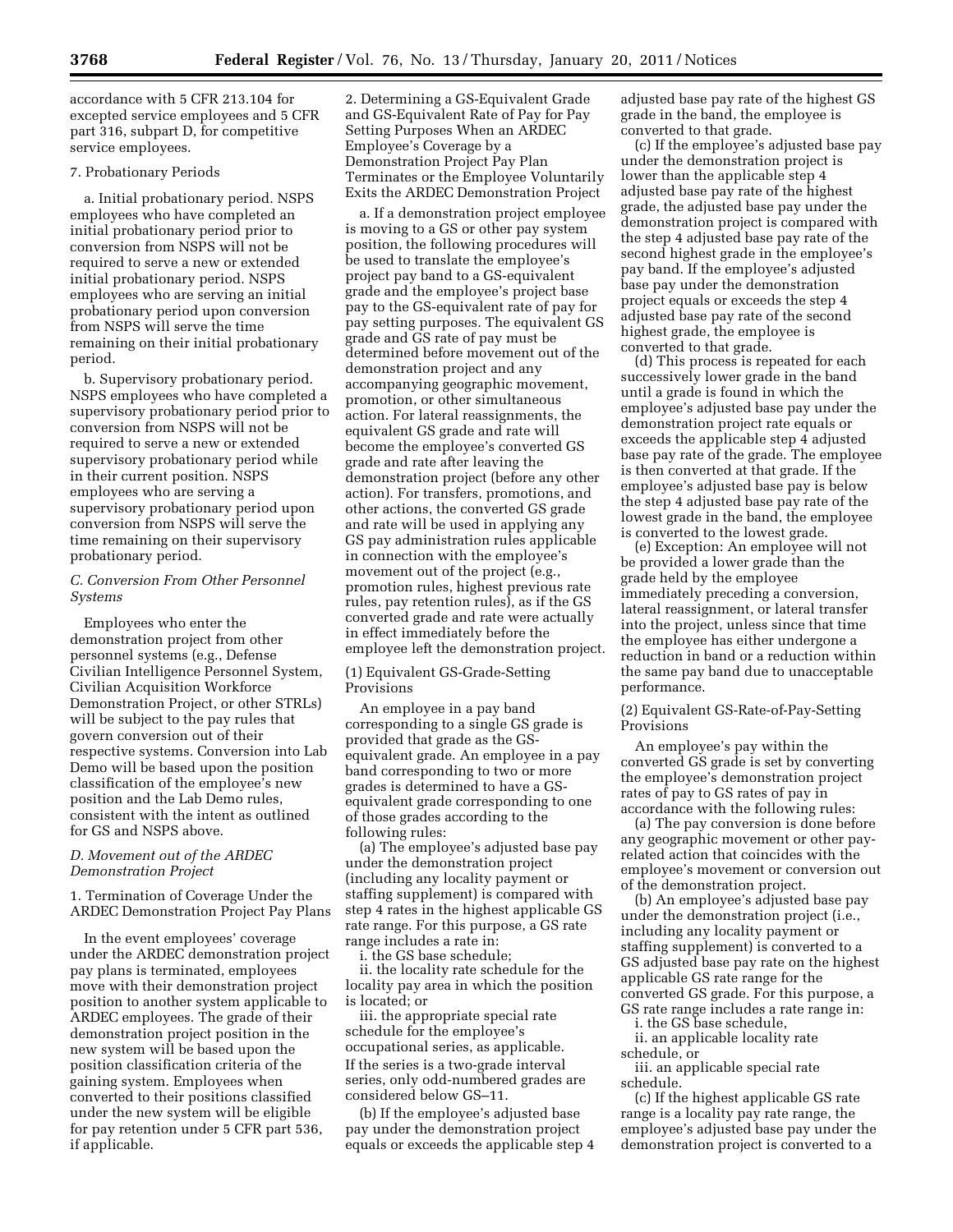GS locality rate of pay. If this rate falls between two steps in the localityadjusted schedule, the rate must be set at the higher step. The converted GS unadjusted rate of base pay would be the GS base rate corresponding to the converted GS locality rate (i.e., same step position).

(d) If the highest applicable GS rate range is a special rate range, the employee's adjusted base pay under the demonstration project is converted to a special rate. If this rate falls between two steps in the special rate schedule, the rate must be set at the higher step. The converted GS unadjusted rate of base pay will be the GS rate corresponding to the converted special rate (i.e., same step position).

(3) Employees With Pay Retention

If an employee is receiving a retained rate under the demonstration project, the employee's GS-equivalent grade is the highest grade encompassed in his or her pay band level. Demonstration project operating procedures will outline the methodology for determining the GS-equivalent pay rate for an employee retaining a rate under the demonstration project.

#### **VI. Other Provisions**

#### *A. Personnel Administration*

All personnel laws, regulations, and guidelines not waived by this plan will remain in effect. Basic employee rights will be safeguarded and Merit System Principles will be maintained. Servicing CPACs will continue to process personnel-related actions and provide consultative and other appropriate services.

#### *B. Automation*

The ARDEC will continue to use standard systems such as the Defense Civilian Personnel Data System (DCPDS) for the processing of personnel-related data. Payroll servicing will continue from the respective payroll offices.

An automated tool will be used to support computation of performance related pay increases and bonus and other personnel processes and systems associated with this project.

#### *C. Experimentation and Revision*

Many aspects of a demonstration project are experimental. Modifications may be made from time to time as experience is gained, results are analyzed, and conclusions are reached on how the new system is working. DoDI 1400.37, July 28, 2009, provides instructions for making minor changes to an existing demonstration project and requesting new initiatives.

#### **VII. Project Duration**

Public Law 103–337 removed any mandatory expiration date for section 342(b) demonstration projects. The ARDEC, DA, and DoD will ensure this project is evaluated for the first five years after implementation in accordance with 5 U.S.C. 4703. Modifications to the original evaluation plan or any new evaluation will ensure the project is evaluated for its effectiveness, its impact on mission, and any potential adverse impact on any employee groups. Major changes and modifications to the interventions would be made if formative evaluation data warrants and will be published in the **Federal Register** to the extent required. At the five-year point, the demonstration will be reexamined for permanent implementation, modification and additional testing, or termination of the entire demonstration project.

#### **VIII. Evaluation Plan**

#### *A. Overview*

Chapter 47 of 5 U.S.C. requires that an evaluation be performed to measure the effectiveness of the demonstration project and its impact on improving public management. A comprehensive evaluation plan for the entire demonstration program, originally covering 24 DoD laboratories, was developed by a joint OPM/DoD Evaluation Committee in 1995. This plan was submitted to the Office of Defense Research and Engineering and was subsequently approved. The main purpose of the evaluation is to determine whether the waivers granted result in a more effective personnel system and improvements in ultimate outcomes (i.e., organizational effectiveness, mission accomplishment, and customer satisfaction).

# *B. Evaluation Model*

1. Appendix D shows an intervention model for the evaluation of the demonstration project. The model is designed to evaluate two levels of organizational performance: Intermediate and ultimate outcomes. The intermediate outcomes are defined as the results from specific personnel system changes and the associated waivers of law and regulation expected to improve human resource (HR) management (i.e., cost, quality, and timeliness). The ultimate outcomes are determined through improved organizational performance, mission accomplishment, and customer satisfaction. Although it is not possible to establish a direct causal link between changes in the HR management system

and organizational effectiveness, it is hypothesized that the new HR system will contribute to improved organizational effectiveness.

2. Organizational performance measures established by the organization will be used to evaluate the impact of a new HR system on the ultimate outcomes. The evaluation of the new HR system for any given organization will take into account the influence of three factors on organizational performance: Context, degree of implementation, and support of implementation. The context factor refers to the impact which intervening variables (i.e., downsizing, changes in mission, or the economy) can have on the effectiveness of the program. The degree of implementation considers:

a. The extent to which the HR changes are given a fair trial period;

b. the extent to which the changes are implemented; and

c. the extent to which the changes conform to the HR interventions as planned.

The support of implementation factor accounts for the impact that factors such as training, internal regulations, and automated support systems have on the support available for program implementation. The support for program implementation factor can also be affected by the personal characteristics (e.g., attitudes) of individuals who are implementing the program.

3. The degree to which the project is implemented and operated will be tracked to ensure that the evaluation results reflect the project as it was intended. Data will be collected to measure changes in both intermediate and ultimate outcomes as well as any unintended outcomes, which may happen as a result of any organizational change. In addition, the evaluation will track the impact of the project and its interventions on veterans and other protected groups, the Merit System Principles, and the Prohibited Personnel Practices. Additional measures may be added to the model in the event that changes or modifications are made to the demonstration plan.

4. The intervention model at Appendix D will be used to measure the effectiveness of the personnel system interventions implemented. The intervention model specifies each personnel system change or intervention that will be measured and shows:

a. The expected effects of the intervention,

b. the corresponding measures, and c. the data sources for obtaining the measures.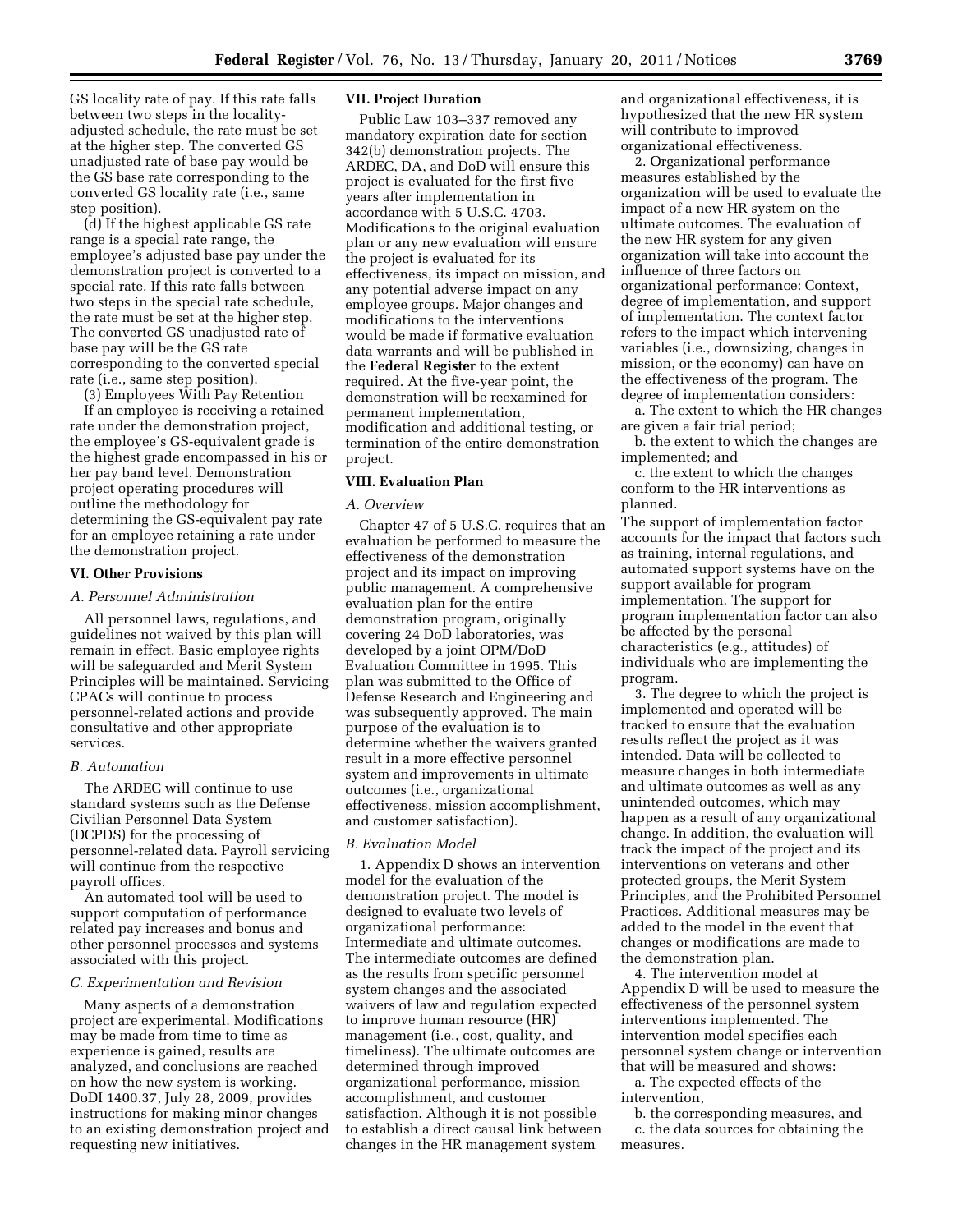Although the model makes predictions about the outcomes of specific intervention, causal attributions about the full impact of specific interventions will not always be possible for several reasons. For example, many of the initiatives are expected to interact with each other and contribute to the same outcomes. In addition, the impact of changes in the HR system may be mitigated by context variables (e.g., the job market, legislation, and internal support systems) or support factors (e.g., training, automation support systems).

#### *C. Evaluation*

A modified quasi-experimental design will be used for the evaluation of the STRL Personnel Demonstration Program. Because most of the eligible laboratories are participating in the program, a title 5 U.S.C. comparison group will be compiled from the Central Personnel Data File (CPDF). This comparison group will consist of workforce data from Government-wide research organizations in civilian Federal agencies with missions and job series matching those in the DoD laboratories. This comparison group will be used primarily in the analysis of pay banding costs and turnover rates.

#### *D. Method of Data Collection*

1. Data from several sources will be used in the evaluation. Information from existing management information systems and from personnel office records will be supplemented with perceptual survey data from employees to assess the effectiveness and

perception of the project. The multiple sources of data collection will provide a more complete picture as to how the interventions are working. The information gathered from one source will serve to validate information obtained through another source. In so doing, the confidence of overall findings will be strengthened as the different collection methods substantiate each other.

2. Both quantitative and qualitative data will be used when evaluating outcomes. The following data will be collected:

## a. Workforce data;

- b. personnel office data;
- c. employee attitude surveys;
- d. focus group data;

e. local site historian logs and

implementation information;

f. customer satisfaction surveys; and g. core measures of organizational performance.

3. The evaluation effort will consist of two phases, formative and summative evaluation, covering at least five years to permit inter- and intra-organizational estimates of effectiveness. The formative evaluation phase will include baseline data collection and analysis, implementation evaluation, and interim assessments. The formal reports and interim assessments will provide information on the accuracy of project operation, and current information on impact of the project on veterans and protected groups, Merit System Principles, and Prohibited Personnel Practices. The summative evaluation will focus on an overall assessment of

# TABLE 6—PROJECTED ANNUAL EXPENSES

project outcomes after five years. The final report will provide information on how well the HR system changes achieved the desired goals, which interventions were most effective, and whether the results can be generalized to other Federal installations.

#### **IX. Demonstration Project Costs**

#### *A. Cost Discipline*

An objective of the demonstration project is to ensure in-house cost discipline. A baseline will be established at the start of the project and labor expenditures will be tracked yearly. Implementation costs (including project development, automation costs, step buy-in costs, and evaluation costs) are considered one-time costs and will not be included in the cost discipline.

The PMB will track personnel cost changes and recommend adjustments if required to achieve the objective of cost discipline.

#### *B. Developmental Costs*

Costs associated with the development of the personnel demonstration project include software automation, training, and project evaluation. All funding will be provided through the organization's budget. The Projected Annual Expenses are summarized in Table 6. Project evaluation costs are not expected to continue beyond the first five years unless the results and external requirements warrant further evaluation.

|                                  | <b>FY10</b>            | FY11                     | <b>FY12</b>              | <b>FY13</b>            | FY14                   |
|----------------------------------|------------------------|--------------------------|--------------------------|------------------------|------------------------|
| Training<br>Design<br>Automation | 0K<br>0K<br>40K<br>97K | 15K<br>80K<br>0K<br>400K | 10K<br>30K<br>0K<br>400K | 5K<br>30K<br>0K<br>50K | 5K<br>30K<br>0K<br>50K |
| Totals                           | 137K                   | 495K                     | 440K                     | 85K                    | 85K                    |

#### **X. Required Waivers to Law and Regulation**

Public Law 106–398 gave the DoD the authority to experiment with several personnel management innovations. In addition to the authorities granted by the law, the following are waivers of law and regulation that will be necessary for implementation of the demonstration project. In due course, additional laws and regulations may be identified for waiver request.

The following waivers and adaptations of certain title 5 U.S.C. and 5 CFR provisions are required only to

the extent that these statutory provisions limit or are inconsistent with the actions contemplated under this demonstration project. Nothing in this plan is intended to preclude the demonstration project from adopting or incorporating any law or regulation enacted, adopted, or amended after the effective date of this demonstration project.

#### *A. Waivers to Title 5, U.S.C.*

Chapter 5, section 552a: Records maintained on individuals. This section is waived only to the extent required to

clarify that volunteers under the Volunteer Emeritus Corps are considered employees of the Federal government for purposes of this section.

Chapter 31, section 3111: Acceptance of Volunteer Service. Waived to allow for a Volunteer Emeritus Corps in addition to student volunteers.

Chapter 33, subchapter 1, section 3318(a): Competitive Service, Selection from Certificate. Waived to the extent necessary to eliminate the requirement for selection using the "Rule of Three."

Chapter 33, section 3319: Alternative Ranking and Selection Procedures. This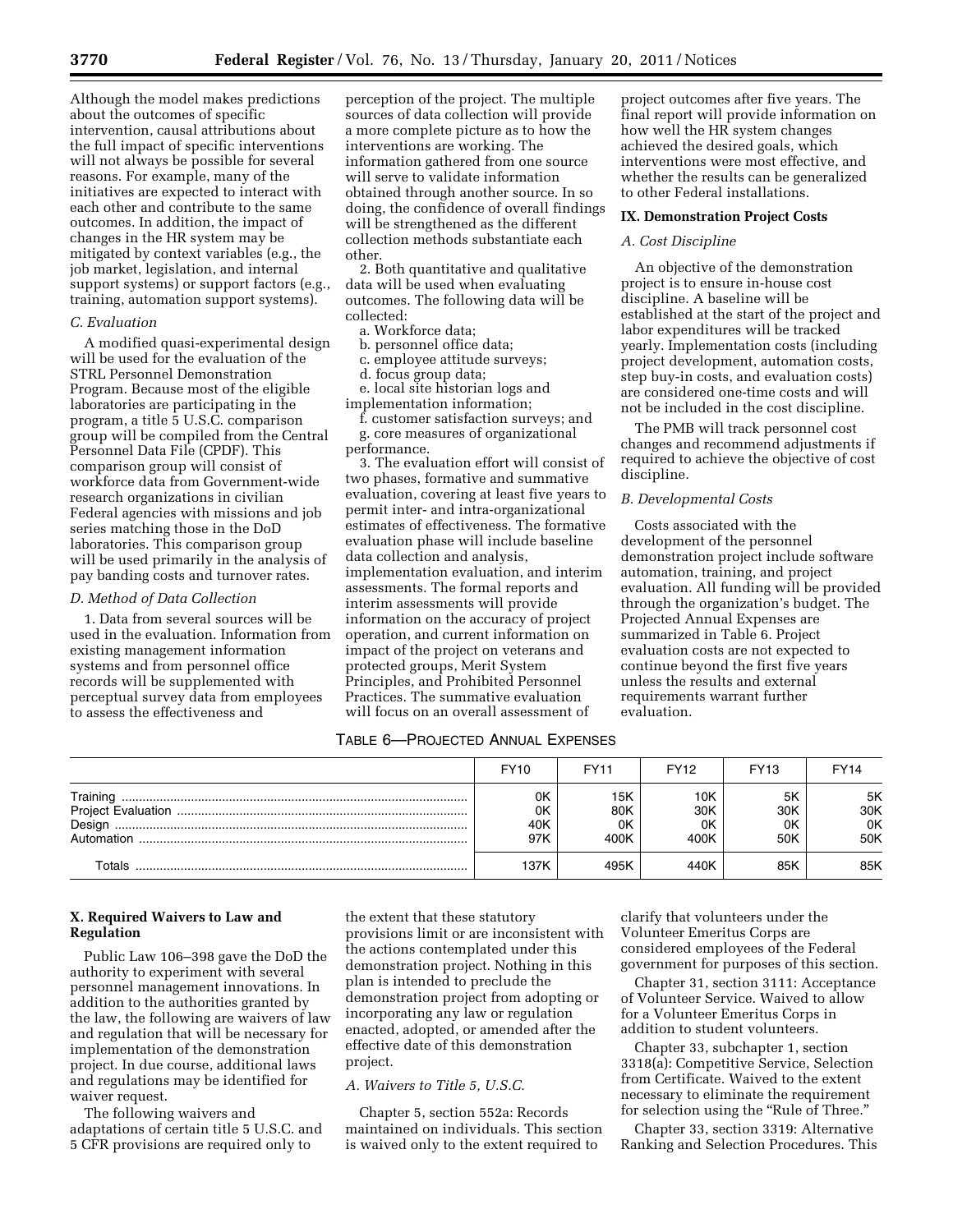section is waived to eliminate quality categories.

Chapter 33, section 3321: Competitive Service; Probationary Period. This section waived only to the extent necessary to replace grade with ''pay band level.''

Chapter 33, section 3341: Details. Waived in entirety.

Chapter 41, section  $4107a(1)$  and  $b(2)$ to the extent required to allow ARDEC to pay for all courses related to a degree program approved by the ARDEC Director.

Chapter 41, section  $4108(a)$ – $(c)$ : Employee Agreements; Service After Training. Waived to the extent necessary to: (1) Provide that the employee's service obligation is to the ARDEC organization for the period of the required service; (2) permit the Director, ARDEC, to waive in whole or in part a right of recovery; and (3) require employees under the Student Career Experience Program who have received tuition assistance to sign a service agreement up to three times the length of the training.

Chapter 43, section 4302 and 4303: Waived to the extent necessary to: (1) Substitute pay band for grade and (2) provide that moving to a lower pay band as a result of not receiving the general pay increase because of poor performance is not an action covered by the provisions of sections 4303(a) through (d).

Chapter 43, section  $4304(b)(1)$  and  $(3)$ : Responsibilities of the OPM. Waived in its entirety to remove the responsibilities of the OPM with respect to the performance appraisal system.

Chapter 45, subchapter I, section 4502(a) and (b)-Waiver to permit ARDEC to approve awards up to \$25,000 for individual employees.

Chapter 51, sections 5101–5112: Classification. Waived as necessary to allow for the demonstration project pay banding system.

Chapter 53, sections 5301, 5302 (8) and (9), 5303, and 5304: Pay Comparability System. Sections 5301, 5302, and 5304 are waived to the extent necessary to allow:

(1) Demonstration project employees to be treated as GS employees and (2) basic rates of pay under the demonstration project to be treated as scheduled rates of pay. Occupational Family Chapter 53, section 5305: Special Pay Authority. Waived to the extent necessary to allow for use of a staffing supplement in lieu of the special pay authority.

Chapter 53, sections 5331–5336: General Schedule Pay Rates. Waived in its entirety to allow for the

demonstration project's pay banding system and pay provisions.

Chapter 53, sections 5361–5366: Grade and Pay Retention. These sections waived to the extent necessary to: (1) Replace grade with "pay band;" and  $(2)$ allow Demonstration project employees to be treated as GS employees.

Chapter 55, section  $5542(a)(1)–(2)$ : Overtime rates; computation. Waived to the extent necessary to provide that the GS–10 minimum special rate (if any) for the special rate category to which a project employee belongs is deemed to be the "applicable special rate" in applying the pay cap provisions.

Chapter 55, section 5545(d): Hazardous duty differential. Waived to the extent necessary to allow demonstration project employees to be treated as GS employees.

Chapter 55, section  $5547(a)$ –(b): Limitation on premium pay. Waived to the extent necessary to provide that the GS–15 maximum special rate (if any) for the special rate category to which an employee belongs is deemed to be the applicable special rate in applying the pay cap provisions in 5 U.S.C. 5547.

Chapter 57, section 5753, 5754, and 5755: Recruitment and relocation bonuses, retention incentives and supervisory differentials. Waived to the extent necessary to allow: (1) Employees and positions under the demonstration project to be treated as employees and positions under the GS; and (2) that management may offer a bonus to incentivize geographic mobility to a SCEP student.

Chapter 59, section 5941: Allowances based on living costs and conditions of environment; employees stationed outside continental U.S. or Alaska. Waived to the extent necessary to provide that cost of living allowances paid to employees under the demonstration project are paid in accordance with regulations prescribed by the President (as delegated to OPM).

Chapter 75, sections 7501(1), 7511(a)(1)(A)(ii), and 7511(a)(1)(C)(ii): Adverse Actions—Definitions. Waived to the extent necessary to allow for up to a three-year probationary period and to permit termination during the extended probationary period without using adverse action procedures for those employees serving a probationary period under an initial appointment except for those with veterans' preference.

Chapter 75, section 7512(3): Adverse actions. Waived to the extent necessary to replace "Grade" with "Pay Band."

Chapter 75, section 7512(4): Adverse actions. Waived to the extent necessary to provide that adverse action provisions do not apply to: (1)

Conversions from GS special rates to demonstration project pay, as long as total pay is not reduced; (2) reductions in pay due to the removal of a supervisory or team leader pay adjustment upon voluntary movement to a non-supervisory or non-team leader position; and (3) reduction in supervisory pay due to a performance review.

#### *B. Waivers to Title 5, CFR*

Part 300, sections 300.601 through 605: Time-in-Grade restrictions. Waived to eliminate time-in-grade restrictions in the demonstration project.

Part 308, sections 308.101 through 308.103: Volunteer service. Waived to allow for a Volunteer Emeritus Corps in addition to student volunteers.

Part 315, section 315.801(a), 315.801(b)(1), (c), and (e), and 315.802(a) and (b)(1): Probationary period and Length of probationary period. Waived to the extent necessary to allow for up to a three-year probationary period and to permit termination during the extended probationary period without using adverse action procedures for those employees serving a probationary period under an initial appointment except for those with veterans' preference.

Part 315, section 315.901 and 315.907: Probation on Initial Appointment to a Supervisory or Managerial Position. This section waived only to the extent necessary to replace "grade" with "pay band level.''

Part 316, sections 316.301, 316.303, and 316.304: Term Employment. These sections are waived to allow modified term appointments as described in this **Federal Register** notice.

Part 332, sections 332.401 and 332.404: Order on Registers and Order of Selection from Certificates. These sections are waived to the extent necessary to allow: (1) No rating and ranking when there are 15 or fewer qualified applicants and no preference eligibles; (2) the hiring and appointment authorities as described in this **Federal Register** notice; and (3) elimination of the ''rule of three.''

Part 335, section 335.103: Agency promotion programs. Waived to the extent necessary to extend the length of details and temporary promotions without requiring competitive procedures or numerous short-term renewals.

Part 337, section 337.101(a): Rating applicants. Waived to the extent necessary to allow referral without rating when there are 15 or fewer qualified candidates and no qualified preference eligibles.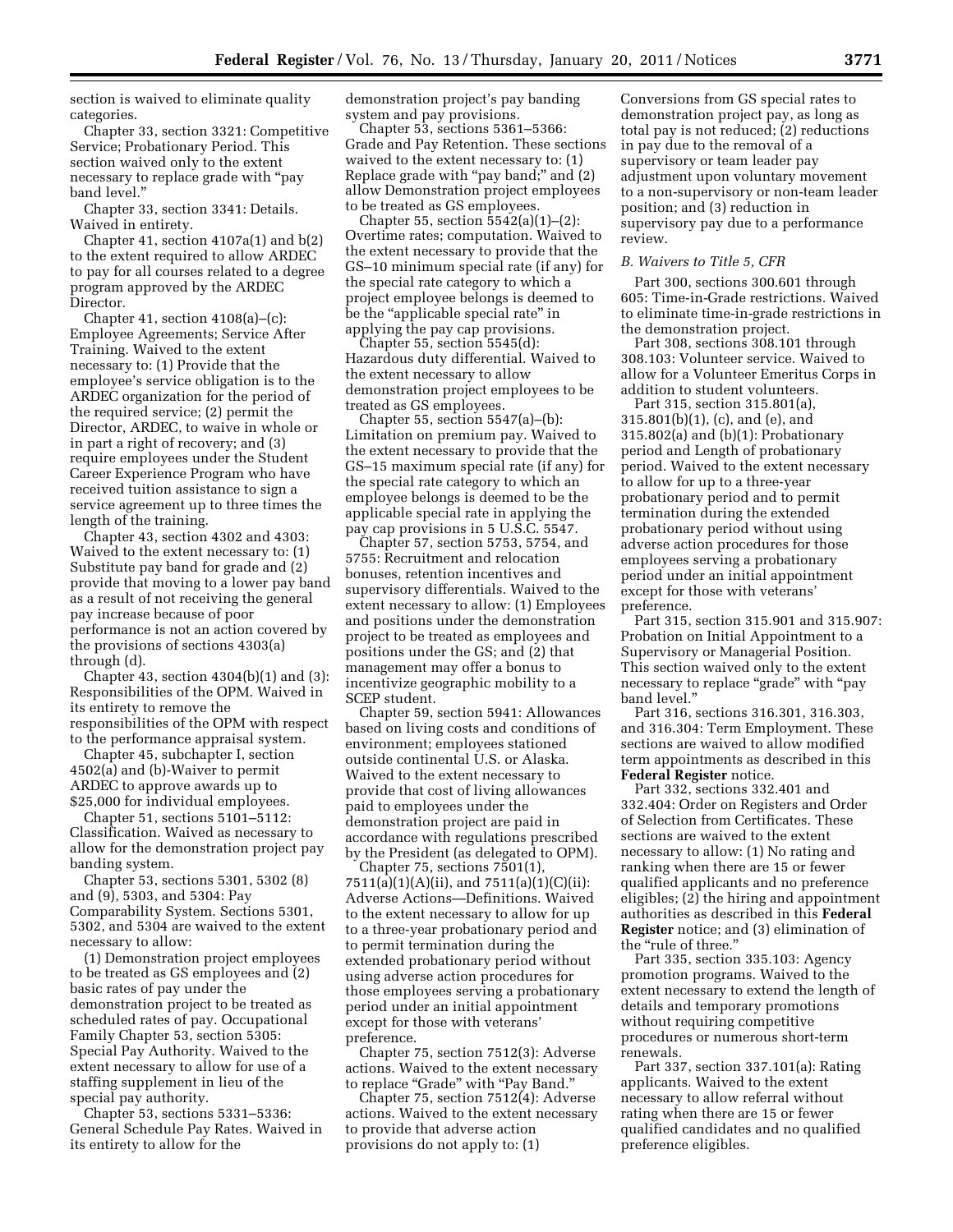Part 340, subpart A, subpart B, and subpart C: Other than Full-Time Career Employment. These subparts are waived to the extent necessary to allow a Volunteer Emeritus Corps.

Part 351, Reduction in Force. This part is waived to the extent necessary to allow provisions of the RIF plan as described in this **Federal Register**  notice. In accordance with this FR, ARDEC will define the competitive area, retention standing, and displacement limitations. Specific waivers include:

Sections 351.402–351.404: Scope of Competition: this part is waived to the extent necessary to allow for modification of the competitive area;

Sections 351.501–351.504: Retention Standing: this part is waived to the extent necessary to allow for modification of the calculation of the retention standing;

Sections 351.601–351.608: Release from Competitive Level: this part is waived to the extent necessary to allow for the use of pay bands in lieu of grades; and

Section 351.701: Assignment involving displacement. Waived to the extent that bump and retreat rights are limited to one pay band with the exception of 30 percent preference eligibles who are limited to two pay bands (or equivalent of five GS grades), and to limit the assignment rights of employees with an unacceptable current rating of record to a position held by another employee with an unacceptable rating of record.

Part 410, section 410.308(a) and (c) sufficient to allow ARDEC to pay for all courses related to an academic degree program approved by the ARDEC Director.

Part 410, section 410.309: Agreements to continue in service. Waived to the extent necessary to allow the ARDEC Director to determine requirements related to continued service agreements, including employees under the Student Career Experience Program who have received tuition assistance.

Part 430, subpart B: Performance Appraisal for GS and Certain Other Employees. Waived to the extent necessary to be consistent with the CBCS.

Part 430, section 430.208(a)(1) and (2): Rating Performance. Waived to allow presumptive ratings for new employees hired 90 days or less before the end of the appraisal cycle or for other situations not providing adequate time for an appraisal.

Part 432, sections 432.101–432.105: Regarding performance based reduction in grade and removal actions. These sections are waived to the extent necessary to: (1) Replace grade with

"pay band"; (2) exclude reductions in pay band level not accompanied by a reduction in pay; and (3) allow provisions of CBCS. For employees who are reduced in pay band level without a reduction in pay, sections 432.105 and 432.106 (a) do not apply.

Part 451, subpart A, section 451.103(c)(2): Waived with respect to performance awards under the ARDEC CBCS.

Part 451, sections 451.106(b) and 451.107(b): Awards. Waived to permit ARDEC to approve awards up to \$25,000 for individual employees.

Part 511, subpart A: General Provisions and subpart B: Coverage of the GS. Waived to the extent necessary to allow for the demonstration project classification system and pay banding structure.

Part 511, section 511.601: Applicability of regulations. Classification appeals modified to the extent that white collar positions established under the project plan, although specifically excluded from title 5 CFR, are covered by the classification appeal process outlined in this FRN section III.B.5., as amended below.

Part 511, section 511.603(a): Right to appeal. Waived to the extent necessary to substitute pay band for grade.

Part 511, section 511.607(b): Non-Appealable Issues. Add to the list of issues that are neither appealable nor reviewable, the assignment of series under the project plan to appropriate Occupational Families and the demonstration project classification criteria.

Part 530, subpart C: Special Rate Schedules for Recruitment and Retention. Waived in its entirety to allow for staffing supplements.

Part 531, subparts B: Determining Rate of Basic Pay. Waived to the extent necessary to allow for pay setting and pay for performance under the provisions of the demonstration project.

Part 531, subparts D and E: Within-Grade Increases and Quality Step Increases. Waived in its entirety.

Part 531, subpart F: Locality-Based Comparability Payments. Waived to the extent necessary to allow (1) demonstration project employees to be treated as GS employees, and (2) base rates of pay under the demonstration project to be treated as scheduled annual rates of pay.

Part 536: Grade and Pay Retention: These sections waived to the extent necessary to: (1) Replace grade with "pay band;" (2) allow demonstration project employees to be treated as GS employees; and (3) to allow provisions of this **Federal Register** notice

pertaining to ARDEC pay band and pay retention provisions.

Part 550, sections 550.105 and 550.106: Bi-weekly and annual maximum earnings limitations. Waived to the extent necessary to provide that the GS–15 maximum special rate (if any) for the special rate category to which a project employee belongs is deemed to be the applicable special rate in applying the pay cap provisions in 5 U.S.C. 5547.

Part 550, section 550.703: Definitions. Waived to the extent necessary to modify the definition of ''reasonable offer'' by replacing ''two grade or pay levels'' with ''one band level'' and ''grade or pay level'' with ''band level.''

Part 550, section 550.902: Definitions. Waived to the extent necessary to allow demonstration project employees to be treated as GS employees.

Part 575, subparts A, B, and C: Recruitment, Relocation, and Retention Incentives. Waived to the extent necessary to allow: (1) Employees and positions under the demonstration project covered by pay banding to be treated as employees and positions under the GS; (2) Occupational Family relocation incentives to new SCEP students; and (3) relocation incentives to SCEP students whose worksite is in a different geographic location than that of the college enrolled.

Part 575, subpart D: Supervisory Differentials. Subpart D is waived in its entirety.

Part 591, subpart B: Cost-of-Living Allowance and Post Differential—Nonforeign Areas. Waived to the extent necessary to allow demonstration project employees to be treated as employees under the GS system.

Part 752, sections 752.101, 752.201, 752.301 and 752.401: Principal statutory requirements and Coverage. Waived to the extent necessary to allow for up to a three-year probationary period and to permit termination during the extended probationary period without using adverse action procedures for those employees serving a probationary period under an initial appointment except for those with veterans' preference.

Part 752, section 752.401: Coverage. Waived to the extent necessary to replace grade with pay band and to provide that a reduction in pay band level is not an adverse action if it results from the employee's rate of base pay being exceeded by the minimum rate of base pay for his/her pay band.

Part 752, section 752.401(a)(4): Coverage. Waived to the extent necessary to provide that adverse action provisions do not apply to: (1) Conversions from GS special rates or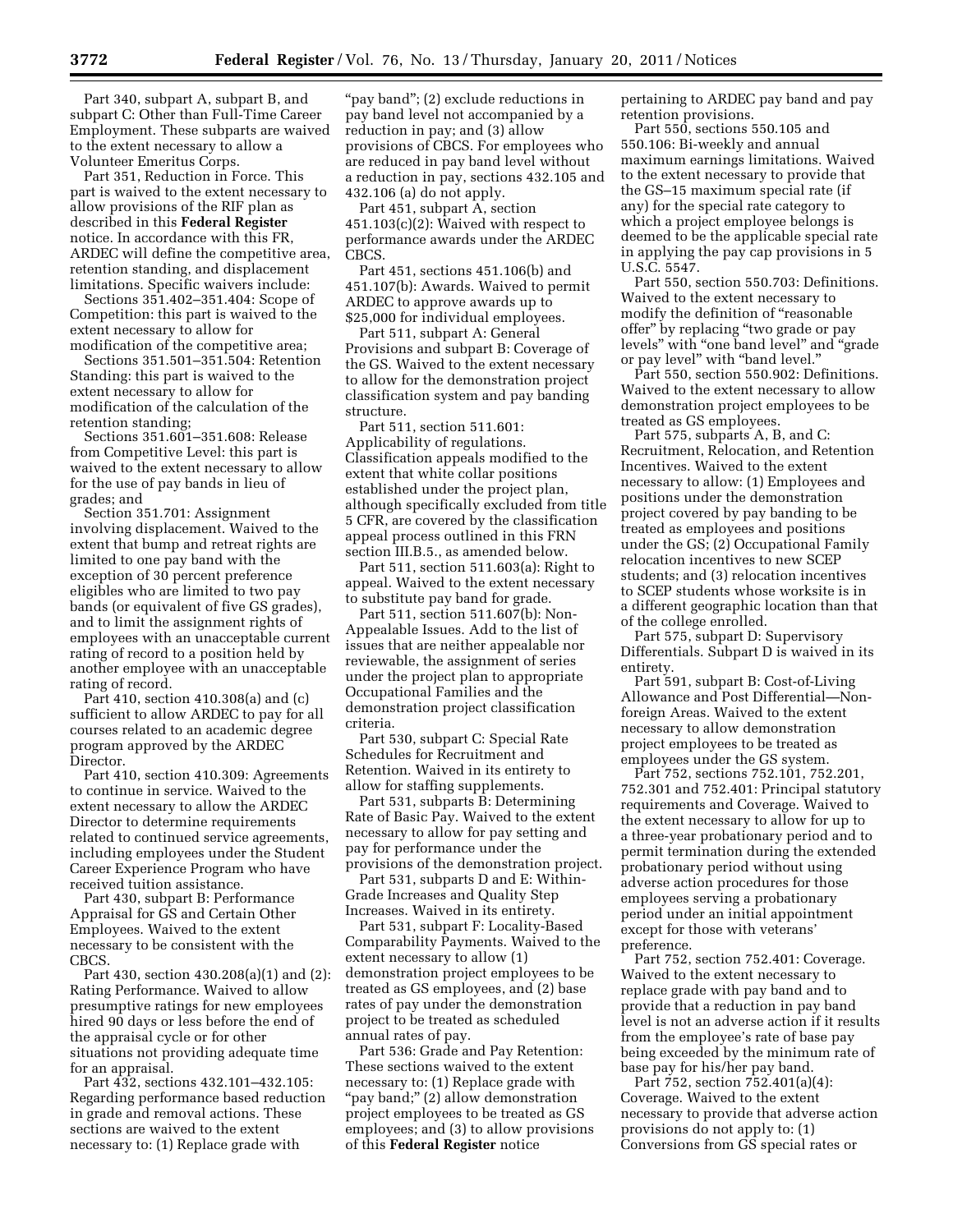NSPS Targeted Local Market Supplements to demonstration project pay, as long as total pay is not reduced; (2) reductions in pay due to the removal

of a supervisory or team leader pay adjustment upon voluntary movement to a non-supervisory or non-team leader position; or (3) decreases in the amount

of a supervisory or team leader pay adjustment based on the annual review.

# APPENDIX A—ARDEC EMPLOYEES BY DUTY LOCATION

[Totals exclude SES, ST, DCIPS and FWS employees]

| Duty location | Employees        | Servicing Personnel Office |
|---------------|------------------|----------------------------|
|               | 2,956            | NE Region.                 |
|               | 23               | NE Region.                 |
|               | 155              | NC Region.                 |
|               | 31               | NE Region.                 |
|               | 239 <sup>1</sup> | NE Region.                 |
|               | 5                | NE Region.                 |
|               |                  | NE Region.                 |
|               |                  | NE Region.                 |
|               |                  | NE Region.                 |
|               |                  | NE Region.                 |
|               |                  | NE Region.                 |
|               |                  | NE Region.                 |
|               |                  | NE Region.                 |
|               |                  | NE Region.                 |
|               | 3                | SC Region.                 |
|               | 3.421            |                            |

#### **Appendix B: Occupational Series by Occupational Family**

- *I. Engineering & Science*
- 0601 General Health Science Series<br>0801 General Engineering Series
- 0801 General Engineering Series<br>0803 Safety Engineering Series
- **Safety Engineering Series**
- 0806 Materials Engineering Series
- 0819 Environmental Engineering Series
- 0830 Mechanical Engineering Series
- 0840 Nuclear Engineering Series
- 
- 0850 Electrical Engineering Series
- 0854 Computer Engineering Series<br>0855 Electronics Engineering Serie 0855 Electronics Engineering Series
- 0858 Bioengineering and Biomedical Engineering Series<br>0861 Aerospace Engir
- 0861 Aerospace Engineering Series
- 0893 Chemical Engineering Series
- 0896 Industrial Engineering Series
- 0899 Engineering and Architecture Trainee Series<br>1301 - General Phy
- 1301 General Physical Science Series<br>1306 Health Physics Series
- Health Physics Series
- 1310 Physics Series
- 1320 Chemistry Series
- 1321 Metallurgy Series
- 1399 Physical Science Student Trainee Series
- 1501 General Mathematics and Statistics Series
- 1515 Operations Research Series<br>1520 Mathematics Series
- Mathematics Series
- 1550 Computer Science Series
- 1599 Mathematics and Statistics Student Trainee Series

#### *II. Business/Technical*

- 0018 Safety and Occupational Health Management Series
- 0301 Miscellaneous Administration and Program Series
- 0340 Program Management Series
- 0341 Administrative Officer Series
- 0342 Support Services Administration Series
- 0343 Management and Program Analysis Series
- 0346 Logistics Management Series
- 0501 Financial Administration and Program Series
- 0510 Accounting Series
- 0802 Engineering Technical Series
- 0856 Electronics Technical Series
- 0895 Industrial Engineering Technical Series<br>0905 Ger
- General Attorney Series
- 0950 Paralegal Specialist Series
- 1001 Information and Arts Group Series General Arts and Information Series
- 1035 Public Affairs Series
- 1071 Audiovisual Production Series
- 1083 Technical Writing and Editing Series
- 1084 Visual Information Series
- 1101 Business and Industry Series
- 1102 Contracting Series
- 1222 Patent Attorney Series
- 1311 Physical Science Technician Series
- 1410 Librarian Series
- 1412 Technical Information Services Series
- 1670 Equipment Services Series
- 1702 Education and Training Technician Series
- 1712 Training Instruction Series
- 1801 General Inspection, Investigation, Enforcement, and Compliance Series
- 1910 Quality Assurance Series<br>2032 Packaging Series
- Packaging Series
- 2210 Information Technology Management Series
- *III. General Support*
- 0303 Miscellaneous Clerk and Assistant Series
- 0318 Secretary Series
- 0326 Office Automation Clerical and Assistance Series
- 0335 Computer Clerk and Assistant Series
- 0344 Management and Program Clerical and Assistance Series

#### **Appendix C: Contribution Factors and Level Descriptors**

*1. Occupational Family DB— Engineering and Science (E&S)* 

#### Factor 1–1: Problem Solving

Factor Description: This factor describes/captures personal and organizational problem-solving results.

Expected Performance Criteria (Applicable to all contributions at all levels): Work is timely, efficient, appropriately coordinated and of acceptable quality. Completed work meets projects/programs objectives. Recommendations are sound. Flexibility, adaptability, and decisiveness are exercised appropriately.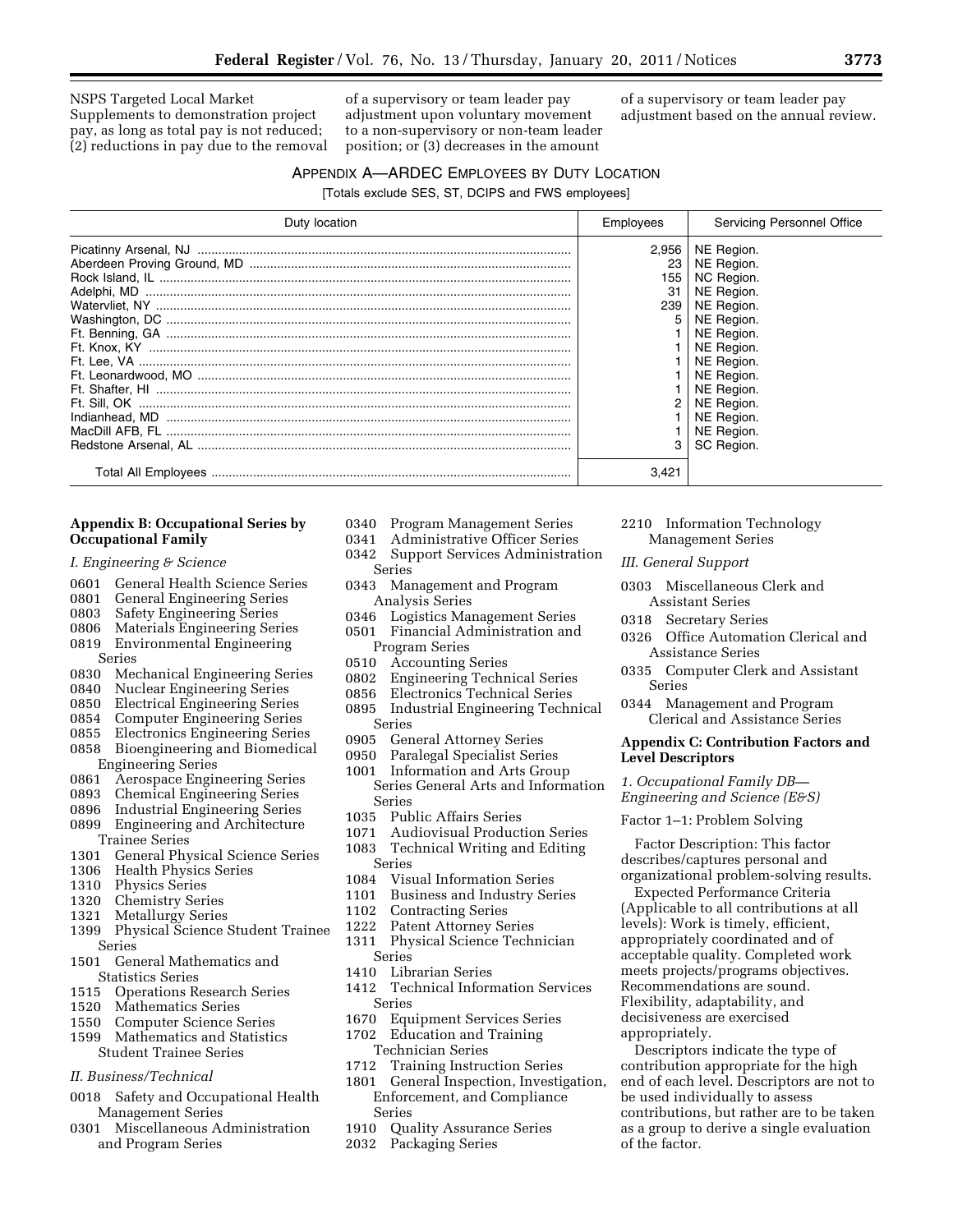| Level descriptors                                                                                                                                                                                                                                                                                                                                                                                                                                           | <b>Discriminators</b>                                                       |
|-------------------------------------------------------------------------------------------------------------------------------------------------------------------------------------------------------------------------------------------------------------------------------------------------------------------------------------------------------------------------------------------------------------------------------------------------------------|-----------------------------------------------------------------------------|
|                                                                                                                                                                                                                                                                                                                                                                                                                                                             |                                                                             |
| LEVEL I:<br>• Performs activities on a task; assists supervisor or other appropriate personnel<br>• Independently performs assigned tasks within area of responsibility; refers situations to<br>supervisor or other appropriate personnel when existing guidelines do not apply.<br>LEVEL II:                                                                                                                                                              | -Scope/Impact.<br>-Complexity/Difficulty.<br>-Independence.<br>-Creativity. |
| • Plans and conducts functional technical activities for projects/programs<br>• Independently identifies and resolves conventional problems which may require devi-<br>ations from accepted policies or instructions.<br>• Adapts existing plans and techniques to accomplish moderately complex projects/pro-<br>grams. Recommends improvements to the design or operation of systems, equipment,<br>or processes.                                         | -Scope/Impact.<br>-Complexity/Difficulty.<br>-Independence.<br>-Creativity. |
| LEVEL III:<br>• Independently defines, directs, or leads highly challenging projects/programs. Identifies<br>and resolves highly complex problems not susceptible to treatment by accepted meth-<br>ods.                                                                                                                                                                                                                                                    | -Scope/Impact.                                                              |
| • Develops, integrates, and implements solutions to diverse, highly complex problems<br>across multiple areas and disciplines.                                                                                                                                                                                                                                                                                                                              | -Complexity/Difficulty.                                                     |
| • Anticipates problems, develops sound solutions and action plans to ensure program/mis-                                                                                                                                                                                                                                                                                                                                                                    | -Independence.                                                              |
| sion accomplishment.<br>• Develops plans and techniques to fit new situations to improve overall program and poli-<br>cies. Establishes precedents in application of problem-solving techniques to enhance ex-<br>isting processes.                                                                                                                                                                                                                         | -Creativity.                                                                |
| LEVEL IV:<br>• Plans and performs work across a broad range of highly complex activities that require<br>substantial depth of analysis and expertise and/or organizational problem solving skills.<br>The work significantly affects policies/major programs. Actively engages in organizational                                                                                                                                                            | -Scope/Impact.                                                              |
| planning.<br>• Resolves critical, multifaceted problems and/or develops new theories or methods that<br>affect the work of other experts, major aspects of management programs, or a large<br>number of people.                                                                                                                                                                                                                                             | -Complexity/Difficulty.                                                     |
| • Independently plans and carries out work from general objectives. Work results are con-<br>sidered authoritative. Expertise is recognized both internally and externally.                                                                                                                                                                                                                                                                                 | -Independence.                                                              |
| • Uses judgment and ingenuity in making decisions or developing methodologies for areas<br>with substantial uncertainty. Adapts to tasks with changing/competing requirements. Ap-<br>proaches to solving problems require interpretation, deviation from traditional methods,<br>or research of trends and patterns to develop new methods, scientific knowledge, or or-<br>ganizational principles.                                                       | -Creativity.                                                                |
| LEVEL V:                                                                                                                                                                                                                                                                                                                                                                                                                                                    |                                                                             |
| • Defines, establishes, and directs organizational focus (on challenging and highly com-<br>plex project/programs). Identifies and resolves highly complex problems that cross orga-<br>nizational boundaries and promulgates solutions. Resolution of problems requires mas-<br>tery of the field to develop new hypotheses or fundamental new concepts.<br>• Assesses and provides strategic direction for resolution of mission critical problems, poli- | - Scope/Impact.<br>-Complexity/Difficulty.                                  |
| cies, and procedures.<br>• Works at senior level to define, integrate, and implement strategic direction for vital pro-<br>grams with long-term impact on large numbers of people. Initiates actions to resolve                                                                                                                                                                                                                                             | -Independence.                                                              |
| major organizational issues. Promulgates innovative solutions and methodologies.<br>• Works strategically with senior management to establish new fundamental concepts and<br>criteria and stimulate the development of new policies, methodologies, and techniques.<br>Converts strategic goals into programs or policies.                                                                                                                                 | -Creativity.                                                                |
| LEVEL VI:<br>$\bullet$ TBD.                                                                                                                                                                                                                                                                                                                                                                                                                                 |                                                                             |

Factor 1–2: Teamwork/Cooperation

Factor Description: This factor, applicable to all teams, describes/ captures individual and organizational teamwork and cooperation.

Expected Performance Criteria (Applicable to all contributions at all levels): Work is timely, efficient, appropriately coordinated and of acceptable quality. Personal and organizational interactions exhibit and foster cooperation and teamwork. Flexibility, adaptability, and decisiveness are exercised appropriately.

| Level descriptors                                                                                                        | <b>Discriminators</b>                              |
|--------------------------------------------------------------------------------------------------------------------------|----------------------------------------------------|
| I FVFL E<br>• Contributes ideas in own area of expertise. Interacts cooperatively with others    - Contribution to Team. | -Scope of Team Effort.<br><b>N</b> —Effectiveness. |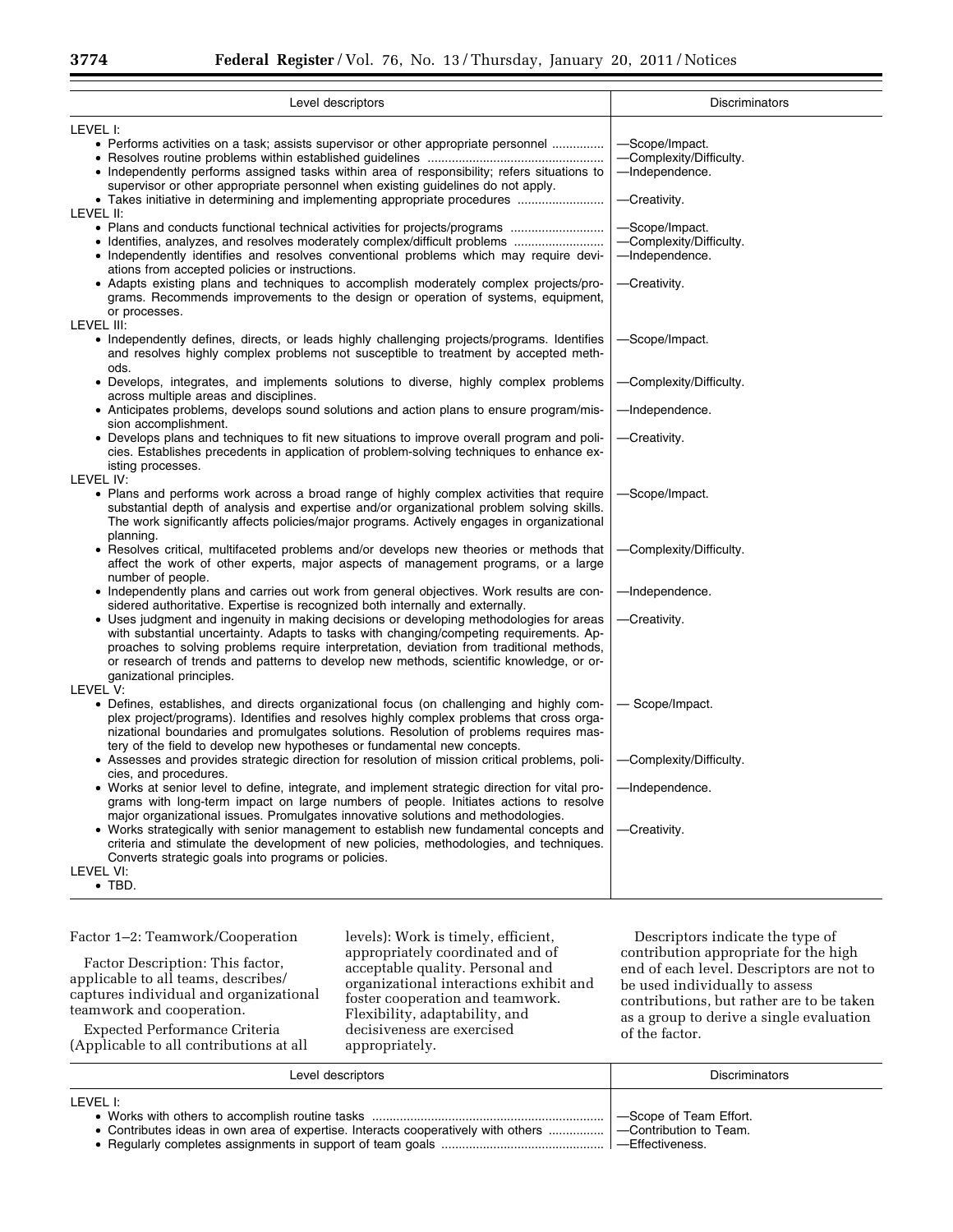| Level descriptors                                                                                                                                                                                               | <b>Discriminators</b>  |
|-----------------------------------------------------------------------------------------------------------------------------------------------------------------------------------------------------------------|------------------------|
| LEVEL II:                                                                                                                                                                                                       |                        |
|                                                                                                                                                                                                                 | -Scope of Team Effort. |
| · Uses varied approaches to resolve or collaborate on projects/programs issues. Facili-<br>tates cooperative interactions with others.                                                                          | -Contribution to Team. |
| • Guides/supports others in executing team assignments. Proactively functions as an inte-<br>gral part of the team.                                                                                             | -Effectiveness.        |
| <b>I FVFI III:</b>                                                                                                                                                                                              |                        |
|                                                                                                                                                                                                                 | -Scope of Team Effort. |
| • Applies innovative approaches to resolve unusual/difficult issues significantly impacting<br>important policies or programs. Promotes and maintains environment for cooperation<br>and teamwork.              | -Contribution to Team. |
| • Leads, guides and mentors others in formulating and executing team plans. Expertise is<br>sought by peers.                                                                                                    | -Effectiveness.        |
| LEVEL IV:                                                                                                                                                                                                       |                        |
| • Leads team(s) working on critical aspects of technology areas or programmatic/business<br>management efforts. Team results significantly affect internal/external organizations and/<br>or relationships.     | -Scope of Team Effort. |
| • Is accountable for quality and effectiveness of team efforts. Integrates efforts across dis-<br>ciplines.                                                                                                     | -Contribution to Team. |
| • Leads/guides/mentors team(s) on highly complex, high priority programs. Is sought out<br>for leadership roles and for consultation on complex issues with internal/external impact.<br>LEVEL V:               | -Effectiveness.        |
|                                                                                                                                                                                                                 | -Scope of Team Effort. |
| • Solves broad organizational issues. Implements strategic plans within and across organi-<br>zational components. Ensures a cooperative teamwork environment. Develops future<br>team leaders and supervisors. | -Contribution to Team. |
| • Leads/guides workforce in achieving organizational goals. Is sought out for leadership<br>roles for critical issues and strategy. Fosters teamwork throughout the organization.                               | - Effectiveness.       |
| LEVEL VI:                                                                                                                                                                                                       |                        |
| $\bullet$ TBD.                                                                                                                                                                                                  |                        |

#### Factor 1–3: Customer Relations

Factor Description: This factor describes/captures the effectiveness of personal and organizational interactions with customers (anyone to whom services or products are provided), both internal (within an assigned organization) and external (outside an assigned organization).

Expected Performance Criteria (Applicable to all contributions at all levels): Work is timely, efficient, appropriately coordinated and of acceptable quality. Personal and organizational interactions enhance customer relations and actively promote rapport with customers. Flexibility,

adaptability, and decisiveness are exercised appropriately.

| Level descriptors                                                                                                                                                                                                                                                                                         | Discriminators               |
|-----------------------------------------------------------------------------------------------------------------------------------------------------------------------------------------------------------------------------------------------------------------------------------------------------------|------------------------------|
| level I:                                                                                                                                                                                                                                                                                                  |                              |
|                                                                                                                                                                                                                                                                                                           | -Breadth of Influence.       |
|                                                                                                                                                                                                                                                                                                           | -Customer Needs.             |
| • Interacts with customers on routine issues with appropriate guidance                                                                                                                                                                                                                                    | -Customer Interaction Level. |
| level II:                                                                                                                                                                                                                                                                                                 |                              |
| • Guides the technical/functional efforts of individuals or team members as they<br>interact with customers.                                                                                                                                                                                              | -Breadth of Influence.       |
| • Initiates meetings and interactions with customers to understand customer needs/<br>expectations.                                                                                                                                                                                                       | -Customer Needs.             |
| • Interacts independently with customers to communicate information and coordi-<br>nate actions.                                                                                                                                                                                                          | -Customer Interaction Level. |
| level III:                                                                                                                                                                                                                                                                                                |                              |
| • Guides and integrates functional efforts of individuals or teams in support of cus-<br>tomer interaction. Seeks innovative approaches to satisfy customers.                                                                                                                                             | -Breadth of Influence.       |
| • Establishes customer alliances, anticipates and fulfills customer needs, and trans-<br>lates customer needs to programs/projects.                                                                                                                                                                       | -Customer Needs.             |
| • Interacts independently and proactively with customers to identify and define com-<br>plex/difficult problems and to develop and implement strategies or techniques for<br>resolving program/project problems (e.g., determining priorities and resolving con-<br>flict among customers' requirements). | -Customer Interaction Level. |
| LEVEL IV:                                                                                                                                                                                                                                                                                                 |                              |
| • Leads efforts involving extensive customer interactions and partnerships. Estab-<br>lishes successful working relationships with customers to address and resolve<br>highly complex or controversial issues.                                                                                            | -Breadth of Influence.       |
| • Identifies and fosters new customer alliances. Anticipates customer needs to avoid<br>potential problems and improve customer satisfaction.                                                                                                                                                             | -Customer Needs.             |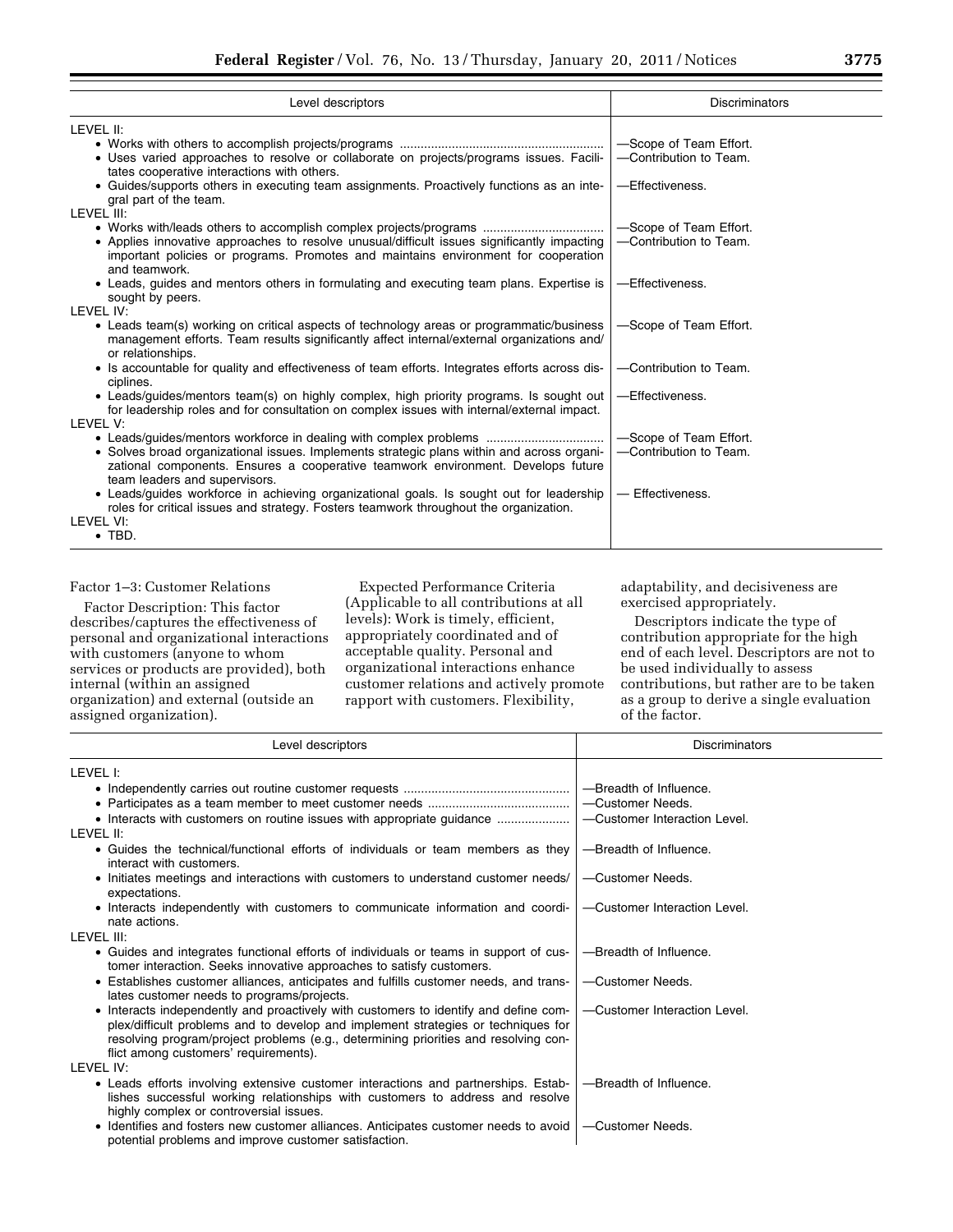| Level descriptors                                                                                                                                                                                                                                                                                                                     | <b>Discriminators</b>        |
|---------------------------------------------------------------------------------------------------------------------------------------------------------------------------------------------------------------------------------------------------------------------------------------------------------------------------------------|------------------------------|
| • Works proactively at senior level to assure customer satisfaction on programs and<br>issues with a high level of customer interest and concern.<br>LEVEL V:                                                                                                                                                                         | -Customer Interaction Level. |
| • Leads and manages the organizational interactions with customers from a stra-<br>tegic standpoint.                                                                                                                                                                                                                                  | -Breadth of Influence.       |
| • Works to assess and promulgate political, fiscal, and other factors affecting cus-<br>tomer and program/project needs. Works with customer at management levels to<br>resolve problems affecting programs/projects (e.g., problems that involve deter-<br>mining priorities and resolving conflicts among customers' requirements). | -Customer Needs.             |
| • Collaborates at senior level to stimulate customer alliances for program/project<br>support. Stimulates, organizes, and leads overall customer interactions.                                                                                                                                                                        | -Customer Interaction Level. |
| I FVFI VI:                                                                                                                                                                                                                                                                                                                            |                              |
| $\bullet$ TBD.                                                                                                                                                                                                                                                                                                                        |                              |

# Factor 1–4: Leadership/Supervision

Factor Description: This factor describes/captures individual and organizational leadership and/or supervision. Recruits, develops, motivates, and retains quality team members in accordance with EEO/AA and Merit Principles. Takes timely/ appropriate personnel actions, communicates mission and

organizational goals; by example, creates a positive, safe, and challenging work environment; distributes work and empowers team members.

Expected Performance Criteria (Applicable to all contributions at all levels): Work is timely, efficient, appropriately coordinated and of acceptable quality. Leadership and/or supervision effectively promotes commitment to mission

accomplishment. Flexibility, adaptability, and decisiveness are exercised appropriately.

Descriptors indicate the type of contribution appropriate for the high end of each level. Descriptors are not to be used individually to assess contributions, but rather are to be taken as a group to derive a single evaluation of the factor.

| Level descriptors                                                                                                                                                                                                                                                                                                                                                                                                                                                                                                                                                                                                                                                                                                 | <b>Discriminators</b>                                                           |
|-------------------------------------------------------------------------------------------------------------------------------------------------------------------------------------------------------------------------------------------------------------------------------------------------------------------------------------------------------------------------------------------------------------------------------------------------------------------------------------------------------------------------------------------------------------------------------------------------------------------------------------------------------------------------------------------------------------------|---------------------------------------------------------------------------------|
| LEVEL I:                                                                                                                                                                                                                                                                                                                                                                                                                                                                                                                                                                                                                                                                                                          | -Leadership Role.<br>-Breadth of Influence.<br>-Mentoring/Employee Development. |
| LEVEL II:<br>• Actively contributes as a team member/leader; provides insight and recommends<br>changes or solutions to problems.<br>• Proactively guides, coordinates, and consults with others to accomplish projects<br>LEVEL III:                                                                                                                                                                                                                                                                                                                                                                                                                                                                             | -Leadership Role.<br>-Breadth of Influence.<br>-Mentoring/Employee Development. |
| • Provides guidance to individuals/teams; resolves conflicts. Considered a func-<br>tional/technical expert by others in the organization; is regularly sought out by oth-<br>ers for advice and assistance.                                                                                                                                                                                                                                                                                                                                                                                                                                                                                                      | -Leadership Role.                                                               |
| • Pursues or creates training development programs for self and others<br>LEVEL IV:                                                                                                                                                                                                                                                                                                                                                                                                                                                                                                                                                                                                                               | -Breadth of Influence.<br>-Mentoring/Employee Development.                      |
| • As a program area expert, resolves highly complex team problems and conflicts.<br>Effectively seeks out and capitalizes on opportunities for teams/work units to<br>achieve significant results that support organizational goals. Is sought out for con-<br>sultation and leadership roles.<br>• Leads teams engaged in highly complex and critical work, with accountability for<br>employee motivation, quality, and effectiveness and for team success.<br>• Fosters and initiates effective team development to meet current and future orga-<br>nizational needs. Actively seeks out opportunities for and engages in mentoring,<br>coaching, and instruction. Pursues personal professional development. | -Leadership Role.<br>-Breadth of Influence.<br>-Mentoring/Employee Development. |
| LEVEL V:<br>• Establishes and/or leads teams to carry out complex projects or programs. Cre-<br>ates an organizational climate where empowerment and creativity thrive. Mentors<br>and motivates workforce.<br>• Leads, defines, manages, and integrates efforts involving large numbers of peo-<br>ple. Ensures organizational mission and program success.<br>• Fosters workforce development. Encourages cross functional growth to meet mis-<br>sion needs. Pursues personal professional development as a model for staff.<br>LEVEL VI:<br>$\bullet$ TBD.                                                                                                                                                    | -Leadership Role.<br>-Breadth of Influence.<br>-Mentoring/Employee Development. |

# Factor 1–5: Communication

Factor Description: This factor describes/captures the effectiveness of oral/written communications.

Expected Performance Criteria (Applicable to all contributions at all levels): Work is timely, efficient,

appropriately coordinated and of acceptable quality.

Communications are clear, concise, and at appropriate level. Flexibility,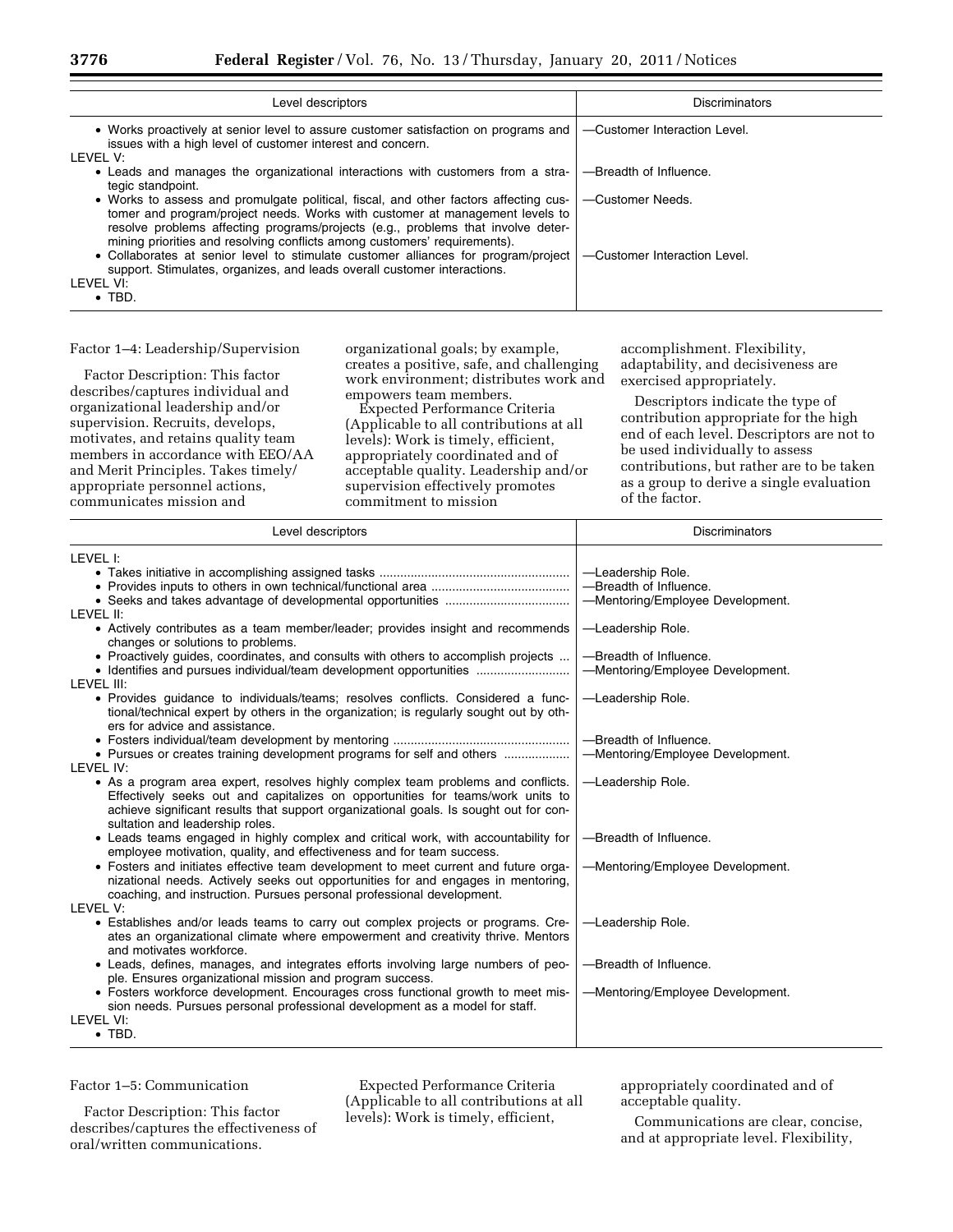adaptability, and decisiveness are exercised appropriately.

Descriptors indicate the type of contribution appropriate for the high end of each level. Descriptors are not to be used individually to assess contributions, but rather are to be taken as a group to derive a single evaluation of the factor.

| Level descriptors                                                                                                                                                                                                                                                                                  | <b>Discriminators</b>                          |
|----------------------------------------------------------------------------------------------------------------------------------------------------------------------------------------------------------------------------------------------------------------------------------------------------|------------------------------------------------|
| LEVEL I:                                                                                                                                                                                                                                                                                           |                                                |
| • Provides timely data and written analyses for input to management/technical re-<br>ports or contractual documents.                                                                                                                                                                               | -Level of Interaction (Audience).<br>-Written. |
|                                                                                                                                                                                                                                                                                                    | $-$ Oral.                                      |
| LEVEL II:<br>• Communicates team or group tasking results, internally and externally, at peer lev-<br>els.                                                                                                                                                                                         | -Level of Interaction (Audience).              |
| • Writes, or is a major contributor to, management/technical reports or contractual<br>documents.                                                                                                                                                                                                  | -Written.                                      |
| LEVEL III:                                                                                                                                                                                                                                                                                         | $-$ Oral.                                      |
| • Communicates project or program results to all levels, internally and externally<br>• Reviews and approves, or is a major contributor to/lead author of, management<br>reports or contractual documents for external distribution. Provides inputs to poli-<br>cies.                             | -Level of Interaction (Audience).<br>-Written. |
| LEVEL IV:                                                                                                                                                                                                                                                                                          | $-$ Oral.                                      |
| • Communicates complex technical, programmatic, and/or management information<br>across multiple organizational levels to drive decisions by senior leaders internally<br>and externally.                                                                                                          | -Level of Interaction (Audience).              |
| • Leads efforts in documenting diverse and highly complex information, concepts,<br>and ideas. Authors and enables authoritative reports pertaining to multiple areas<br>of expertise, incorporating diverse viewpoints. Reviews communications of others<br>for appropriate and accurate content. | -Written.                                      |
| • Demonstrates expert speaking skills and the adaptability to be effective in critical<br>briefings.                                                                                                                                                                                               | $-$ Oral.                                      |
| LEVEL V:                                                                                                                                                                                                                                                                                           |                                                |
| • Determines and communicates organizational positions on major projects or poli-<br>cies to senior level.                                                                                                                                                                                         | -Level of Interaction (Audience).              |
| • Prepares, reviews, and approves major reports or policies of organization for inter-<br>nal and external distribution. Resolves diverse viewpoints/controversial issues.                                                                                                                         | -Written.                                      |
| • Presents organizational briefings to convey strategic vision or organizational poli-<br>cies.                                                                                                                                                                                                    | $-$ Oral.                                      |
| LEVEL VI:<br>$\bullet$ TBD.                                                                                                                                                                                                                                                                        |                                                |

#### Factor 1–6: Resource Management

Factor Description: This factor describes/captures personal and organizational utilization of resources to accomplish the mission. (Resources include, but are not limited to, personal time, equipment and facilities, human resources, and funds.)

Expected Performance Criteria (Applicable to all contributions at all levels): Work is timely, efficient, appropriately coordinated and of acceptable quality. Resources are utilized effectively to accomplish mission. Flexibility, adaptability, and decisiveness are exercised appropriately.

| Level descriptors                                                                             | <b>Discriminators</b>     |
|-----------------------------------------------------------------------------------------------|---------------------------|
| LEVEL I:                                                                                      |                           |
|                                                                                               | -Scope of Responsibility. |
|                                                                                               | -Planning/Budgeting.      |
|                                                                                               | -Execution/Efficiency.    |
| LEVEL II:                                                                                     |                           |
|                                                                                               | -Scope of Responsibility. |
| • Optimizes resources to accomplish projects/programs within established sched-<br>ules.      | -Planning/Budgeting.      |
| • Effectively accomplishes projects/programs goals within established resource<br>quidelines. | -Execution/Efficiency.    |
| LEVEL III:                                                                                    |                           |
|                                                                                               | -Scope of Responsibility. |
| • Identifies and optimizes resources to accomplish multiple projects/programs goals           | -Planning/Budgeting.      |
| • Effectively accomplishes multiple projects/programs goals within established<br>quidelines. | -Execution/Efficiency.    |
| LEVEL IV:                                                                                     |                           |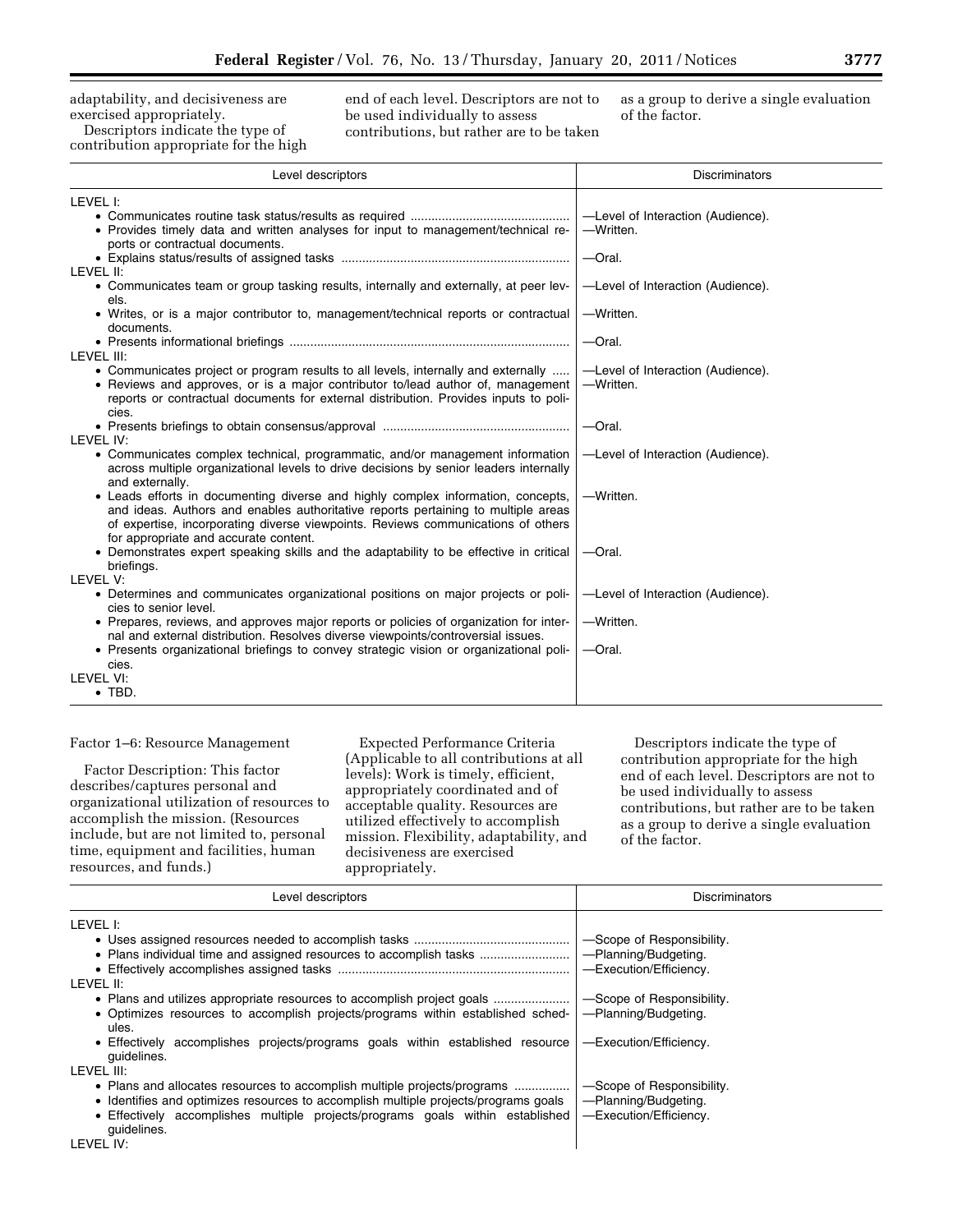| Level descriptors                                                                                                                                                                                                                                                                                                                                                                                                                                                                                                                                                                                                                                        | Discriminators                                                                                                                   |
|----------------------------------------------------------------------------------------------------------------------------------------------------------------------------------------------------------------------------------------------------------------------------------------------------------------------------------------------------------------------------------------------------------------------------------------------------------------------------------------------------------------------------------------------------------------------------------------------------------------------------------------------------------|----------------------------------------------------------------------------------------------------------------------------------|
| • Plans, allocates, and monitors resources in a complex environment with substan-<br>tial instability in resources/requirements.<br>• Anticipates changes in workload and other resource requirements for multiple pro-<br>grams/projects and develops and advocates solutions in advance.<br>• Leads others in using resources more efficiently and implements innovative ideas<br>to stretch limited resources.<br>LEVEL V:<br>• Develops, acquires, and allocates resources to accomplish mission goals and<br>strategic objectives.<br>• Formulates organizational strategies, tactics, and budget/action plan to acquire<br>and allocate resources. | -Scope of Responsibility.<br>-Planning/Budgeting.<br>-Execution/Efficiency.<br>-Scope of Responsibility.<br>-Planning/Budgeting. |
| • Optimizes, controls, and manages all resources across projects/programs. Devel-<br>ops and integrates innovative approaches to attain goals and minimize expendi-<br>tures.<br>LEVEL VI:<br>$\bullet$ TBD.                                                                                                                                                                                                                                                                                                                                                                                                                                             | -Execution/Efficiency.                                                                                                           |

# *2. Occupational Family DE—Business and Technical (B&T)*

Factor 2–1: Problem Solving

Factor Description: This factor describes/captures personal and organizational problem-solving results. Expected Performance Criteria

(Applicable to all contributions at all

levels): Work is timely, efficient, appropriately coordinated and of acceptable quality. Completed work meets projects/programs objectives. Flexibility, adaptability, and decisiveness are exercised appropriately.

| LEVEL I:<br>• Performs activities on a task; assists supervisor or other appropriate personnel<br>-Scope/Impact.<br>-Complexity/Difficulty.<br>-Independence.<br>• Independently performs assigned tasks within area of responsibility; refers situa-<br>tions to supervisor or other appropriate personnel when existing guidelines do not<br>apply.<br>• Takes initiative in determining and implementing appropriate procedures<br>-Creativity.<br>LEVEL II:<br>• Plans and conducts functional technical activities for projects/programs<br>-Scope/Impact.<br>-Complexity/Difficulty.<br>• Independently identifies and resolves conventional problems which may require<br>-Independence.<br>deviations from accepted policies or instructions.<br>• Adapts existing plans and techniques to accomplish complex projects/programs.<br>-Creativity.<br>Recommends improvements to the design or operation of systems, equipment, or<br>processes.<br>LEVEL III:<br>• Independently defines, directs, or leads highly challenging projects/programs.<br>-Scope/Impact.<br>Identifies and resolves highly complex problems not susceptible to treatment by<br>accepted methods.<br>• Develops, integrates, and implements solutions to diverse, highly complex prob-<br>-Complexity/Difficulty.<br>lems across multiple areas and disciplines.<br>• Anticipates problems, develops sound solutions and action plans to ensure pro-<br>-Independence.<br>gram/mission accomplishment.<br>• Develops plans and techniques to fit new situations to improve overall program<br>-Creativity.<br>and policies. Establishes precedents in application of problem-solving techniques<br>to enhance existing processes.<br>LEVEL IV:<br>• Plans and performs work across a broad range of highly complex activities that re-<br>-Scope/Impact.<br>quire substantial depth of analysis and expertise and/or organizational problem<br>solving skills. The work significantly affects policies/major programs. Actively en-<br>gages in organizational planning.<br>• Resolves critical, multifaceted problems and/or develops new theories or methods<br>-Complexity/Difficulty.<br>that affect the work of other experts, major aspects of management programs, or<br>a large number of people.<br>• Independently plans and carries out work from general objectives. Work results<br>-Independence.<br>are considered authoritative. Expertise is recognized both internally and externally.<br>• Uses judgment and ingenuity in making decisions or developing methodologies for<br>-Creativity.<br>areas with substantial uncertainty. Adapts to tasks with changing/competing re-<br>quirements. Approaches to solving problems require interpretation, deviation from<br>traditional methods, or research of trends and patterns to develop new methods, | Level descriptors | <b>Discriminators</b> |
|-----------------------------------------------------------------------------------------------------------------------------------------------------------------------------------------------------------------------------------------------------------------------------------------------------------------------------------------------------------------------------------------------------------------------------------------------------------------------------------------------------------------------------------------------------------------------------------------------------------------------------------------------------------------------------------------------------------------------------------------------------------------------------------------------------------------------------------------------------------------------------------------------------------------------------------------------------------------------------------------------------------------------------------------------------------------------------------------------------------------------------------------------------------------------------------------------------------------------------------------------------------------------------------------------------------------------------------------------------------------------------------------------------------------------------------------------------------------------------------------------------------------------------------------------------------------------------------------------------------------------------------------------------------------------------------------------------------------------------------------------------------------------------------------------------------------------------------------------------------------------------------------------------------------------------------------------------------------------------------------------------------------------------------------------------------------------------------------------------------------------------------------------------------------------------------------------------------------------------------------------------------------------------------------------------------------------------------------------------------------------------------------------------------------------------------------------------------------------------------------------------------------------------------------------------------------------------------------------------------------------------------------------------------------------------------------------------------------------------------------------------------------------------------------------------------------------------------------------------------|-------------------|-----------------------|
|                                                                                                                                                                                                                                                                                                                                                                                                                                                                                                                                                                                                                                                                                                                                                                                                                                                                                                                                                                                                                                                                                                                                                                                                                                                                                                                                                                                                                                                                                                                                                                                                                                                                                                                                                                                                                                                                                                                                                                                                                                                                                                                                                                                                                                                                                                                                                                                                                                                                                                                                                                                                                                                                                                                                                                                                                                                           |                   |                       |
|                                                                                                                                                                                                                                                                                                                                                                                                                                                                                                                                                                                                                                                                                                                                                                                                                                                                                                                                                                                                                                                                                                                                                                                                                                                                                                                                                                                                                                                                                                                                                                                                                                                                                                                                                                                                                                                                                                                                                                                                                                                                                                                                                                                                                                                                                                                                                                                                                                                                                                                                                                                                                                                                                                                                                                                                                                                           |                   |                       |
|                                                                                                                                                                                                                                                                                                                                                                                                                                                                                                                                                                                                                                                                                                                                                                                                                                                                                                                                                                                                                                                                                                                                                                                                                                                                                                                                                                                                                                                                                                                                                                                                                                                                                                                                                                                                                                                                                                                                                                                                                                                                                                                                                                                                                                                                                                                                                                                                                                                                                                                                                                                                                                                                                                                                                                                                                                                           |                   |                       |
|                                                                                                                                                                                                                                                                                                                                                                                                                                                                                                                                                                                                                                                                                                                                                                                                                                                                                                                                                                                                                                                                                                                                                                                                                                                                                                                                                                                                                                                                                                                                                                                                                                                                                                                                                                                                                                                                                                                                                                                                                                                                                                                                                                                                                                                                                                                                                                                                                                                                                                                                                                                                                                                                                                                                                                                                                                                           |                   |                       |
|                                                                                                                                                                                                                                                                                                                                                                                                                                                                                                                                                                                                                                                                                                                                                                                                                                                                                                                                                                                                                                                                                                                                                                                                                                                                                                                                                                                                                                                                                                                                                                                                                                                                                                                                                                                                                                                                                                                                                                                                                                                                                                                                                                                                                                                                                                                                                                                                                                                                                                                                                                                                                                                                                                                                                                                                                                                           |                   |                       |
|                                                                                                                                                                                                                                                                                                                                                                                                                                                                                                                                                                                                                                                                                                                                                                                                                                                                                                                                                                                                                                                                                                                                                                                                                                                                                                                                                                                                                                                                                                                                                                                                                                                                                                                                                                                                                                                                                                                                                                                                                                                                                                                                                                                                                                                                                                                                                                                                                                                                                                                                                                                                                                                                                                                                                                                                                                                           |                   |                       |
|                                                                                                                                                                                                                                                                                                                                                                                                                                                                                                                                                                                                                                                                                                                                                                                                                                                                                                                                                                                                                                                                                                                                                                                                                                                                                                                                                                                                                                                                                                                                                                                                                                                                                                                                                                                                                                                                                                                                                                                                                                                                                                                                                                                                                                                                                                                                                                                                                                                                                                                                                                                                                                                                                                                                                                                                                                                           |                   |                       |
|                                                                                                                                                                                                                                                                                                                                                                                                                                                                                                                                                                                                                                                                                                                                                                                                                                                                                                                                                                                                                                                                                                                                                                                                                                                                                                                                                                                                                                                                                                                                                                                                                                                                                                                                                                                                                                                                                                                                                                                                                                                                                                                                                                                                                                                                                                                                                                                                                                                                                                                                                                                                                                                                                                                                                                                                                                                           |                   |                       |
|                                                                                                                                                                                                                                                                                                                                                                                                                                                                                                                                                                                                                                                                                                                                                                                                                                                                                                                                                                                                                                                                                                                                                                                                                                                                                                                                                                                                                                                                                                                                                                                                                                                                                                                                                                                                                                                                                                                                                                                                                                                                                                                                                                                                                                                                                                                                                                                                                                                                                                                                                                                                                                                                                                                                                                                                                                                           |                   |                       |
|                                                                                                                                                                                                                                                                                                                                                                                                                                                                                                                                                                                                                                                                                                                                                                                                                                                                                                                                                                                                                                                                                                                                                                                                                                                                                                                                                                                                                                                                                                                                                                                                                                                                                                                                                                                                                                                                                                                                                                                                                                                                                                                                                                                                                                                                                                                                                                                                                                                                                                                                                                                                                                                                                                                                                                                                                                                           |                   |                       |
|                                                                                                                                                                                                                                                                                                                                                                                                                                                                                                                                                                                                                                                                                                                                                                                                                                                                                                                                                                                                                                                                                                                                                                                                                                                                                                                                                                                                                                                                                                                                                                                                                                                                                                                                                                                                                                                                                                                                                                                                                                                                                                                                                                                                                                                                                                                                                                                                                                                                                                                                                                                                                                                                                                                                                                                                                                                           |                   |                       |
|                                                                                                                                                                                                                                                                                                                                                                                                                                                                                                                                                                                                                                                                                                                                                                                                                                                                                                                                                                                                                                                                                                                                                                                                                                                                                                                                                                                                                                                                                                                                                                                                                                                                                                                                                                                                                                                                                                                                                                                                                                                                                                                                                                                                                                                                                                                                                                                                                                                                                                                                                                                                                                                                                                                                                                                                                                                           |                   |                       |
|                                                                                                                                                                                                                                                                                                                                                                                                                                                                                                                                                                                                                                                                                                                                                                                                                                                                                                                                                                                                                                                                                                                                                                                                                                                                                                                                                                                                                                                                                                                                                                                                                                                                                                                                                                                                                                                                                                                                                                                                                                                                                                                                                                                                                                                                                                                                                                                                                                                                                                                                                                                                                                                                                                                                                                                                                                                           |                   |                       |
|                                                                                                                                                                                                                                                                                                                                                                                                                                                                                                                                                                                                                                                                                                                                                                                                                                                                                                                                                                                                                                                                                                                                                                                                                                                                                                                                                                                                                                                                                                                                                                                                                                                                                                                                                                                                                                                                                                                                                                                                                                                                                                                                                                                                                                                                                                                                                                                                                                                                                                                                                                                                                                                                                                                                                                                                                                                           |                   |                       |
|                                                                                                                                                                                                                                                                                                                                                                                                                                                                                                                                                                                                                                                                                                                                                                                                                                                                                                                                                                                                                                                                                                                                                                                                                                                                                                                                                                                                                                                                                                                                                                                                                                                                                                                                                                                                                                                                                                                                                                                                                                                                                                                                                                                                                                                                                                                                                                                                                                                                                                                                                                                                                                                                                                                                                                                                                                                           |                   |                       |
|                                                                                                                                                                                                                                                                                                                                                                                                                                                                                                                                                                                                                                                                                                                                                                                                                                                                                                                                                                                                                                                                                                                                                                                                                                                                                                                                                                                                                                                                                                                                                                                                                                                                                                                                                                                                                                                                                                                                                                                                                                                                                                                                                                                                                                                                                                                                                                                                                                                                                                                                                                                                                                                                                                                                                                                                                                                           |                   |                       |
|                                                                                                                                                                                                                                                                                                                                                                                                                                                                                                                                                                                                                                                                                                                                                                                                                                                                                                                                                                                                                                                                                                                                                                                                                                                                                                                                                                                                                                                                                                                                                                                                                                                                                                                                                                                                                                                                                                                                                                                                                                                                                                                                                                                                                                                                                                                                                                                                                                                                                                                                                                                                                                                                                                                                                                                                                                                           |                   |                       |
|                                                                                                                                                                                                                                                                                                                                                                                                                                                                                                                                                                                                                                                                                                                                                                                                                                                                                                                                                                                                                                                                                                                                                                                                                                                                                                                                                                                                                                                                                                                                                                                                                                                                                                                                                                                                                                                                                                                                                                                                                                                                                                                                                                                                                                                                                                                                                                                                                                                                                                                                                                                                                                                                                                                                                                                                                                                           |                   |                       |
|                                                                                                                                                                                                                                                                                                                                                                                                                                                                                                                                                                                                                                                                                                                                                                                                                                                                                                                                                                                                                                                                                                                                                                                                                                                                                                                                                                                                                                                                                                                                                                                                                                                                                                                                                                                                                                                                                                                                                                                                                                                                                                                                                                                                                                                                                                                                                                                                                                                                                                                                                                                                                                                                                                                                                                                                                                                           |                   |                       |
|                                                                                                                                                                                                                                                                                                                                                                                                                                                                                                                                                                                                                                                                                                                                                                                                                                                                                                                                                                                                                                                                                                                                                                                                                                                                                                                                                                                                                                                                                                                                                                                                                                                                                                                                                                                                                                                                                                                                                                                                                                                                                                                                                                                                                                                                                                                                                                                                                                                                                                                                                                                                                                                                                                                                                                                                                                                           |                   |                       |
|                                                                                                                                                                                                                                                                                                                                                                                                                                                                                                                                                                                                                                                                                                                                                                                                                                                                                                                                                                                                                                                                                                                                                                                                                                                                                                                                                                                                                                                                                                                                                                                                                                                                                                                                                                                                                                                                                                                                                                                                                                                                                                                                                                                                                                                                                                                                                                                                                                                                                                                                                                                                                                                                                                                                                                                                                                                           |                   |                       |
|                                                                                                                                                                                                                                                                                                                                                                                                                                                                                                                                                                                                                                                                                                                                                                                                                                                                                                                                                                                                                                                                                                                                                                                                                                                                                                                                                                                                                                                                                                                                                                                                                                                                                                                                                                                                                                                                                                                                                                                                                                                                                                                                                                                                                                                                                                                                                                                                                                                                                                                                                                                                                                                                                                                                                                                                                                                           |                   |                       |
|                                                                                                                                                                                                                                                                                                                                                                                                                                                                                                                                                                                                                                                                                                                                                                                                                                                                                                                                                                                                                                                                                                                                                                                                                                                                                                                                                                                                                                                                                                                                                                                                                                                                                                                                                                                                                                                                                                                                                                                                                                                                                                                                                                                                                                                                                                                                                                                                                                                                                                                                                                                                                                                                                                                                                                                                                                                           |                   |                       |
|                                                                                                                                                                                                                                                                                                                                                                                                                                                                                                                                                                                                                                                                                                                                                                                                                                                                                                                                                                                                                                                                                                                                                                                                                                                                                                                                                                                                                                                                                                                                                                                                                                                                                                                                                                                                                                                                                                                                                                                                                                                                                                                                                                                                                                                                                                                                                                                                                                                                                                                                                                                                                                                                                                                                                                                                                                                           |                   |                       |
|                                                                                                                                                                                                                                                                                                                                                                                                                                                                                                                                                                                                                                                                                                                                                                                                                                                                                                                                                                                                                                                                                                                                                                                                                                                                                                                                                                                                                                                                                                                                                                                                                                                                                                                                                                                                                                                                                                                                                                                                                                                                                                                                                                                                                                                                                                                                                                                                                                                                                                                                                                                                                                                                                                                                                                                                                                                           |                   |                       |
|                                                                                                                                                                                                                                                                                                                                                                                                                                                                                                                                                                                                                                                                                                                                                                                                                                                                                                                                                                                                                                                                                                                                                                                                                                                                                                                                                                                                                                                                                                                                                                                                                                                                                                                                                                                                                                                                                                                                                                                                                                                                                                                                                                                                                                                                                                                                                                                                                                                                                                                                                                                                                                                                                                                                                                                                                                                           |                   |                       |
|                                                                                                                                                                                                                                                                                                                                                                                                                                                                                                                                                                                                                                                                                                                                                                                                                                                                                                                                                                                                                                                                                                                                                                                                                                                                                                                                                                                                                                                                                                                                                                                                                                                                                                                                                                                                                                                                                                                                                                                                                                                                                                                                                                                                                                                                                                                                                                                                                                                                                                                                                                                                                                                                                                                                                                                                                                                           |                   |                       |
|                                                                                                                                                                                                                                                                                                                                                                                                                                                                                                                                                                                                                                                                                                                                                                                                                                                                                                                                                                                                                                                                                                                                                                                                                                                                                                                                                                                                                                                                                                                                                                                                                                                                                                                                                                                                                                                                                                                                                                                                                                                                                                                                                                                                                                                                                                                                                                                                                                                                                                                                                                                                                                                                                                                                                                                                                                                           |                   |                       |
|                                                                                                                                                                                                                                                                                                                                                                                                                                                                                                                                                                                                                                                                                                                                                                                                                                                                                                                                                                                                                                                                                                                                                                                                                                                                                                                                                                                                                                                                                                                                                                                                                                                                                                                                                                                                                                                                                                                                                                                                                                                                                                                                                                                                                                                                                                                                                                                                                                                                                                                                                                                                                                                                                                                                                                                                                                                           |                   |                       |
|                                                                                                                                                                                                                                                                                                                                                                                                                                                                                                                                                                                                                                                                                                                                                                                                                                                                                                                                                                                                                                                                                                                                                                                                                                                                                                                                                                                                                                                                                                                                                                                                                                                                                                                                                                                                                                                                                                                                                                                                                                                                                                                                                                                                                                                                                                                                                                                                                                                                                                                                                                                                                                                                                                                                                                                                                                                           |                   |                       |
|                                                                                                                                                                                                                                                                                                                                                                                                                                                                                                                                                                                                                                                                                                                                                                                                                                                                                                                                                                                                                                                                                                                                                                                                                                                                                                                                                                                                                                                                                                                                                                                                                                                                                                                                                                                                                                                                                                                                                                                                                                                                                                                                                                                                                                                                                                                                                                                                                                                                                                                                                                                                                                                                                                                                                                                                                                                           |                   |                       |
|                                                                                                                                                                                                                                                                                                                                                                                                                                                                                                                                                                                                                                                                                                                                                                                                                                                                                                                                                                                                                                                                                                                                                                                                                                                                                                                                                                                                                                                                                                                                                                                                                                                                                                                                                                                                                                                                                                                                                                                                                                                                                                                                                                                                                                                                                                                                                                                                                                                                                                                                                                                                                                                                                                                                                                                                                                                           |                   |                       |
|                                                                                                                                                                                                                                                                                                                                                                                                                                                                                                                                                                                                                                                                                                                                                                                                                                                                                                                                                                                                                                                                                                                                                                                                                                                                                                                                                                                                                                                                                                                                                                                                                                                                                                                                                                                                                                                                                                                                                                                                                                                                                                                                                                                                                                                                                                                                                                                                                                                                                                                                                                                                                                                                                                                                                                                                                                                           |                   |                       |
|                                                                                                                                                                                                                                                                                                                                                                                                                                                                                                                                                                                                                                                                                                                                                                                                                                                                                                                                                                                                                                                                                                                                                                                                                                                                                                                                                                                                                                                                                                                                                                                                                                                                                                                                                                                                                                                                                                                                                                                                                                                                                                                                                                                                                                                                                                                                                                                                                                                                                                                                                                                                                                                                                                                                                                                                                                                           |                   |                       |
|                                                                                                                                                                                                                                                                                                                                                                                                                                                                                                                                                                                                                                                                                                                                                                                                                                                                                                                                                                                                                                                                                                                                                                                                                                                                                                                                                                                                                                                                                                                                                                                                                                                                                                                                                                                                                                                                                                                                                                                                                                                                                                                                                                                                                                                                                                                                                                                                                                                                                                                                                                                                                                                                                                                                                                                                                                                           |                   |                       |
|                                                                                                                                                                                                                                                                                                                                                                                                                                                                                                                                                                                                                                                                                                                                                                                                                                                                                                                                                                                                                                                                                                                                                                                                                                                                                                                                                                                                                                                                                                                                                                                                                                                                                                                                                                                                                                                                                                                                                                                                                                                                                                                                                                                                                                                                                                                                                                                                                                                                                                                                                                                                                                                                                                                                                                                                                                                           |                   |                       |
| scientific knowledge, or organizational principles.                                                                                                                                                                                                                                                                                                                                                                                                                                                                                                                                                                                                                                                                                                                                                                                                                                                                                                                                                                                                                                                                                                                                                                                                                                                                                                                                                                                                                                                                                                                                                                                                                                                                                                                                                                                                                                                                                                                                                                                                                                                                                                                                                                                                                                                                                                                                                                                                                                                                                                                                                                                                                                                                                                                                                                                                       |                   |                       |
| LEVEL V:                                                                                                                                                                                                                                                                                                                                                                                                                                                                                                                                                                                                                                                                                                                                                                                                                                                                                                                                                                                                                                                                                                                                                                                                                                                                                                                                                                                                                                                                                                                                                                                                                                                                                                                                                                                                                                                                                                                                                                                                                                                                                                                                                                                                                                                                                                                                                                                                                                                                                                                                                                                                                                                                                                                                                                                                                                                  |                   |                       |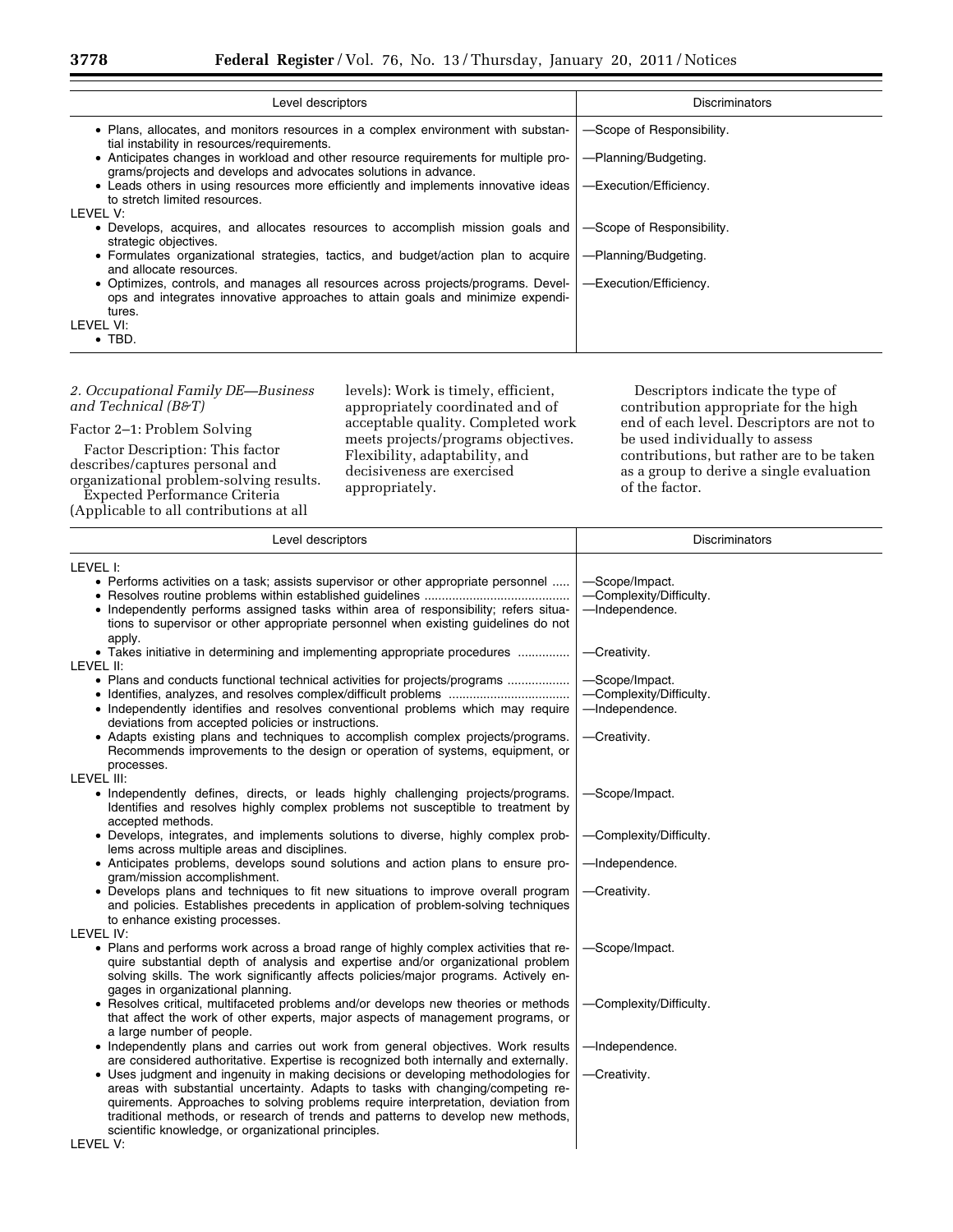| Level descriptors                                                                                                                                                                                                                                                                                                                                        | <b>Discriminators</b>   |
|----------------------------------------------------------------------------------------------------------------------------------------------------------------------------------------------------------------------------------------------------------------------------------------------------------------------------------------------------------|-------------------------|
| • Defines, establishes, and directs organizational focus (on challenging and highly<br>complex project/programs). Identifies and resolves highly complex problems that<br>cross organizational boundaries and promulgates solutions. Resolution of prob-<br>lems requires mastery of the field to develop new hypotheses or fundamental new<br>concepts. | -Scope/Impact.          |
| • Assesses and provides strategic direction for resolution of mission critical prob-<br>lems, policies, and procedures.                                                                                                                                                                                                                                  | -Complexity/Difficulty. |
| • Works at senior level to define, integrate, and implement strategic direction for<br>vital programs with long-term impact on large numbers of people. Initiates actions<br>to resolve major organizational issues. Promulgates innovative solutions and<br>methodologies.                                                                              | -Independence.          |
| • Works strategically with senior management to establish new fundamental con-<br>cepts and criteria and stimulate the development of new policies, methodologies,<br>and techniques. Converts strategic goals into programs or policies.                                                                                                                | -Creativity.            |

#### Factor 2–2: Teamwork/Cooperation

Expected Performance Criteria (Applicable to all contributions at all

Factor Description: This factor, applicable to all teams, describes/ captures individual and organizational teamwork and cooperation.

levels): Work is timely, efficient, appropriately coordinated and of acceptable quality. Personal and organizational interactions exhibit and foster cooperation and teamwork. Flexibility, adaptability, and decisiveness are exercised appropriately.

Descriptors indicate the type of contribution appropriate for the high end of each level. Descriptors are not to be used individually to assess contributions, but rather are to be taken as a group to derive a single evaluation of the factor.

| Level descriptors                                                                                                 | <b>Discriminators</b>  |
|-------------------------------------------------------------------------------------------------------------------|------------------------|
| LEVEL I:                                                                                                          |                        |
|                                                                                                                   | -Scope of Team Effort. |
| • Contributes ideas in own area of expertise. Interacts cooperatively with others                                 | -Contribution to Team. |
|                                                                                                                   | -Effectiveness.        |
| LEVEL II:                                                                                                         |                        |
|                                                                                                                   | -Scope of Team Effort. |
| • Uses varied approaches to resolve or collaborate on projects/programs issues.                                   | -Contribution to Team. |
| Facilitates cooperative interactions with others.                                                                 |                        |
| • Guides/supports others in executing team assignments. Proactively functions as<br>an integral part of the team. | -Effectiveness.        |
| LEVEL III:                                                                                                        |                        |
|                                                                                                                   | -Scope of Team Effort. |
| • Applies innovative approaches to resolve unusual/difficult issues significantly im-                             | -Contribution to Team. |
| pacting important policies or programs. Promotes and maintains environment for                                    |                        |
| cooperation and teamwork.                                                                                         |                        |
| • Leads guides and mentors others in formulating and executing team plans. Exper-                                 | -Effectiveness.        |
| tise is sought by peers.                                                                                          |                        |
| LEVEL IV:                                                                                                         |                        |
| • Leads team(s) working on critical aspects of technology areas or programmatic/                                  | -Scope of Team Effort. |
| business management efforts. Team results significantly affect internal/external or-                              |                        |
| ganizations and/or relationships.                                                                                 |                        |
| • Is accountable for quality and effectiveness of team efforts. Integrates efforts                                | -Contribution to Team. |
| across disciplines.                                                                                               |                        |
| • Leads/guides/mentors team(s) on highly complex, high priority programs. Is                                      | -Effectiveness.        |
| sought out for leadership roles and for consultation on complex issues with inter-                                |                        |
| nal/external impact.<br>LEVEL V:                                                                                  |                        |
|                                                                                                                   | -Scope of Team Effort. |
| • Solves broad organizational issues. Implements strategic plans within and across                                | -Contribution to Team. |
| organizational components. Ensures a cooperative teamwork environment. Devel-                                     |                        |
| ops future team leaders and supervisors.                                                                          |                        |
| • Leads/guides workforce in achieving organizational goals. Is sought out for leader-                             | -Effectiveness.        |
| ship roles for critical issues and strategy. Fosters teamwork throughout the organi-                              |                        |
| zation.                                                                                                           |                        |
|                                                                                                                   |                        |

Factor 2–3: Customer Relations

Factor Description: This factor describes/captures the effectiveness of personal and organizational interactions with customers (anyone to whom services or products are provided), both internal (within an assigned

organization) and external (outside an assigned organization).

Expected Performance Criteria (Applicable to all contributions at all levels): Work is timely, efficient, appropriately coordinated and of acceptable quality. Personal and

organizational interactions enhance customer relations and actively promote rapport with customers. Flexibility, adaptability, and decisiveness are exercised appropriately.

Descriptors indicate the type of contribution appropriate for the high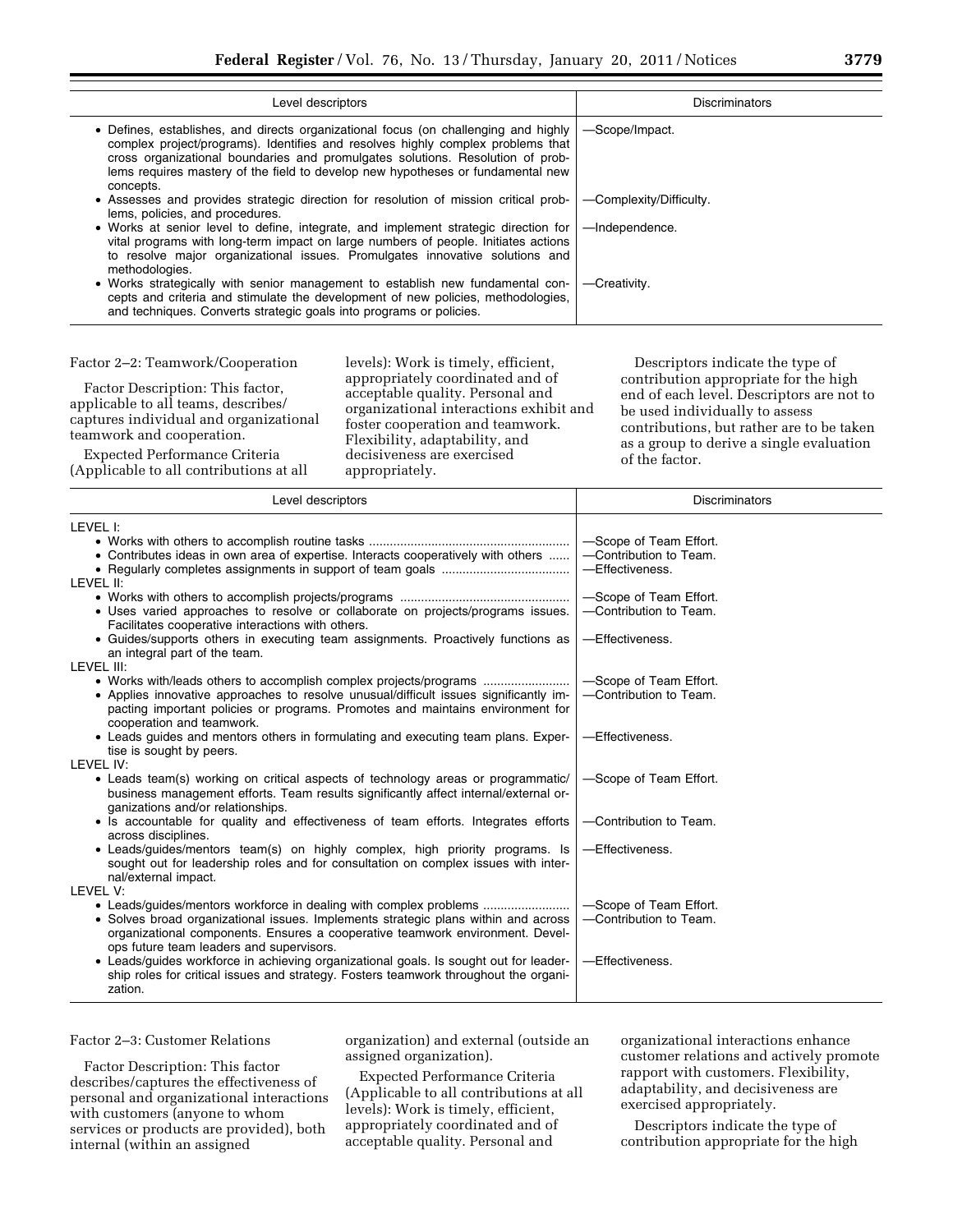end of each level. Descriptors are not to be used individually to assess contributions, but rather are to be taken as a group to derive a single evaluation of the factor.

| Level descriptors                                                                                                                                                                                                                                                                                                                                                                                                                                | <b>Discriminators</b>                                                      |
|--------------------------------------------------------------------------------------------------------------------------------------------------------------------------------------------------------------------------------------------------------------------------------------------------------------------------------------------------------------------------------------------------------------------------------------------------|----------------------------------------------------------------------------|
| LEVEL I:<br>LEVEL II:                                                                                                                                                                                                                                                                                                                                                                                                                            | -Breadth of Influence.<br>-Customer Needs.<br>-Customer Interaction Level. |
| • Guides the technical/functional efforts of individuals or team members as they<br>interact with customers.                                                                                                                                                                                                                                                                                                                                     | -Breadth of Influence.                                                     |
| • Initiates meetings and interactions with customers to understand customer needs/<br>expectations.<br>• Interacts independently with customers to communicate information and coordi-                                                                                                                                                                                                                                                           | -Customer Needs.<br>-Customer Interaction Level.                           |
| nate actions.<br>LEVEL III:                                                                                                                                                                                                                                                                                                                                                                                                                      |                                                                            |
| • Guides and integrates functional efforts of individuals or teams in support of cus-<br>tomer interaction. Seeks innovative approaches to satisfy customers.                                                                                                                                                                                                                                                                                    | -Breadth of Influence.                                                     |
| • Establishes customer alliances, anticipates and fulfills customer needs, and trans-<br>lates customer needs to programs/projects.<br>• Interacts independently and proactively with customers to identify and define com-<br>plex/difficult problems and to develop and implement strategies or techniques for<br>resolving program/project problems (e.g., determining priorities and resolving con-<br>flict among customers' requirements). | -Customer Needs.<br>-Customer Interaction Level.                           |
| LEVEL IV:<br>• Leads efforts involving extensive customer interactions and partnerships. Estab-                                                                                                                                                                                                                                                                                                                                                  | -Breadth of Influence.                                                     |
| lishes successful working relationships with customers to address and resolve<br>highly complex or controversial issues.                                                                                                                                                                                                                                                                                                                         |                                                                            |
| • Identifies and fosters new customer alliances. Anticipates customer needs to avoid<br>potential problems and improve customer satisfaction.                                                                                                                                                                                                                                                                                                    | -Customer Needs.                                                           |
| • Works proactively at senior level to assure customer satisfaction on programs and<br>issues with a high level of customer interest and concern.                                                                                                                                                                                                                                                                                                | -Customer Interaction Level.                                               |
| LEVEL V:<br>• Leads and manages the organizational interactions with customers from a stra-<br>tegic standpoint.                                                                                                                                                                                                                                                                                                                                 | -Breadth of influence.                                                     |
| • Works to assess and promulgate political, fiscal, and other factors affecting cus-<br>tomer and program/project needs. Works with customer at management levels to<br>resolve problems affecting programs/projects (e.g., problems that involve deter-<br>mining priorities and resolving conflicts among customers' requirements).                                                                                                            | -Customer Needs.                                                           |
| • Collaborates at senior level to stimulate customer alliances for program/project<br>support. Stimulates, organizes, and leads overall customer interactions.                                                                                                                                                                                                                                                                                   | -Customer Interaction Level.                                               |

Factor 2–4: Leadership/Supervision

Factor Description: This factor describes/captures individual and organizational leadership and/or supervision. Recruits, develops, motivates, and retains quality team members in accordance with EEO/AA and Merit Principles. Takes timely/ appropriate personnel actions, communicates mission and

organizational goals; by example, creates a positive, safe, and challenging work environment; distributes work and empowers team members.

Expected Performance Criteria (Applicable to all contributions at all levels):

Work is timely, efficient, appropriately coordinated and of acceptable quality. Leadership and/or supervision effectively promotes

commitment to mission accomplishment. Flexibility, adaptability, and decisiveness are exercised appropriately.

| Level descriptors                                                                                                                                                                                            | <b>Discriminators</b>            |
|--------------------------------------------------------------------------------------------------------------------------------------------------------------------------------------------------------------|----------------------------------|
| LEVEL I:                                                                                                                                                                                                     |                                  |
|                                                                                                                                                                                                              | -Leadership Role.                |
|                                                                                                                                                                                                              | -Breadth of Influence.           |
|                                                                                                                                                                                                              | -Mentoring/Employee Development. |
| LEVEL II:                                                                                                                                                                                                    |                                  |
| • Actively contributes as a team member/leader; provides insight and recommends<br>changes or solutions to problems.                                                                                         | -Leadership Role.                |
| • Proactively guides, coordinates, and consults with others to accomplish projects                                                                                                                           | -Breadth of Influence.           |
|                                                                                                                                                                                                              | -Mentoring/Employee Development. |
| <b>IFVEL III:</b>                                                                                                                                                                                            |                                  |
| • Provides guidance to individuals/teams; resolves conflicts. Considered a func-<br>tional/technical expert by others in the organization; is regularly sought out by oth-<br>ers for advice and assistance. | -Leadership Role.                |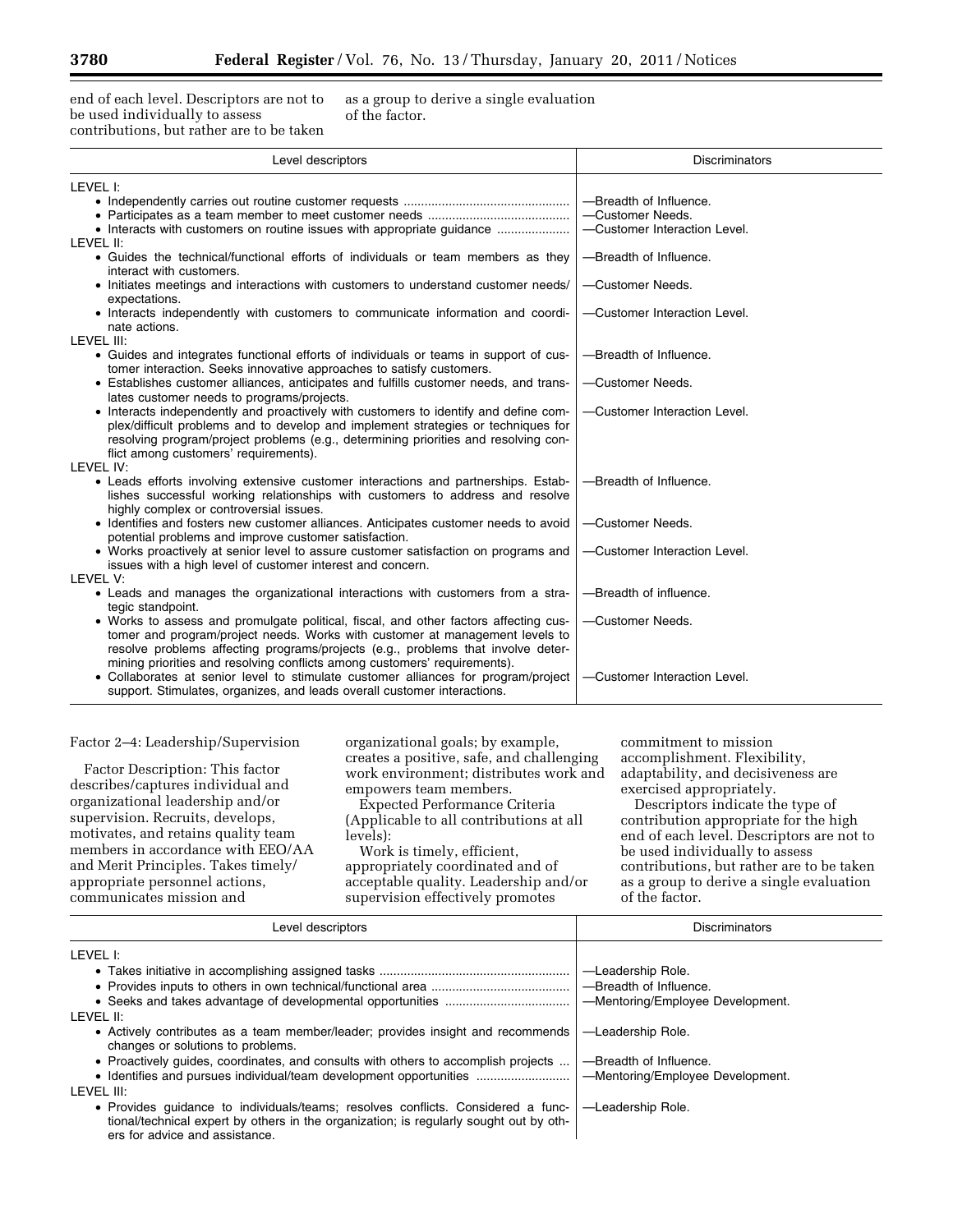| Level descriptors                                                                                                                                                                                    |                                                                                                                                                                                                                                                           | Discriminators                                                                                                                                                                                        |
|------------------------------------------------------------------------------------------------------------------------------------------------------------------------------------------------------|-----------------------------------------------------------------------------------------------------------------------------------------------------------------------------------------------------------------------------------------------------------|-------------------------------------------------------------------------------------------------------------------------------------------------------------------------------------------------------|
| • Defines, organizes, and assigns activities to accomplish projects/programs goals.<br>on projects/programs issues.                                                                                  | Guides, motivates, and oversees the activities of individuals and teams with focus                                                                                                                                                                        | -Breadth of Influence.                                                                                                                                                                                |
| • Fosters individual/team development by mentoring. Pursues or creates training de-<br>velopment programs for self and others.                                                                       |                                                                                                                                                                                                                                                           | -Mentoring/Employee Development.                                                                                                                                                                      |
| LEVEL IV:<br>• As a program area expert, resolves highly complex team problems and conflicts.<br>sultation and leadership roles.                                                                     | Effectively seeks out and capitalizes on opportunities for teams/work units to<br>achieve significant results that support organizational goals. Is sought out for con-                                                                                   | -Leadership Role.                                                                                                                                                                                     |
| • Leads teams engaged in highly complex and critical work, with accountability for<br>employee motivation, quality, and effectiveness and for team success.                                          |                                                                                                                                                                                                                                                           | -Breadth of Influence.                                                                                                                                                                                |
| • Fosters and initiates effective team development to meet current and future orga-<br>coaching, and instruction. Pursues personal professional development.<br>LEVEL V:                             | nizational needs. Actively seeks out opportunities for and engages in mentoring,                                                                                                                                                                          | -Mentoring/Employee Development.                                                                                                                                                                      |
| • Establishes and/or leads teams to carry out complex projects or programs. Cre-<br>and motivates workforce.                                                                                         | ates an organizational climate where empowerment and creativity thrive. Mentors                                                                                                                                                                           | -Leadership Role.                                                                                                                                                                                     |
| • Leads, defines, manages, and integrates efforts of several involving large num-<br>bers of people. Ensures organizational mission and program success.                                             |                                                                                                                                                                                                                                                           | -Breadth of Influence.                                                                                                                                                                                |
| • Fosters workforce development. Encourage cross-functional growth to meet orga-                                                                                                                     | nizational needs. Pursues personal professional development as a model for staff.                                                                                                                                                                         | -Mentoring/Employee Development.                                                                                                                                                                      |
|                                                                                                                                                                                                      |                                                                                                                                                                                                                                                           |                                                                                                                                                                                                       |
| Factor 2-5: Communication<br>Factor Description: This factor<br>describes/captures the effectiveness of<br>oral/written communications.                                                              | levels): Work is timely, efficient,<br>appropriately coordinated and of<br>acceptable quality.<br>Communications are clear, concise,<br>and at appropriate level. Flexibility,                                                                            | Descriptors indicate the type of<br>contribution appropriate for the high<br>end of each level. Descriptors are not to<br>be used individually to assess<br>contributions, but rather are to be taken |
| Expected Performance Criteria                                                                                                                                                                        | adaptability, and decisiveness are                                                                                                                                                                                                                        | as a group to derive a single evaluation                                                                                                                                                              |
| (Applicable to all contributions at all                                                                                                                                                              | exercised appropriately.                                                                                                                                                                                                                                  | of the factor.                                                                                                                                                                                        |
| Level descriptors                                                                                                                                                                                    |                                                                                                                                                                                                                                                           | Discriminators                                                                                                                                                                                        |
|                                                                                                                                                                                                      |                                                                                                                                                                                                                                                           |                                                                                                                                                                                                       |
| LEVEL I:                                                                                                                                                                                             |                                                                                                                                                                                                                                                           |                                                                                                                                                                                                       |
| • Provides timely data and written analyses for input to management/technical re-<br>ports or contractual documents.                                                                                 |                                                                                                                                                                                                                                                           | -Level of Interaction (Audience).<br>-Written.                                                                                                                                                        |
|                                                                                                                                                                                                      |                                                                                                                                                                                                                                                           | —Oral.                                                                                                                                                                                                |
| LEVEL II:<br>• Communicates team or group tasking results, internally and externally, at peer lev-                                                                                                   |                                                                                                                                                                                                                                                           | -Level of Interaction (Audience).                                                                                                                                                                     |
| els.<br>• Writes, or is a major contributor to, management/technical reports or contractual<br>documents.                                                                                            |                                                                                                                                                                                                                                                           | -Written.                                                                                                                                                                                             |
|                                                                                                                                                                                                      |                                                                                                                                                                                                                                                           | -Oral.                                                                                                                                                                                                |
| LEVEL III:<br>• Communicates project or program results to all levels, internally and externally<br>• Reviews and approves, or is a major contributor to/lead author of, management                  | reports or contractual documents for external distribution. Provides inputs to poli-                                                                                                                                                                      | -Level of Interaction (Audience).<br>-Written.                                                                                                                                                        |
| cies.                                                                                                                                                                                                |                                                                                                                                                                                                                                                           | -Oral.                                                                                                                                                                                                |
| LEVEL IV:<br>• Communicates complex technical, programmatic, and/or management information                                                                                                           | across multiple organizational levels to drive decisions by senior leaders internally                                                                                                                                                                     | -Level of Interaction (Audience).                                                                                                                                                                     |
| and externally.<br>• Leads efforts in documenting diverse and highly complex information, concepts,<br>for appropriate and accurate content.                                                         | and ideas in a highly responsive and effective manner. Authors and enables au-<br>thoritative reports pertaining to multiple areas of expertise, incorporating diverse<br>viewpoints, with minimal guidance from others. Reviews communications of others | -Written.                                                                                                                                                                                             |
| • Demonstrates expert speaking skills and the adaptability to be effective in critical<br>briefings.                                                                                                 |                                                                                                                                                                                                                                                           | -Oral.                                                                                                                                                                                                |
| LEVEL V:                                                                                                                                                                                             |                                                                                                                                                                                                                                                           |                                                                                                                                                                                                       |
| • Determines and communicates organizational positions on major projects or poli-<br>cies to senior level.<br>• Prepares, reviews, and approves major reports or policies of organization for inter- |                                                                                                                                                                                                                                                           | -Level of Interaction (Audience).<br>-Written.                                                                                                                                                        |

• Presents organizational briefings to convey strategic vision or organizational policies. —Oral.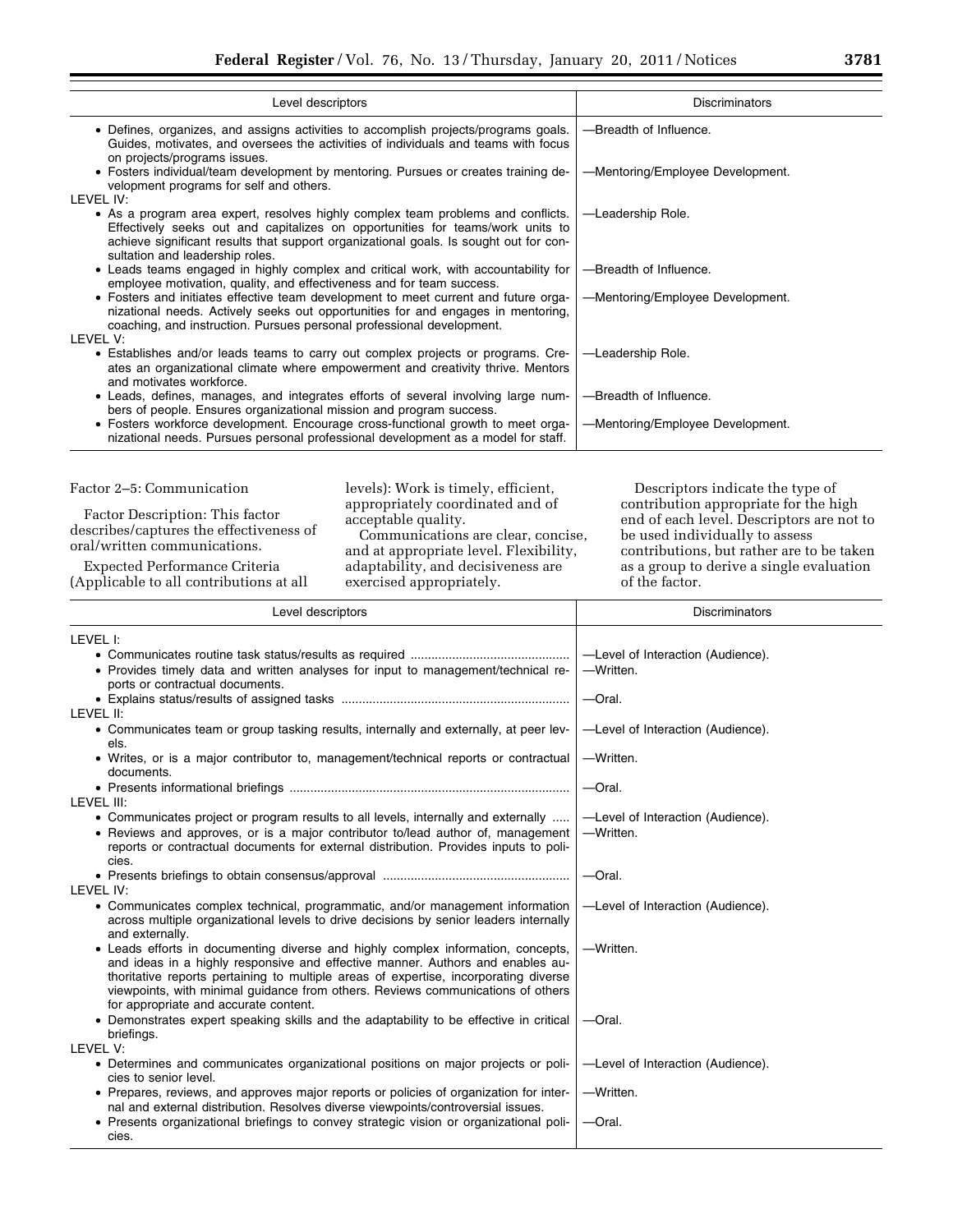#### Factor 2–6: Resource Management

Factor Description: This factor describes/captures personal and organizational utilization of resources to accomplish the mission. (Resources include, but are not limited to, personal time, equipment and facilities, human resources, and funds.)

Expected Performance Criteria (Applicable to all contributions at all levels): Work is timely, efficient, appropriately coordinated and of acceptable quality. Resources are utilized effectively to accomplish mission. Flexibility, adaptability, and decisiveness are exercised appropriately.

Descriptors indicate the type of contribution appropriate for the high end of each level. Descriptors are not to be used individually to assess contributions, but rather are to be taken as a group to derive a single evaluation of the factor.

| Level descriptors                                                                                                                                                                                                                                                | <b>Discriminators</b>                                                       |
|------------------------------------------------------------------------------------------------------------------------------------------------------------------------------------------------------------------------------------------------------------------|-----------------------------------------------------------------------------|
| LEVEL I:                                                                                                                                                                                                                                                         |                                                                             |
|                                                                                                                                                                                                                                                                  | -Scope of Responsibility.<br>-Planning/Budgeting.<br>-Execution/Efficiency. |
| LEVEL II:                                                                                                                                                                                                                                                        |                                                                             |
| • Plans and utilizes appropriate resources to accomplish project goals<br>• Optimizes resources to accomplish projects/programs within established sched-<br>ules.                                                                                               | -Scope of Responsibility.<br>-Planning/Budgeting.                           |
| • Effectively accomplishes projects/programs goals within established resource<br>quidelines.                                                                                                                                                                    | -Execution/Efficiency.                                                      |
| LEVEL III:                                                                                                                                                                                                                                                       |                                                                             |
| • Plans and allocates resources to accomplish multiple projects/programs<br>• Identifies and optimizes resources to accomplish multiple projects/programs goals<br>• Effectively accomplishes multiple projects/programs goals within established<br>quidelines. | -Scope of Responsibility.<br>-Planning/Budgeting.<br>-Execution/Efficiency. |
| LEVEL IV:                                                                                                                                                                                                                                                        |                                                                             |
| • Plans, allocates, and monitors resources in a complex environment with substan-<br>tial instability in resources/requirements.                                                                                                                                 | -Scope of Responsibility.                                                   |
| • Anticipates changes in workload and other resource requirements for multiple pro-<br>grams/projects and develops and advocates solutions in advance.                                                                                                           | -Planning/Budgeting.                                                        |
| • Leads others in using resources more efficiently and implements innovative ideas<br>to stretch limited resources.                                                                                                                                              | -Execution/Efficiency.                                                      |
| <b>IFVEL V:</b>                                                                                                                                                                                                                                                  |                                                                             |
| • Develops, acquires, and allocates resources to accomplish mission goals and<br>strategic objectives.                                                                                                                                                           | -Scope of Responsibility.                                                   |
| • Formulates organizational strategies, tactics, and budget/action plan to acquire<br>and allocate resources.                                                                                                                                                    | -Planning/Budgeting.                                                        |
| • Optimizes, controls, and manages all resources across projects/programs. Devel-<br>ops and integrates innovative approaches to attain goals and minimize expendi-<br>tures.                                                                                    | -Execution/Efficiency.                                                      |

# *3. Occupational Family DK—General Support*

Factor 3–1: Problem Solving

Factor Description: This factor describes/captures personal and organizational problem solving.

Expected Performance Criteria (Applicable to all contributions at all

levels): Work is timely, efficient, appropriately coordinated and of acceptable quality. Completed work meets project/program objectives. Flexibility, adaptability, and decisiveness are exercised appropriately.

| Level descriptors                                                                                                               | <b>Discriminators</b>   |
|---------------------------------------------------------------------------------------------------------------------------------|-------------------------|
| LEVEL I:                                                                                                                        |                         |
| • Conducts activities on a segment of a task. Assists supervisor or other appropriate<br>personnel.                             | -Scope/Impact.          |
| • Applies standard rules, procedures, or operations to resolve routine problems                                                 | -Complexity/Difficulty. |
|                                                                                                                                 | -Independence           |
| • Takes initiative in selecting and implementing appropriate procedures                                                         | -Creativity.            |
| level II:                                                                                                                       |                         |
|                                                                                                                                 | -Scope/Impact.          |
| • Develops, modifies, and/or applies rules, procedures, or operations to resolve<br>problems of moderate complexity/difficulty. | -Complexity/Difficulty. |
| • Independently plans and executes assignments; resolves problems and handles<br>deviations.                                    | -Independence.          |
|                                                                                                                                 | -Creativity.            |
| level III:                                                                                                                      |                         |
|                                                                                                                                 | -Scope/Impact.          |
| • Develops rules, procedures, or operations for complex/difficult organizational tasks                                          | -Complexity/Difficulty. |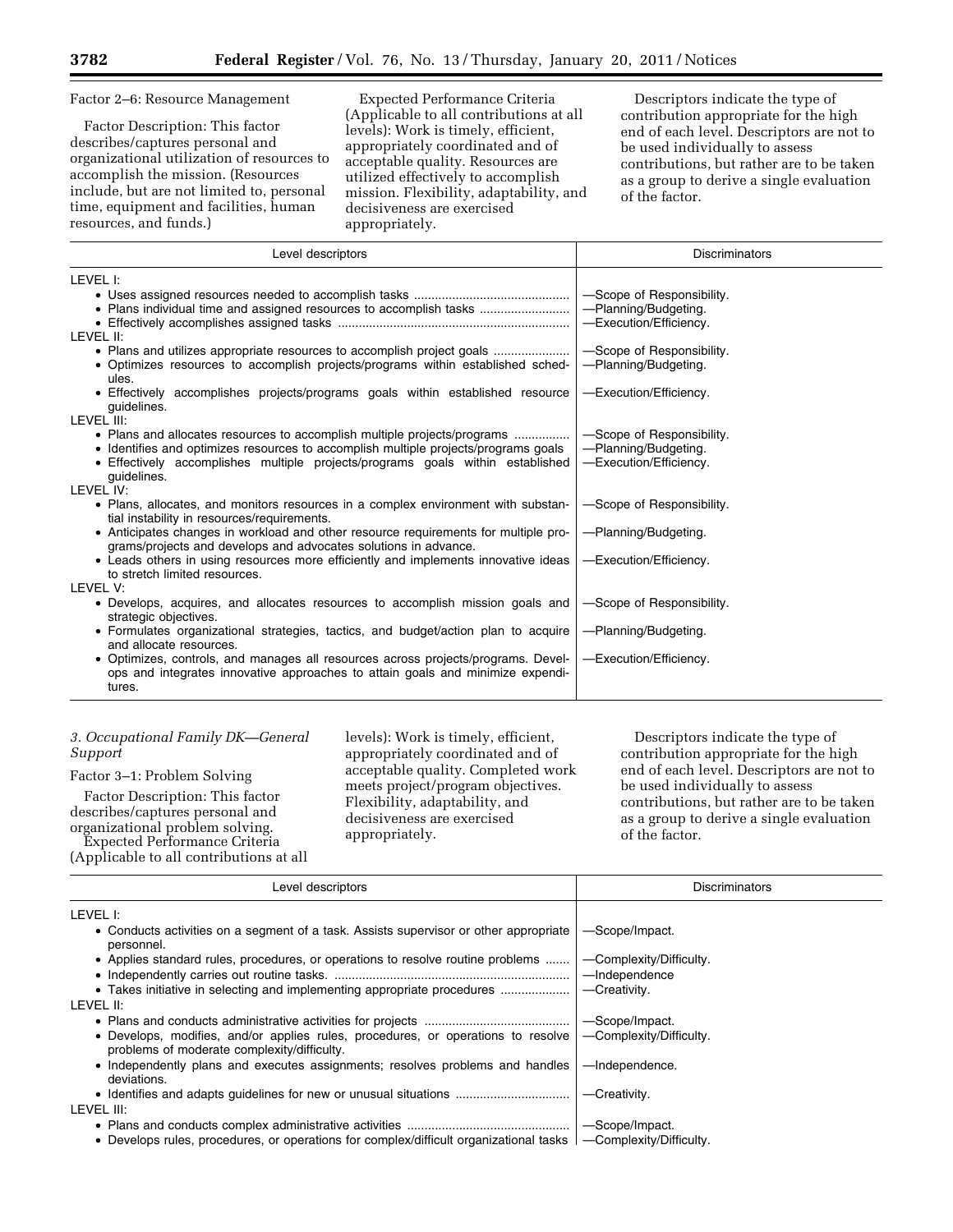| Level descriptors                                                                                                                                            | <b>Discriminators</b> |
|--------------------------------------------------------------------------------------------------------------------------------------------------------------|-----------------------|
| Identifies issues and determines approaches and methods to accomplish tasks.   —Independence.<br>Initiates effective actions and resolves related conflicts. |                       |
| Identifies issues requiring new procedures and develops appropriate quidelines $\ldots$ $\vert$ --Creativity.                                                |                       |

Factor 3–2: Teamwork/Cooperation

Factor Description: This factor describes/captures individual and organizational teamwork and cooperation.

Expected Performance Criteria (Applicable to all contributions at all levels): Work is timely, efficient, appropriately coordinated and of acceptable quality. Personal and organizational interactions exhibit and foster cooperation and teamwork. Flexibility, adaptability, and decisiveness are exercised appropriately.

Descriptors indicate the type of contribution appropriate for the high end of each level. Descriptors are not to be used individually to assess contributions, but rather are to be taken as a group to derive a single evaluation of the factor.

| Level descriptors                                                                                                                                                                                                                    | <b>Discriminators</b>                                                                         |
|--------------------------------------------------------------------------------------------------------------------------------------------------------------------------------------------------------------------------------------|-----------------------------------------------------------------------------------------------|
| LEVEL I:<br>• Contributes ideas on routine procedures. Interacts cooperatively with others<br>LEVEL II:                                                                                                                              | -Scope of Team Effort.<br>-Contribution to Team.<br>-Effectiveness.<br>-Scope of Team Effort. |
| • Resolves administrative problems; facilitates cooperative interactions with others<br>• Guides others and coordinates activities in support of team goals. Proactively<br>functions as an integral part of the team.<br>LEVEL III: | -Contribution to Team.<br>-Effectiveness.                                                     |
| • Works with/leads others on complex issues/problems that may cross-functional<br>areas.                                                                                                                                             | -Scope of Team Effort.                                                                        |
| • Applies expertise in resolving complex administrative issues. Promotes and main-<br>tains environment for cooperation/teamwork. Sets tone for internal/external co-<br>operation.                                                  | -Contribution to Team.                                                                        |
| • Leads and guides others in formulating and executing plans in support of team<br>goals.                                                                                                                                            | -Effectiveness.                                                                               |

# Factor 3–3: Customer Relations

Factor Description: This factor describes/captures the effectiveness of personal and organizational interactions with customers (anyone to whom services or products are provided), both internal (within an assigned organization) and external (outside an assigned organization).

Expected Performance Criteria (Applicable to all contributions at all levels): Work is timely, efficient, appropriately coordinated and of acceptable quality. Personal and organizational interactions enhance customer relations and actively promote rapport with customers. Flexibility,

adaptability, and decisiveness are exercised appropriately.

Descriptors indicate the type of contribution appropriate for the high end of each level. Descriptors are not to be used individually to assess contributions, but rather are to be taken as a group to derive a single evaluation of the factor.

| Level descriptors                                                                                                                                                                                                                                                                                                                                                             | <b>Discriminators</b>                                                                                                                                  |
|-------------------------------------------------------------------------------------------------------------------------------------------------------------------------------------------------------------------------------------------------------------------------------------------------------------------------------------------------------------------------------|--------------------------------------------------------------------------------------------------------------------------------------------------------|
| LEVEL I:<br>LEVEL II:<br>• Guides the administrative efforts of individuals or team members as they interact<br>with customers.<br>• Independently interacts with customers to understand customer needs/expecta-<br>tions.<br>• Interacts independently with customers to communicate information and coordi-<br>nate actions.                                               | -Breadth of Influence<br>-Customer Needs.<br>-Customer Interaction Level.<br>-Breadth of Influence<br>-Customer Needs.<br>-Customer Interaction Level. |
| LEVEL III:<br>• Identifies, defines, and guides administrative efforts in support of customer inter-<br>actions; coordinates and focuses activities to support multiple customers.<br>• Establishes customer alliances and translates needs to customer service<br>• Works independently with customers at all levels to define services and resolve<br>non-routine problems. | -Breadth of Influence.<br>-Customer Needs.<br>-Customer Interaction Level.                                                                             |

Factor 3–4: Leadership/Supervision

Factor Description: This factor describes/captures individual and organizational leadership and/or supervision. Recruits, develops, motivates, and retains quality team members in accordance with EEO/AA and Merit Principles. Takes timely/ appropriate personnel actions,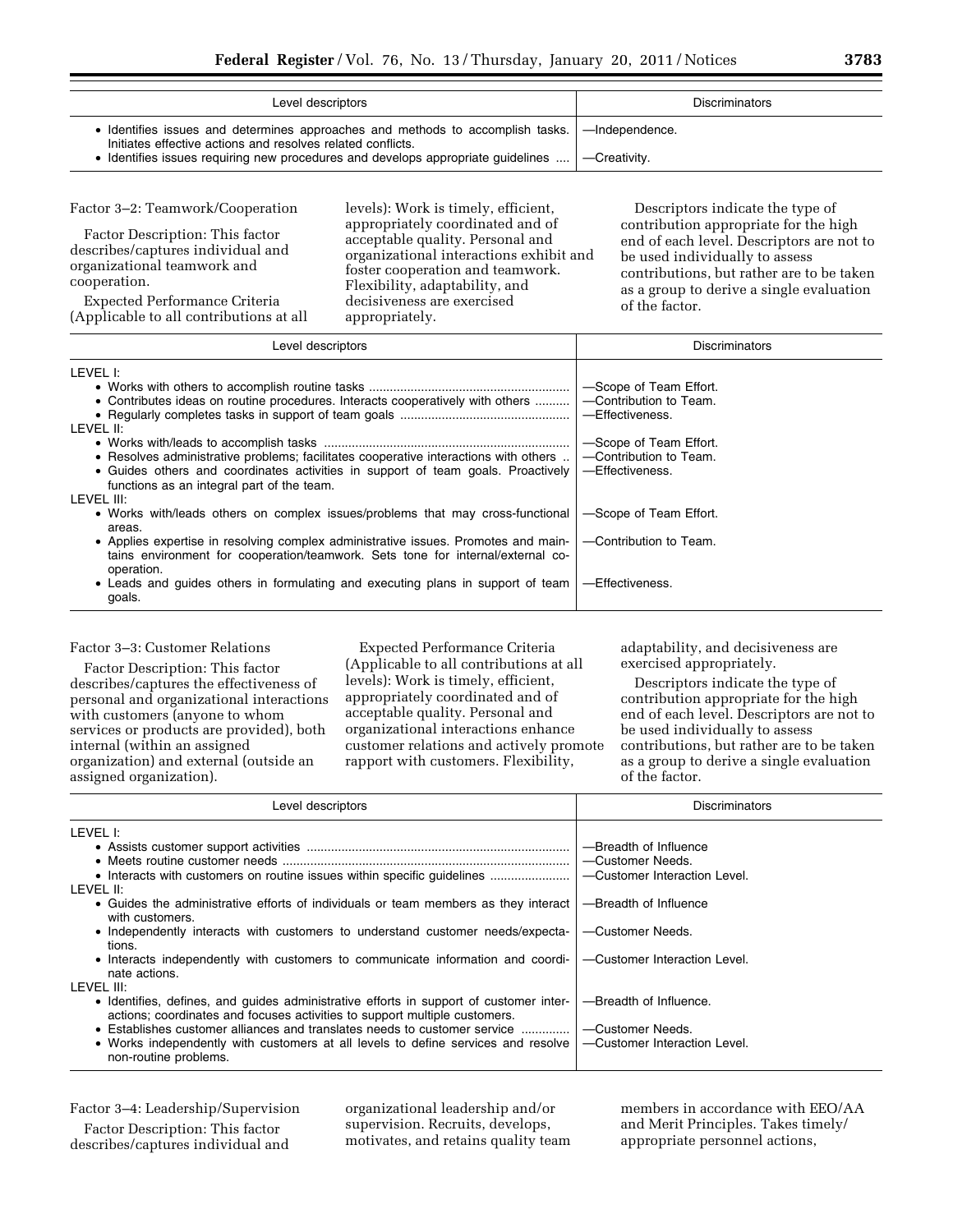communicates mission and organizational goals; by example, creates a positive, safe, and challenging work environment; distributes work and empowers team members.

Expected Performance Criteria (Applicable to all contributions at all levels): Work is timely, efficient,

appropriately coordinated and of acceptable quality. Leadership and/or supervision effectively promotes commitment to mission accomplishment. Flexibility, adaptability, and decisiveness are exercised appropriately.

Descriptors indicate the type of contribution appropriate for the high end of each level. Descriptors are not to be used individually to assess contributions, but rather are to be taken as a group to derive a single evaluation of the factor.

| Level descriptors                                                                                       | <b>Discriminators</b>             |
|---------------------------------------------------------------------------------------------------------|-----------------------------------|
| LEVEL I:                                                                                                |                                   |
| • Takes initiative in accomplishing assigned tasks. Asks for assistance as appro-<br>priate.            | -Leadership Role.                 |
|                                                                                                         | -Breadth of Influence.            |
|                                                                                                         | - Mentoring/Employee Development. |
| LEVEL II:                                                                                               |                                   |
| • Actively contributes as team member or leader; takes initiative to accomplish as-<br>signed projects. | — Leadership Role.                |
|                                                                                                         | -Breadth of Influence.            |
|                                                                                                         | -Mentoring/Employee Development.  |
| LEVEL III:                                                                                              |                                   |
| • Provides quidance to individuals/teams; resolves conflicts. Expertise solicited by<br>others.         | - Leadership Role.                |
| • Guides and accounts for results or activities of individuals, teams, or projects                      | $-$ Breadth of Influence.         |
| • Promotes individual/team development; leads development of training programs<br>for self and others.  | - Mentoring/Employee Development. |

Factor 3–5: Communication

Factor Description: This factor describes/captures the effectiveness of oral/written communications.

Expected Performance Criteria (Applicable to all contributions at all levels): Work is timely, efficient, appropriately coordinated and of acceptable quality. Communications are clear, concise, and at appropriate level. Flexibility, adaptability, and decisiveness are exercised appropriately.

Descriptors indicate the type of contribution appropriate for the high end of each level. Descriptors are not to be used individually to assess contributions, but rather are to be taken as a group to derive a single evaluation of the factor.

| Level descriptors                                                                                                                                                                             | <b>Discriminators</b>                                    |
|-----------------------------------------------------------------------------------------------------------------------------------------------------------------------------------------------|----------------------------------------------------------|
| LEVEL I:                                                                                                                                                                                      |                                                          |
|                                                                                                                                                                                               | -Level of Interaction (Audience).<br>-Written.<br>-Oral. |
| LEVEL II:                                                                                                                                                                                     |                                                          |
| • Interprets and communicates administrative procedures within immediate organi-<br>zation.                                                                                                   | -Level of Interaction (Audience).                        |
| • Prepares, coordinates, and consolidates documents, reports, or briefings<br>• Communicates/presents internal administrative/functional procedures and tasks in-<br>ternally and externally. | -Written.<br>$-$ Oral.                                   |
| LEVEL III:                                                                                                                                                                                    |                                                          |
| • Develops and advises on administrative procedures and communicates them to all<br>levels, both internally and externally.                                                                   | -Level of Interaction (Audience).                        |
| • Explains and/or communicates complex/controversial administrative/functional pro-<br>cedures at all levels.                                                                                 | -Written.<br>$-$ Oral.                                   |

#### Factor 3–6: Resource Management

Factor Description: This factor describes/captures personal and organizational utilization of resources to accomplish the mission. (Resources include, but are not limited to, personal time, equipment and facilities, human resources, and funds.)

Expected Performance Criteria (Applicable to all contributions at all levels): Work is timely, efficient, appropriately coordinated and of acceptable quality. Available resources are utilized effectively to accomplish mission. Flexibility, adaptability, and decisiveness are exercised appropriately.

| Level descriptors | <b>Discriminators</b>                            |
|-------------------|--------------------------------------------------|
| LEVEL I:          | -Scope of Responsibility<br>-Planning/Budgeting. |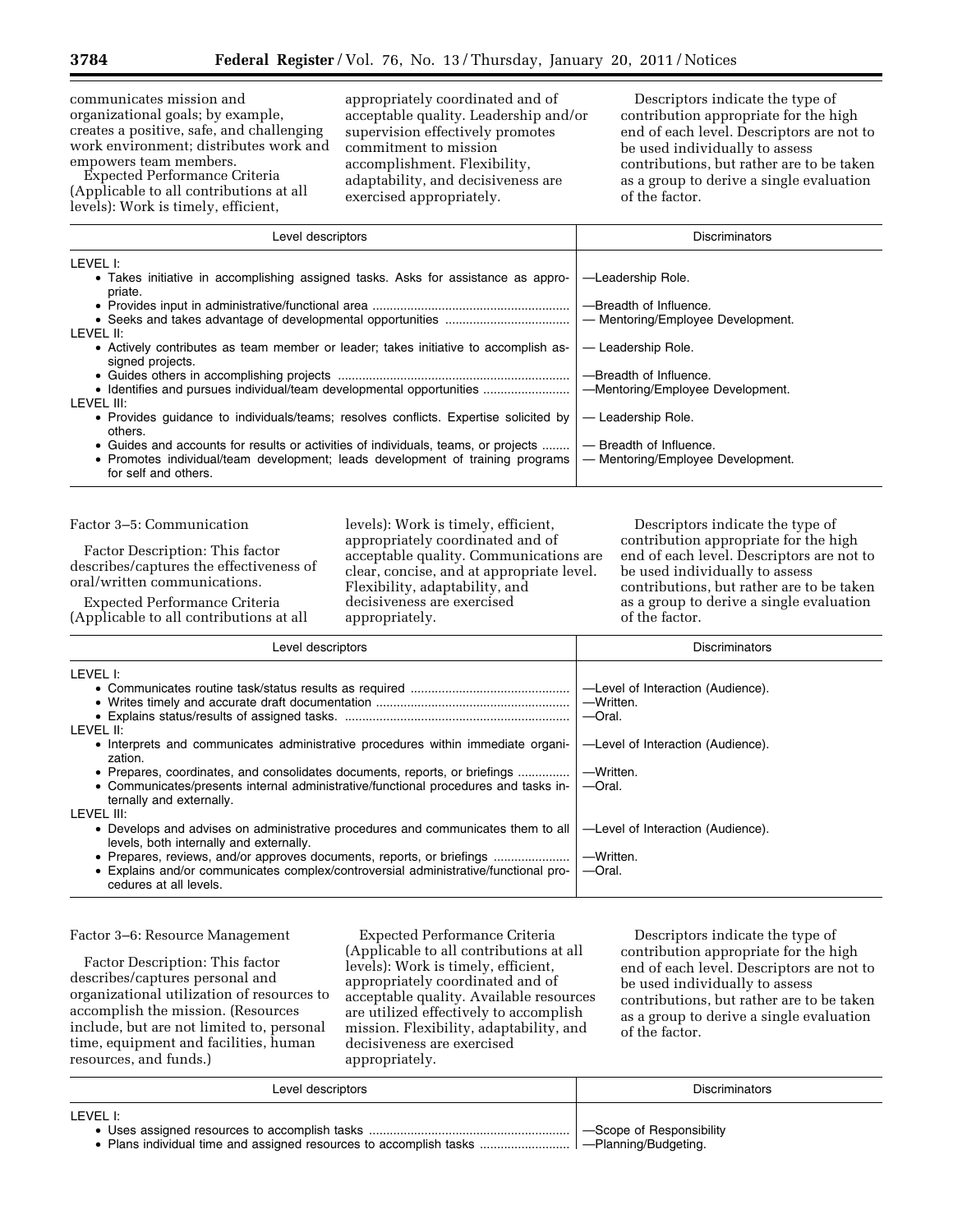| Level descriptors                                                                                     | <b>Discriminators</b>                                                       |
|-------------------------------------------------------------------------------------------------------|-----------------------------------------------------------------------------|
| LEVEL II:                                                                                             | -Execution/Efficiency.                                                      |
| • Effectively accomplishes projects within established resource quidelines    — Execution/Efficiency. | -Scope of Responsibility.                                                   |
| LEVEL III:                                                                                            | -Scope of Responsibility.<br>-Planning/Budgeting.<br>-Execution/Efficiency. |

# **Appendix D**

# INTERVENTION MODEL

| Intervention                         | Expected effects                                                                            | Measures                                                              | Data sources                                            |
|--------------------------------------|---------------------------------------------------------------------------------------------|-----------------------------------------------------------------------|---------------------------------------------------------|
| 1. COMPENSATION:                     |                                                                                             |                                                                       |                                                         |
|                                      | Increased organizational<br>flexibility.                                                    | Perceived flexibility                                                 | Attitude survey.                                        |
|                                      | Reduced administrative<br>workload, paperwork re-<br>duction.                               | Actual/perceived time sav-<br>ings.                                   | Personnel office data, PME<br>results, attitude survey. |
|                                      | Advanced in-hire rates                                                                      | Starting salaries of banded<br>v. non-banded employees.               | Workforce data.                                         |
|                                      | Slower pay progression at<br>entry levels.                                                  | Progression of new hires<br>over time by band, career<br>path.        | Workforce data.                                         |
|                                      | Increased pay potential                                                                     | Mean salaries by band,<br>group, demographics.                        | Workforce data.                                         |
|                                      |                                                                                             | Total payroll costs                                                   | Personnel office data.                                  |
|                                      | Increased satisfaction with<br>advancement.                                                 | Employee perceptions of ad-<br>vancement.                             | Attitude survey.                                        |
|                                      | Increased pay satisfaction                                                                  | Pay satisfaction, internal/ex-<br>ternal equity.                      | Attitude survey.                                        |
|                                      | Improved recruitment                                                                        | Offer/acceptance ratios; Per-<br>cent declinations.                   | Personnel office data.                                  |
|                                      | Employee acceptance                                                                         | Employee perceptions of eq-<br>uity, fairness.                        | Attitude survey.                                        |
| c. Pay differentials/adjustments     | Increased incentive to ac-<br>cept supervisory/team<br>leader positions.                    | Cost as a percent of payroll<br>Perceived motivational<br>power.      | Workforce data.<br>Attitude survey.                     |
| 2. PERFORMANCE MANAGEMENT:           |                                                                                             |                                                                       |                                                         |
|                                      | Reward/motivate perform-<br>ance.                                                           | Perceived motivational<br>power.                                      | Attitude survey.                                        |
|                                      | To support fair and appro-<br>priate distribution of<br>awards.                             | Amount and number of<br>awards by group, demo-<br>graphics.           | Workforce data.                                         |
|                                      |                                                                                             | Perceived fairness of awards<br>Satisfaction with monetary<br>awards. | Attitude survey.<br>Attitude survey.                    |
| b. Performance based pay progression | Increased pay-performance<br>link.                                                          | Perceived pay-performance<br>link.                                    | Attitude survey.                                        |
|                                      | Improved performance feed-<br>back.                                                         | Perceived fairness of ratings<br>Satisfaction with ratings            | Attitude survey.<br>Attitude survey.                    |
|                                      |                                                                                             | Employee trust in super-<br>visors.                                   | Attitude survey.                                        |
|                                      |                                                                                             | Adequacy of performance<br>feedback.                                  | Attitude survey.                                        |
|                                      | Decreased turnover of high<br>performers/Increased turn-<br>over of low performers.         | Turnover by performance<br>rating scores.                             | Workforce data.                                         |
|                                      | Differential pay progression<br>of high/low performers.                                     | Pay progression by perform-<br>ance scores, career path.              | Workforce data.                                         |
|                                      | Alignment of organizational<br>and individual perform-<br>ance objectives and re-<br>sults. | Linkage of performance ob-<br>jectives to strategic plans/<br>goals.  | Performance objectives,<br>strategic plans.             |
|                                      | Increased employee involve-<br>ment in performance plan-                                    | Perceived involvement<br>Performance management                       | Attitude survey/<br>focus groups.                       |
|                                      | ning and assessment.                                                                        |                                                                       | Personnel regulations.                                  |

÷.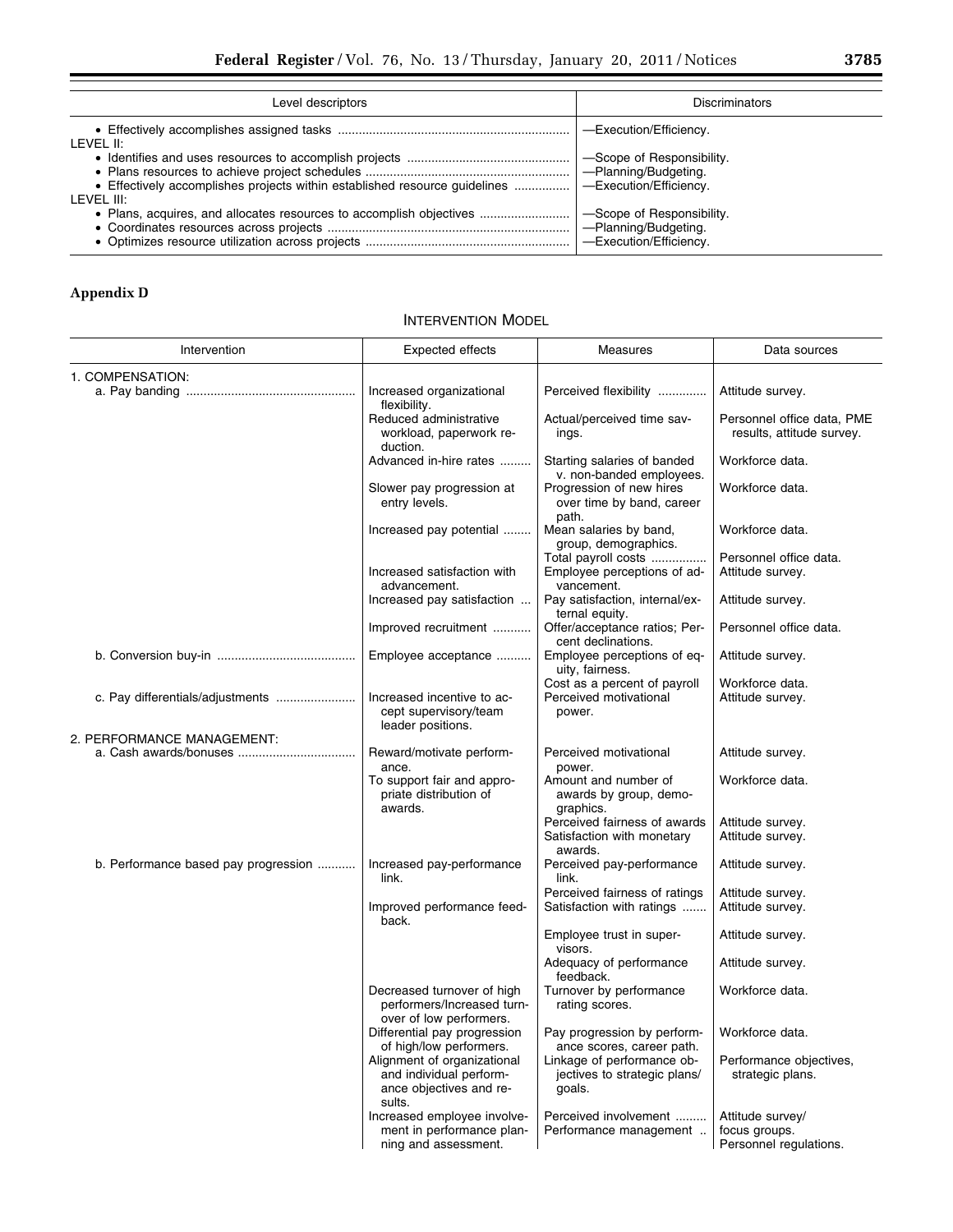$\equiv$ 

۰

| Intervention                                                                                         | Expected effects                                                                              | Measures                                                                                     | Data sources                                                 |
|------------------------------------------------------------------------------------------------------|-----------------------------------------------------------------------------------------------|----------------------------------------------------------------------------------------------|--------------------------------------------------------------|
|                                                                                                      | Reduced administrative bur-<br>den.                                                           | Employee and supervisor<br>perceptions of revised pro-<br>cedures.                           | Attitude survey.                                             |
|                                                                                                      | Improved communication                                                                        | Perceived fairness of proc-<br>ess.                                                          | Focus groups.                                                |
|                                                                                                      | Better communication of per-<br>formance expectations.                                        | Feedback and coaching pro-<br>cedures used.<br>Time, funds spent on train-                   | Focus groups.<br>Personnel office data.<br>Training records. |
|                                                                                                      | Improved satisfaction and<br>quality of workforce.                                            | ing by demographics.<br>Perceived workforce quality                                          | Attitude survey.                                             |
| 3. "WHITE COLLAR" CLASSIFICATION:<br>a. Improved classification systems with ge-<br>neric standards. | Reduction in amount of time<br>and paperwork spent on<br>classification.                      | Time spent on classification<br>procedures                                                   | Personnel office data.                                       |
|                                                                                                      |                                                                                               | Reduction of paperwork/<br>number of personnel ac-<br>tions (classification/pro-<br>motion). | Personnel office data.                                       |
|                                                                                                      | Ease of use                                                                                   | Managers' perceptions of                                                                     | Attitude survey.                                             |
| b. Classification authority delegated to man-                                                        | Increased supervisory au-                                                                     | time savings, ease of use.<br>Perceived authority                                            | Attitude survey.                                             |
| agers.                                                                                               | thority/accountability.<br>Decreased conflict between<br>management and per-<br>sonnel staff. | Number of classification dis-<br>putes/appeals pre/post.                                     | Personnel records.                                           |
|                                                                                                      |                                                                                               | Management satisfaction<br>with service provided by<br>personnel office.                     | Attitude survey.                                             |
|                                                                                                      | No negative impact on inter-<br>nal pay equity.                                               | Internal pay equity                                                                          | Attitude survey.                                             |
|                                                                                                      | Increased flexibility to assign                                                               | Assignment flexibility                                                                       | Focus groups, surveys.                                       |
|                                                                                                      | employees.<br>Improved internal mobility                                                      | Perceived internal mobility                                                                  | Attitude survey.                                             |
|                                                                                                      | Increased pay equity<br>Flatter organization                                                  | Perceived pay equity<br>Supervisory/non-supervisory                                          | Attitude survey.<br>Workforce data.                          |
|                                                                                                      | Improved quality of super-                                                                    | ratios.<br>Employee perceptions of                                                           | Attitude survey.<br>Attitude survey.                         |
|                                                                                                      | visory staff.<br>Minimize loss of high per-                                                   | quality or supervisory.<br>Separated employees by de-                                        | Workforce data, attitude sur-                                |
|                                                                                                      | forming employees with<br>needed skills.                                                      | mographics, performance<br>scores.                                                           | vey/focus group.                                             |
|                                                                                                      | Contain cost and disruption                                                                   | Satisfaction with RIF Proc-<br>ess.                                                          | Attitude survey/focus group.                                 |
|                                                                                                      |                                                                                               | Cost comparison of tradi-<br>tional vs. Modified RIF.                                        | Personnel office/budget<br>data.                             |
|                                                                                                      |                                                                                               | Time to conduct RIF-per-<br>sonnel office data.                                              | Personnel office data.                                       |
| 5. HIRING AUTHORITY:                                                                                 |                                                                                               | Number of appeals/reinstate-<br>ments.                                                       | Personnel office data.                                       |
|                                                                                                      | Improved ease and timeli-<br>ness of hiring process.                                          | Perceived flexibility in au-<br>thority to hire.                                             | Attitude survey.                                             |
|                                                                                                      | Improved recruitment of em-<br>ployees in shortage cat-<br>egories.                           | Offer/accept ratios                                                                          | Personnel office data.                                       |
|                                                                                                      |                                                                                               | Percent declinations<br>Timeliness of job offers                                             | Personnel office data.<br>Personnel office data.             |
|                                                                                                      |                                                                                               | GPAs of new hires, edu-                                                                      | Personnel office data.                                       |
|                                                                                                      | Reduced administrative<br>workload/paperwork re-<br>duction.                                  | cational levels.<br>Actual/perceived skills                                                  | Attitude survey.                                             |
| b. Term Appointment Authority                                                                        | Increased capability to ex-<br>pand and contract work-<br>force.                              | Number/percentage of con-<br>versions from modified<br>term to permanent ap-<br>pointments.  | Workforce data.<br>Personnel office data.                    |
|                                                                                                      | Expanded employee assess-<br>ment.                                                            | Average conversion period<br>to permanent status.                                            | Workforce data.<br>Personnel office data.                    |
|                                                                                                      |                                                                                               | Number/percentage of em-<br>ployees completing proba-<br>tionary period.                     | Workforce data.<br>Personnel office data.                    |

# INTERVENTION MODEL—Continued